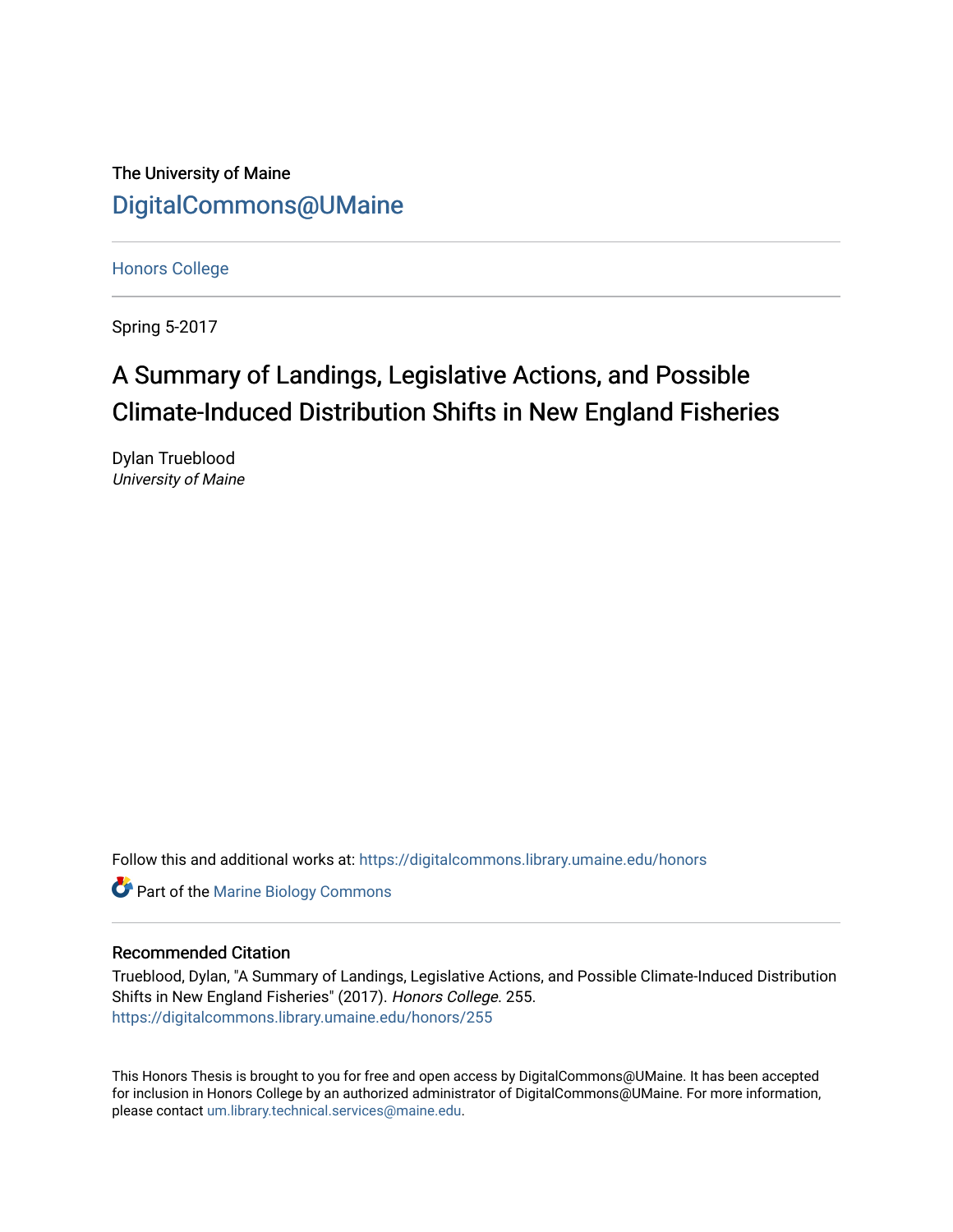# A SUMMARY OF LANDINGS, LEGISLATIVE ACTIONS, AND POSSIBLE CLIMATE-INDUCED DISTRIBUTION SHIFTS IN NEW ENGLAND FISHERIES

by

Dylan T. Trueblood

A Thesis Submitted in Partial Fulfillment of the Requirements for a Degree with Honors (Marine Science)

The Honors College

University of Maine

May 2017

Advisory Committee:

Gayle Zydlewski, Associate Professor of Marine Sciences Richard Langton, NMFS Scientific Editor, NOAA John Kocik, Supervisory Research Fishery Biologist, NOAA Keith S. Evans, Assistant Professor of Economics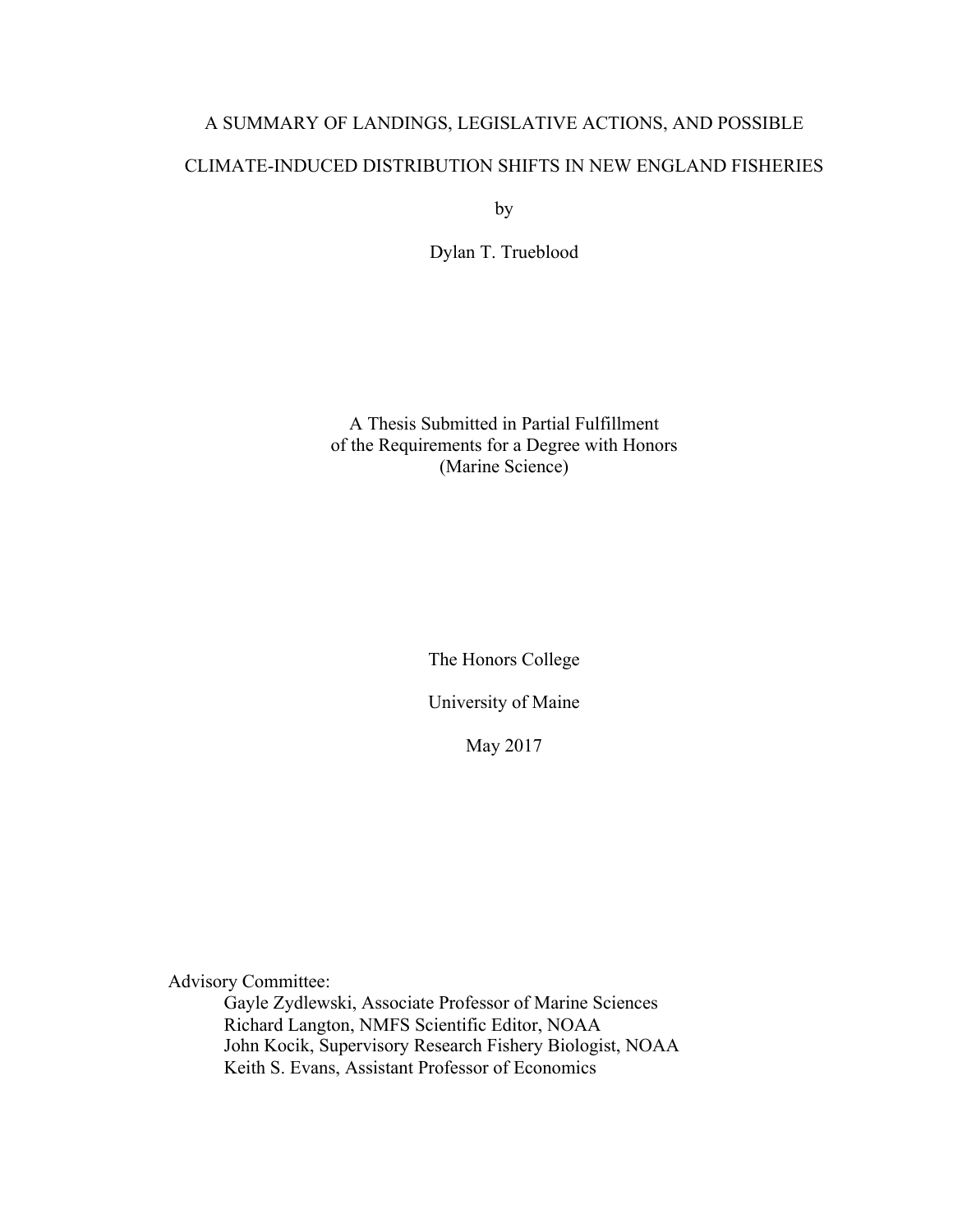#### ABSTRACT

New England's fisheries produce millions of dollars annually, and monitoring and protecting these fisheries ensures the region's prosperity. There is evidence that the distributional centers of many fish species are shifting north so they remain within their optimal thermal range. Twenty species in New England's fisheries have been identified as being vulnerable to climate change and, for each of these species, landings data from New England and the Mid-Atlantic were analyzed for the years 1976 – 2015. Trends in landings data were compared to trends in temperature anomaly data. Major legislative events that may have impacted landings data, e.g., fishery closures and reductions in fishing effort, were also examined. The landings data of two out of the 20 species showed clear northward shifts. The remaining 18 species did not display clear trends linking distribution shifts to climate change. Longfin squid (*Doryteuthis pealeii*) demonstrated a well-defined distributional shift linked to climate change, and is likely to need immediate management action to account for the environmental effects of climate change. Ocean quahog (*Arctica islandica*), on the other hand, showed a similar landings trend that was not linked to climate change but instead correlated with landing trends in other fisheries. The equivocal nature of most of the results points to the necessity for further study using additional resources like fisheries independent survey data and more precise temperature data. This thesis serves as a background document summarizing the current status of New England fisheries and whether major legislative actions reflect the shifting environmental regime.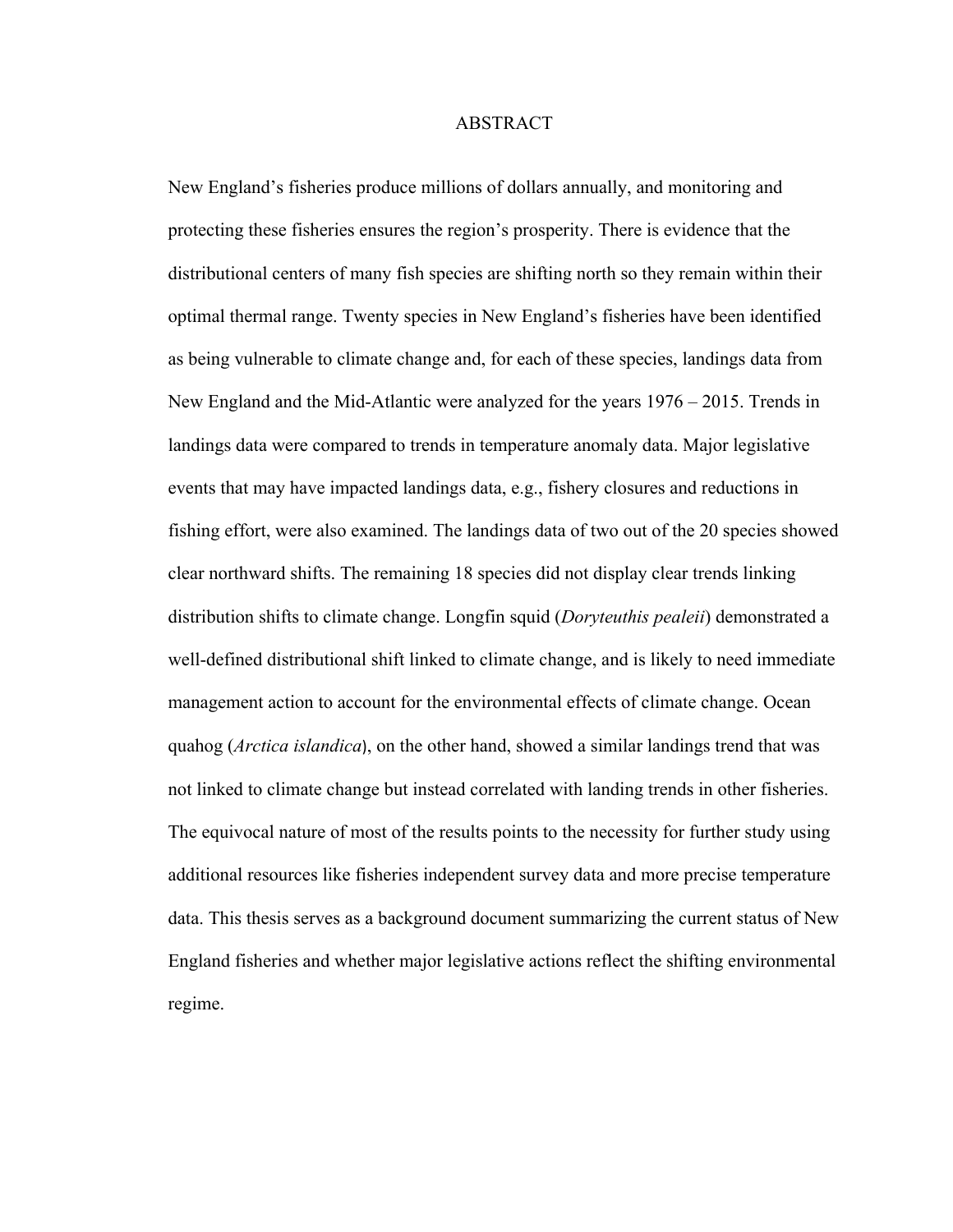| Table of Contents |  |
|-------------------|--|
|                   |  |
|                   |  |
|                   |  |
|                   |  |
|                   |  |
|                   |  |
|                   |  |
|                   |  |
|                   |  |
|                   |  |
|                   |  |
|                   |  |
|                   |  |
|                   |  |
|                   |  |
|                   |  |
|                   |  |
|                   |  |
|                   |  |
|                   |  |
|                   |  |
|                   |  |
|                   |  |
|                   |  |
|                   |  |
|                   |  |
|                   |  |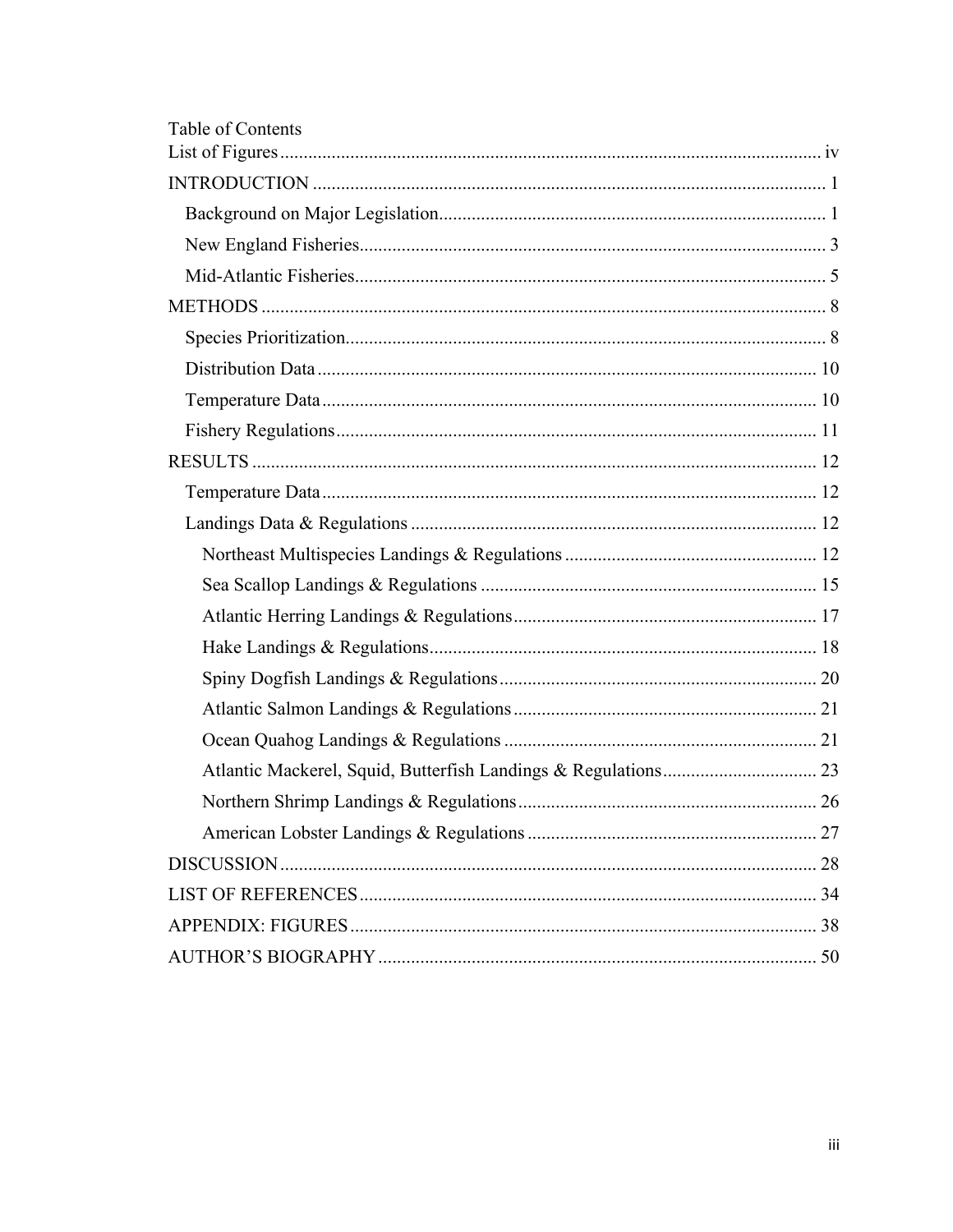| List of Figures |  |
|-----------------|--|
|                 |  |
|                 |  |
|                 |  |
|                 |  |
|                 |  |
|                 |  |
|                 |  |
|                 |  |
|                 |  |
|                 |  |
|                 |  |
|                 |  |
|                 |  |
|                 |  |
|                 |  |
|                 |  |
|                 |  |
|                 |  |
|                 |  |
|                 |  |
|                 |  |
|                 |  |
|                 |  |
|                 |  |
|                 |  |
|                 |  |
|                 |  |
|                 |  |
|                 |  |
|                 |  |
|                 |  |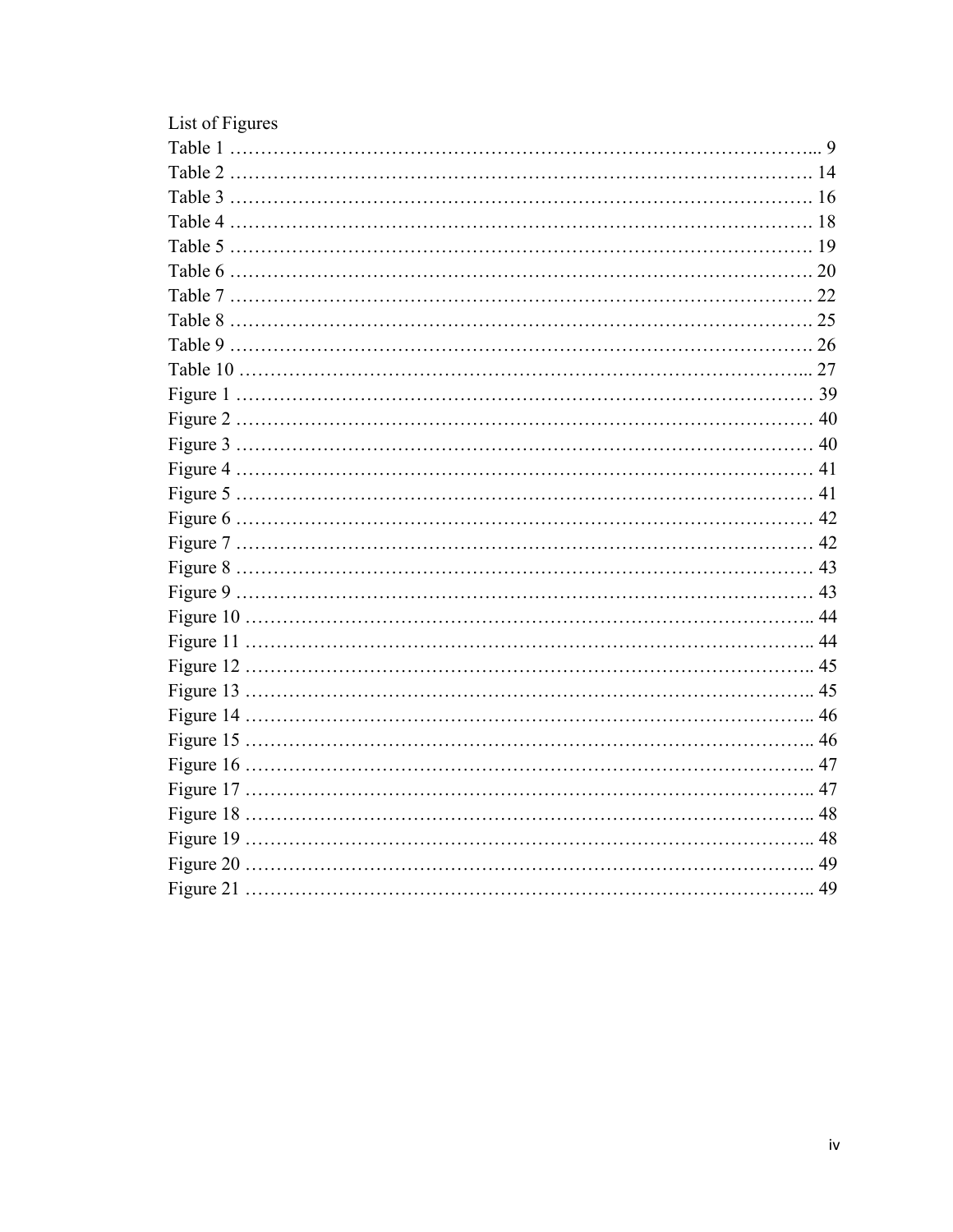#### INTRODUCTION

The Gulf of Maine is an important body of water for New England, providing economic value for nearby states through fishing and tourism. It is also the focus of much scientific research, as it contains myriad habitats that are at the base of an enormous fishing industry. It is a body of water that is subject to unique currents like the Gulf Stream and Labrador Current, and it has been argued that because of this it is one of the fastest warming bodies in the world (Townsend et al. 2006, Townsend et al. 2015, Pershing et al. 2015). Because of this assertion, the potential for change is of great concern to conservationists, fishery managers, and fishermen. Increased temperatures have been shown, for example, to increase egg mortality and affect the development of pelagic fish (Pepin 1991). In organisms with larval stages, increases in temperature have been shown to negatively impact the duration of the larval stages (MacKenzie 1988), affecting the distance that populations are dispersed (O'Connor et al. 2006). Many marine species along the eastern United States that prefer specific temperatures (like black sea bass and butterfish) are shifting their distribution ranges north (Hare et al. 2016, Kleisner et al 2017, Perry et al. 2005, Overholtz et al. 2011, Mills et al. 2013, Nye et al. 2009, Hare and Able 2007, Cheung et al. 2013, Lucey and Nye 2010).

#### Background on Major Legislation

To evaluate the relationship between fishery management and climate it is necessary to understand how fish are managed. To do this, federal legislation impacting and/or regulating fisheries in the northeast US should be consulted. The first modern day piece of legislation concerning fishery management in the United States was the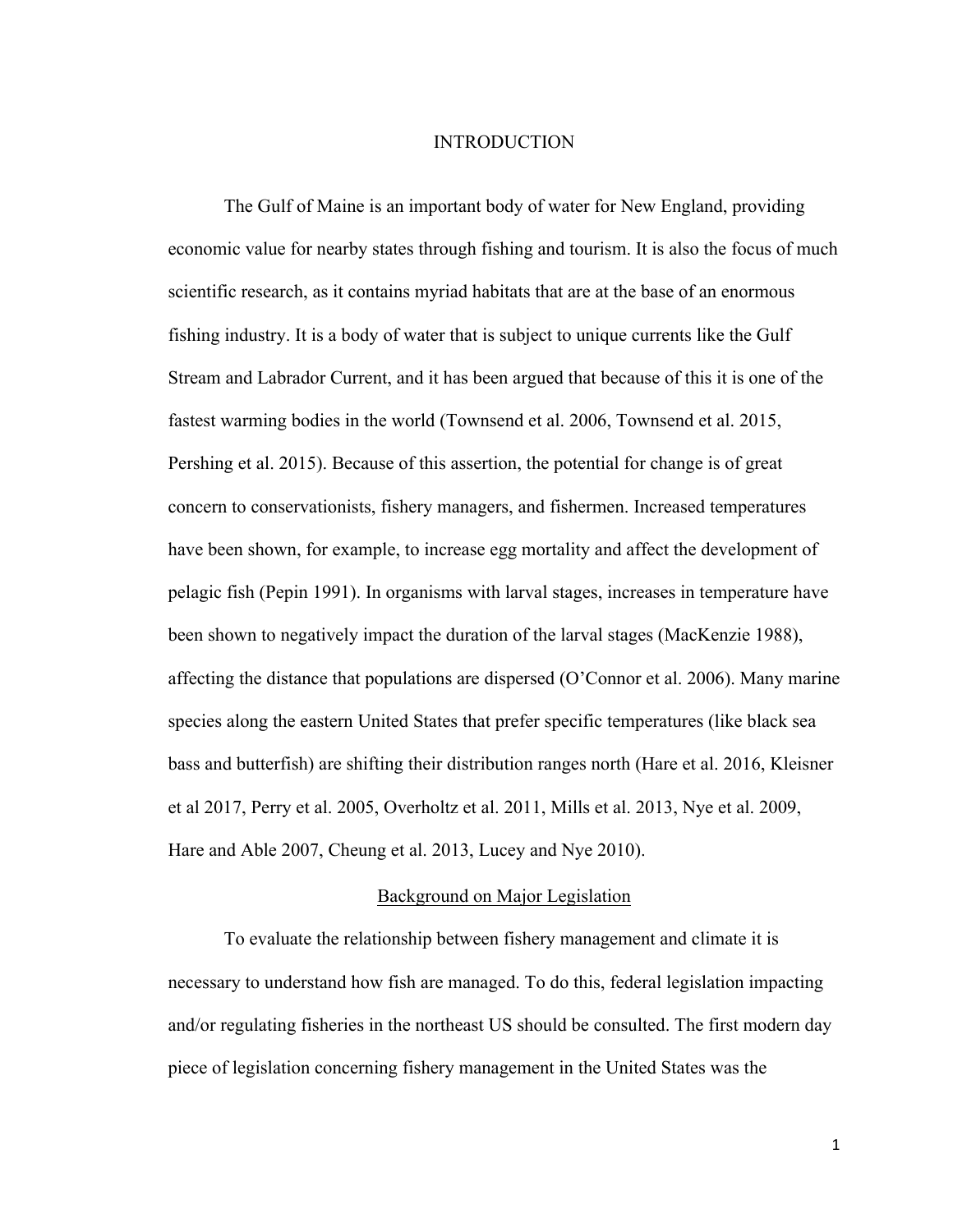Magnuson-Stevens Fishery Conservation and Management Act (Magnuson-Stevens Act). The action was first signed into law in 1976 in response to foreign fishing fleet activities in waters off the coast of the United States, particularly in the 1960s and 1970s. In 1976, the Magnuson-Stevens Act established a 200 mile limit (also known as the Exclusive Economic Zone or EEZ) which effectively banned foreign fishing within those limits. Additionally, the Magnuson-Stevens Act established eight regional councils that are responsible for creating fishery management plans (FMPs). These councils consist of representatives from the federal government, state legislatures, and the fishery industry.

In 1996, the Sustainable Fisheries Act amended the original Magnuson-Stevens Act, adjusting the responsibilities of the fishery management councils. Since 1996, the councils have been required to define when a fish stock is overfished and when overfishing is occurring. In basic terms, overfished describes a fish population where too many individuals have already been taken out of the population, and overfishing describes the rate at which a fish population is declining due to fishing efforts. In addition to defining these parameters, since 1996 the councils have been responsible for developing plans that restore overfished species to acceptable population levels within 10 years of the species becoming overfished. This requirement has been met with success in some fisheries but not in others. Some of the species that are notorious for eluding efforts to rebuild them are species within the groundfish FMP like Atlantic cod (*Gadus morhua*) (Pershing et al. 2013). This legislation has defined modern fishery management under the federal fishery management councils.

The twenty species of fish and invertebrates examined during the course of this study are managed using fishery management plans (FMPs) developed by two of the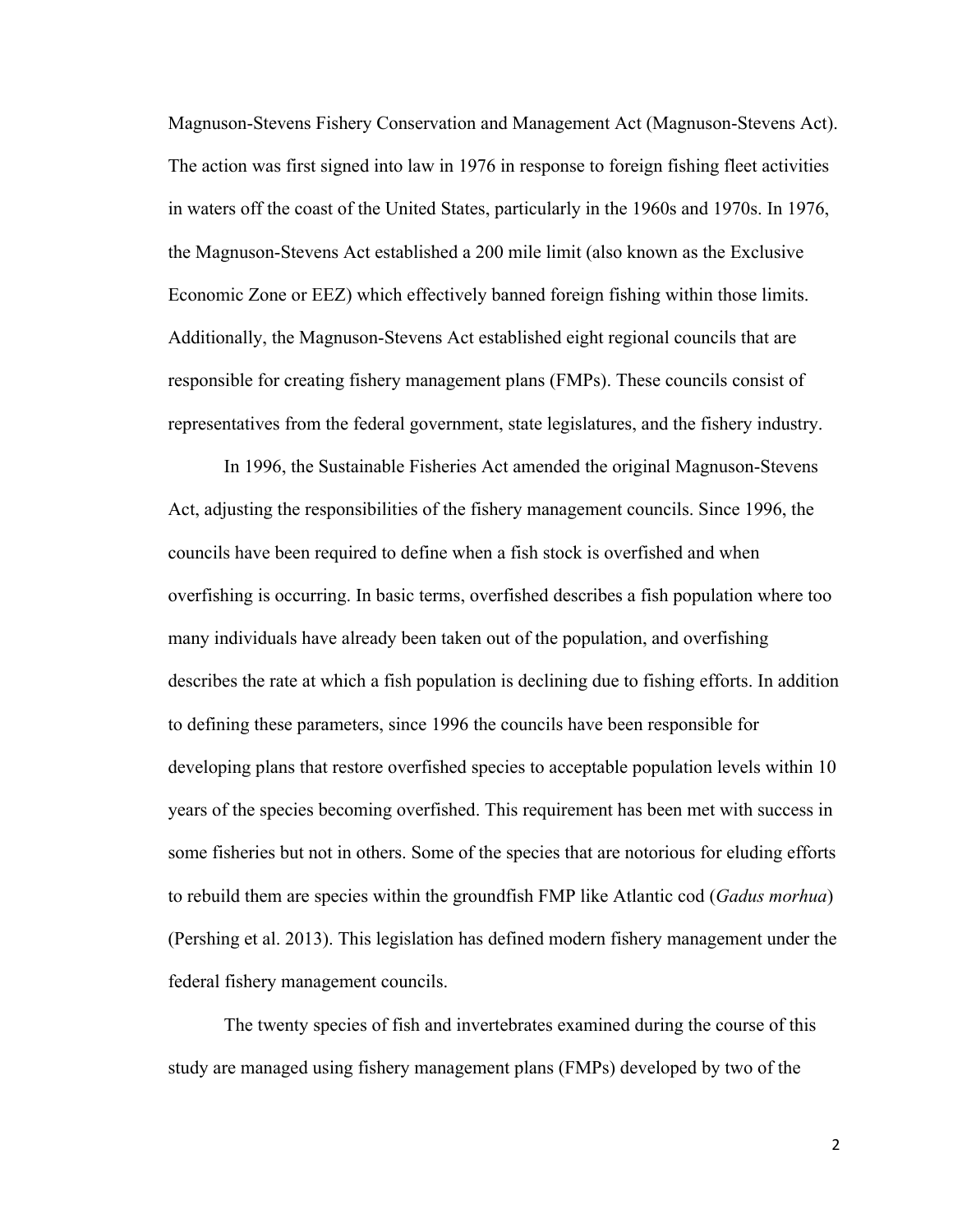eight regional councils. The New England Fishery Management Council (NEFMC) has jurisdiction over the Gulf of Maine, Georges Bank, and southern New England, while the Mid Atlantic Fishery Management Council (MAFMC) has jurisdiction over the Atlantic waters within the EEZ off of New York, New Jersey, Pennsylvania, Delaware, Maryland, Virginia, and North Carolina. The regional councils manage fish by controlling fishermen. This is done by using techniques such as limiting fishing effort (by controlling the number of vessels in a fishery or the number of days those vessels are allowed to be at sea), closing specific areas to fishing, and limiting catch (by metrics such as weight, size, and age that are based on the biology and ecology of the species in question).

#### New England Fisheries

The NEFMC established the Northeast Multispecies FMP to manage a suite of demersal fish, also known as the groundfish fishery. Groundfish are characterized by a tendency to live near the bottom of the water column or directly on the seafloor (the "ground"). The species in this fishery that were focused on here are Atlantic cod (*Gadus morhua*), haddock (*Melanogrammus aeglefinus*), yellowtail flounder (*Limanda ferruginea*), pollock (*Pollachius pollachius*), windowpane flounder (*Scophthalmus aquosus*), Atlantic halibut (*Hippoglossus hippoglossus*), and ocean pout (*Zoarces americanus*). The similarity of habitat used by these species and the fact that they are often targeted by fishermen together using the same gear, is why they are managed together under one FMP. All of the species from the Northeast Multispecies FMP covered in this study have a high probability to change their distributions due to climate change, with the exception of ocean pout which has a moderate probability to change their distribution due to climate (Hare et al. 2016).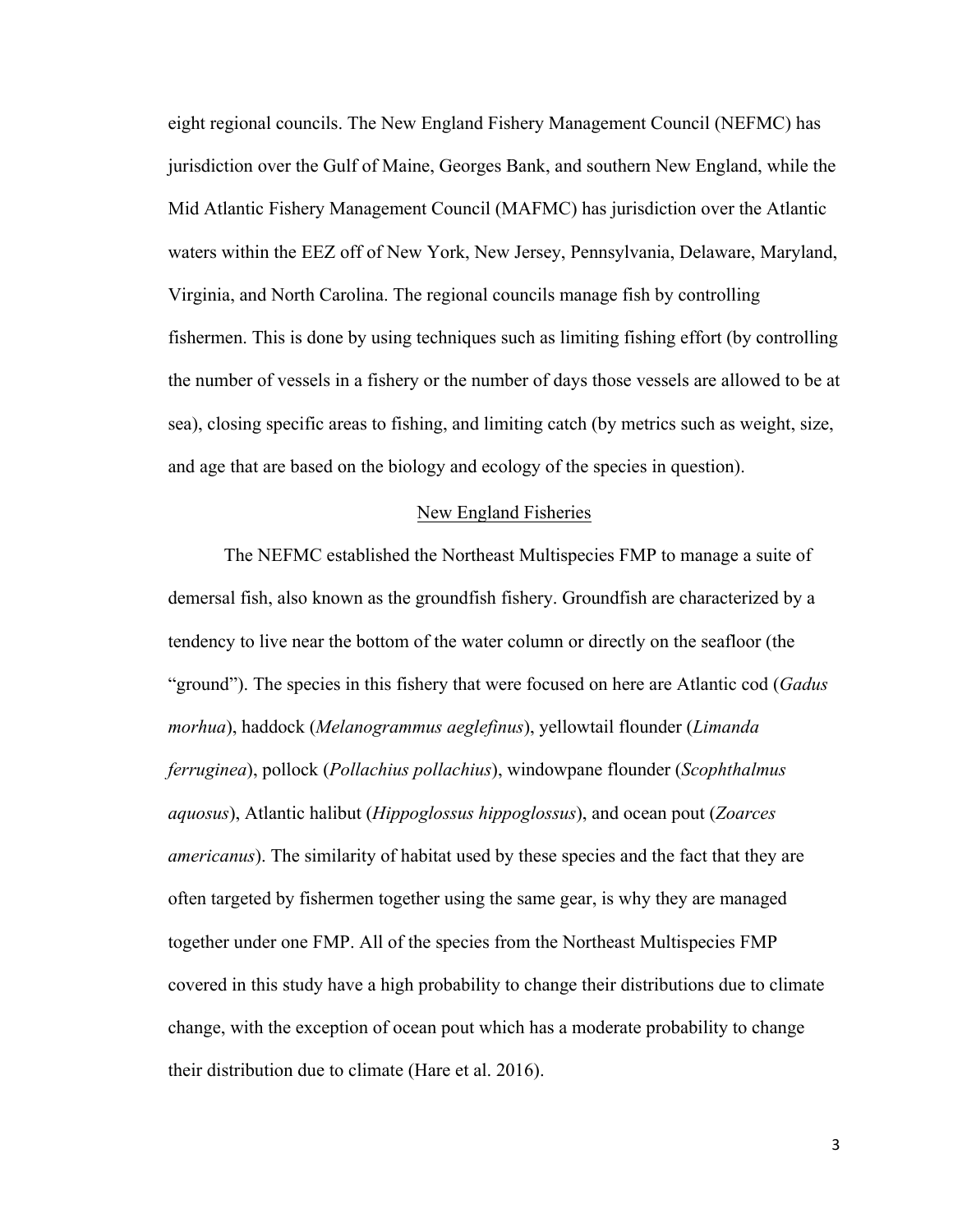The scallop (*Placopecten magellanicus*) fishery, managed by the NEFMC, is an invertebrate fishery for these bivalve (shellfish) mollusks. They live directly on the substrate, often forming "beds" that can be temporary or permanent. Areas of the Gulf of Maine and Georges Bank (which is a popular fishing ground) tend to have permanent beds. As a result, these areas and the scallops within are heavily regulated by the Scallop FMP as well as other FMPs. For example, the Northeast Multispecies FMP places restrictions on how and where yellowtail flounder can be fished on Georges Bank in order to protect Atlantic sea scallops. Atlantic sea scallops have a moderate probability to change their distributions due to climate (Hare et al. 2016).

The Atlantic Herring (*Clupea harengus*) FMP focuses on this pelagic forage species which spawns in estuaries, coastal waters, or offshore banks, and lives its adult life in the marine environment. Their diet consists mainly of phytoplankton and copepods, and as such form an important link between the primary producers lower on the food web and larger predators such as Atlantic cod. Atlantic herring are not currently overfished, and are managed primarily by a set of annual catch limits. Atlantic herring have a high probability to change their distributions due to climate (Hare et al. 2016).

The Small Mesh Multispecies FMP involves three species of hake: silver hake (*Merluccius bilinearis*), red hake (*Urophycis chuss*), and offshore hake (*Merluccius albidus*). This study focused on silver hake and red hake in the interest of keeping the total list of species to a manageable number. Originally under the umbrella of the Northeast Multispecies FMP, in 2000 the NEFMC deemed it necessary to manage hake under a separate FMP. They are fished using nets of a small mesh size (hence the FMP's name) which distinguishes them from groundfish and requires specific management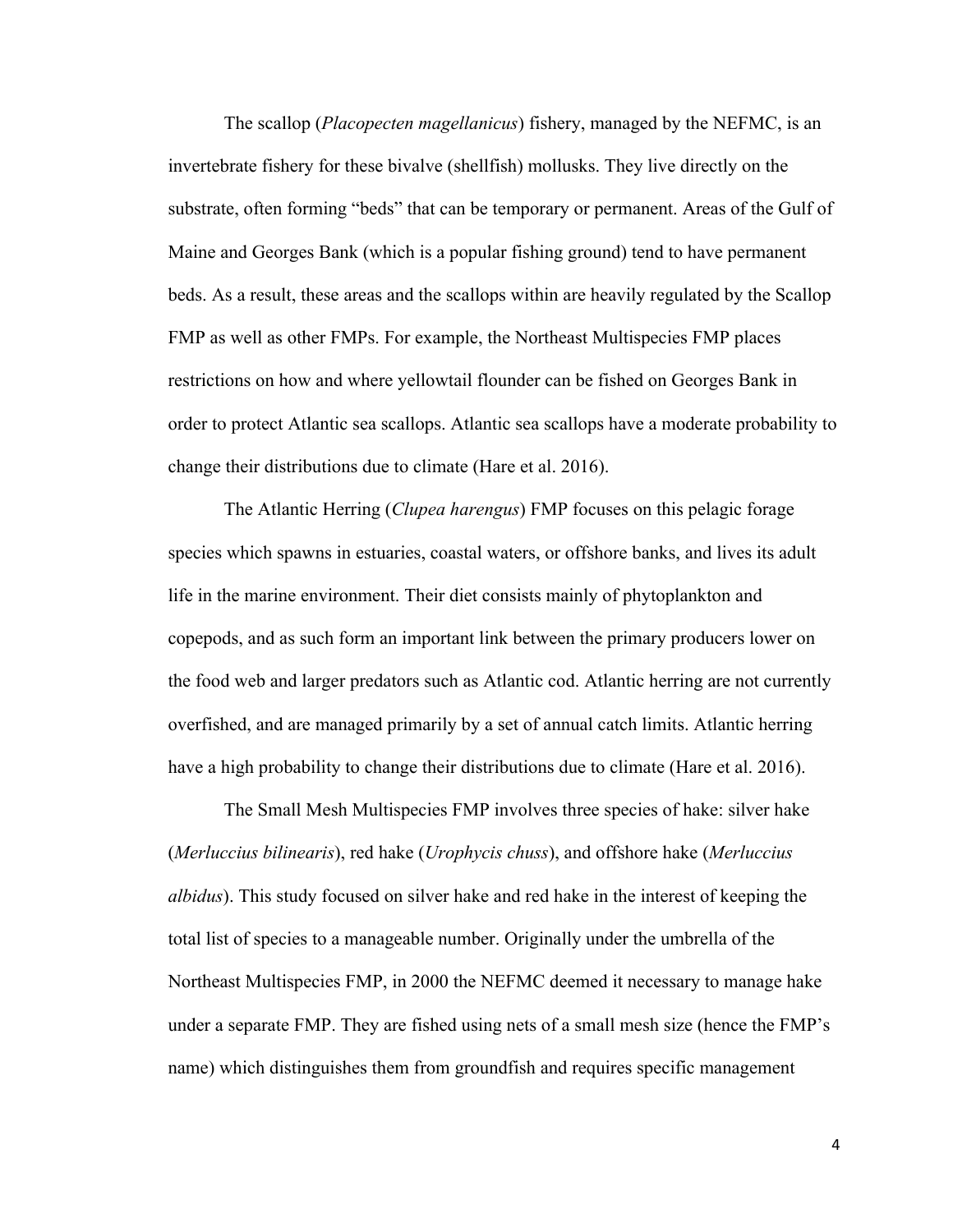measures, mainly exceptions from requirements imposed by the Northeast Multispecies FMP and their own sets of annual catch limits. Silver hake and red hake both have a high probability of shifting their distributions due to climate (Hare et al. 2016).

Like scallops, spiny dogfish (*Squalus acanthias*) have their own FMP managed by NEFMC. These animals are a type of shark, and historically have been considered an undesirable species to catch. Relatively recently, European customers have acquired a taste for dogfish, and it has become a much larger fishery. The NEFMC manages the Spiny Dogfish FMP jointly with the MAFMC, as their distribution tends to lie between both jurisdictions. Spiny dogfish have a very high probability to change their distributions due to climate change (Hare et al. 2016).

The Atlantic Salmon (*Salmo salar*) FMP is a management measure to protect this anadromous fish. Specifically, it prohibits any possession of Atlantic salmon. The original implementation of the FMP in 1988 was in response to the salmon populations having been dangerously overfished. As an anadromous species, New England states manage the individual salmon populations within their own rivers and tributaries, and the Atlantic salmon FMP is meant to complement those efforts by preventing those statemanaged salmon from being fished in federal waters where states hold no authority. To the present day, the NEFMC still does not allow fishing for or possession of Atlantic salmon. Atlantic salmon have been considered as having a moderate probability to change their distributions due to climate change (Hare et al. 2016).

#### Mid-Atlantic Fisheries

The Surfclams and Ocean Quahogs fishery is under management by the MAFMC. The ocean quahog (*Arctica islandica*) is a bivalve mollusk that burrows into the sediment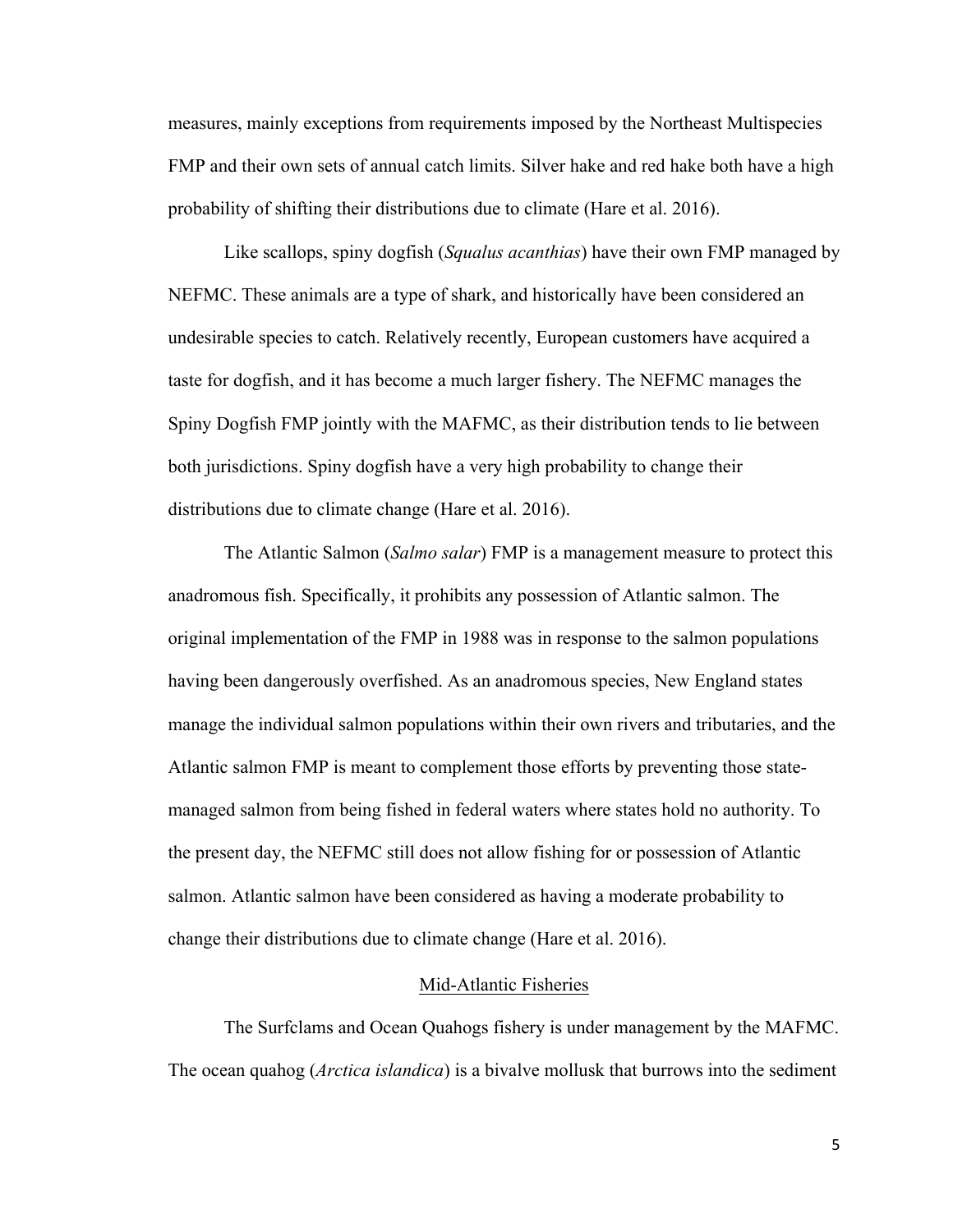at the bottom of the water column and filter feeds particles for food. Their eggs and larvae are carried by currents before they settle to the bottom where they mature into adults. The fishery is managed by an individual transferrable quota system. This means that a total allowable catch (TAC) is determined, and that number is divided into quotas for individual fishermen. Once allocated, each quota can be bought and sold, i.e., individual "transferrable" quotas. Ocean quahogs have been given a high probability of shifting their distributions in response to climate change (Hare et al. 2016).

The last FMP relevant to this study is the Mackerel (*Scomber scombrus*), Squid (longfin: *Doryteuthis pealeii* and shortfin: *Illex illecebrosus*) and Butterfish (*Peprilus triacanthus*) FMP which was created by the MAFMC. The species in this FMP used to be managed separately, but were eventually merged into one FMP. At the time they were merged, all the species within this FMP had a fishing season beginning in April, all were a bycatch in foreign fisheries, and the squid and butterfish species tended to be caught together. These common factors are why the species were merged into one FMP. Butterfish and shortfin squid are considered by Hare et al. (2016) as having a very high probability of experiencing a distribution shift, while longfin squid and Atlantic Mackerel were given a high probability.

Two of the species studied do not fall under the management of a regional council. Northern shrimp (*Pandalus borealis*) and American lobster (*Homarus americanus*) are both species that are instead managed by the Atlantic States Marine Fisheries Commission (ASMFC). The ASMFC has similar goals to the federal management councils, but operates under the authority of states rather than the federal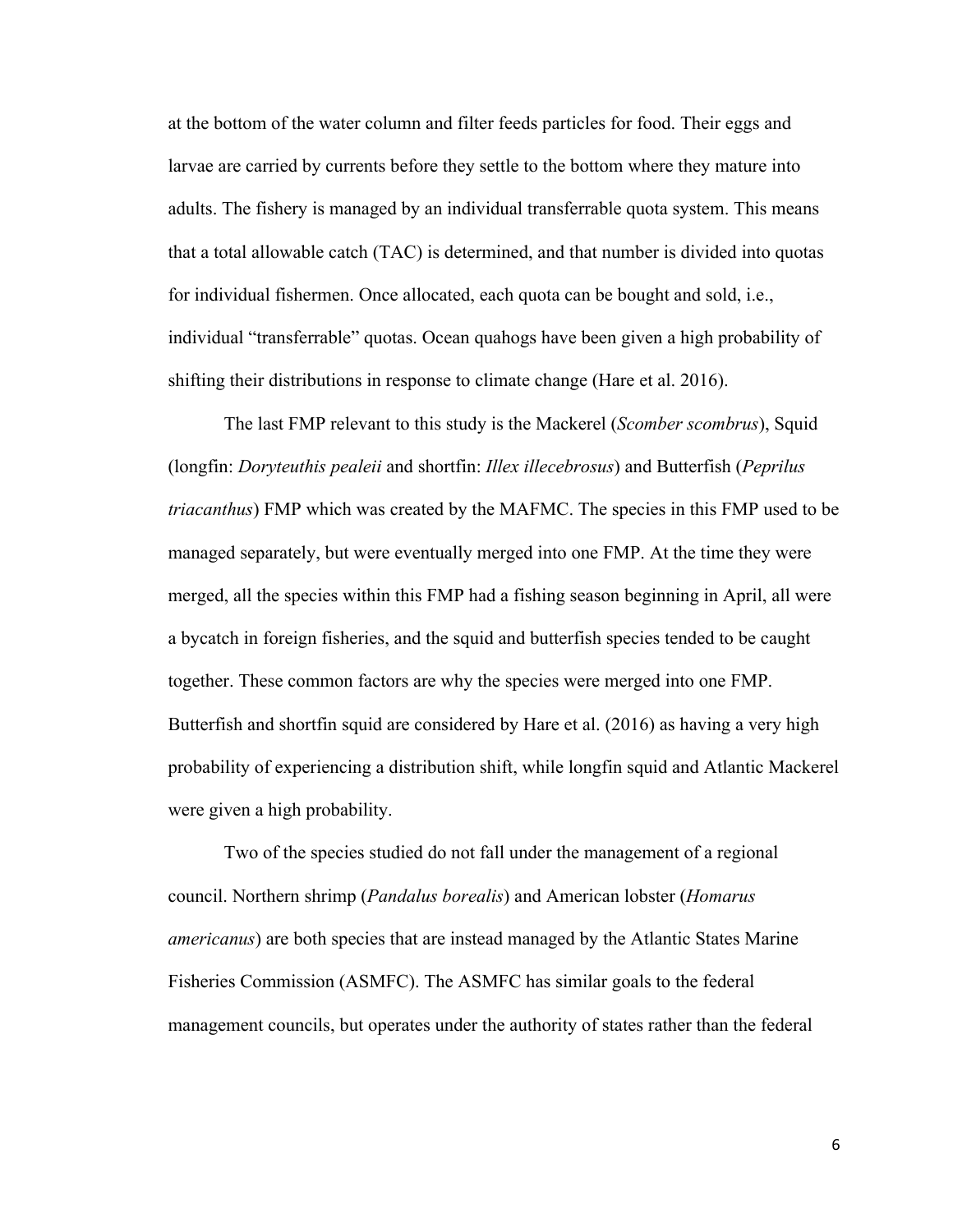government. Both American lobster and northern shrimp were predicted in Hare et al. (2016) as having a high probability of a climate-induced distribution shift.

All of these species were deemed vulnerable to a changing climate (Hare et al. 2016), and possibly subject to distribution range shifts. While they are all managed under fairly specific legislation, if a species is experiencing distribution shifts it can be unclear whether this shift is something that can be accounted for by management or a response to changing environmental conditions. This study examined landings trends in an attempt to determine if distribution range shifts were reflected in these data. If detected, shifting landings trends were compared to temperature anomalies and the major legislative events in each species' FMP to determine if those trends were related to climate change or to changes in fishery regulations. The hypothesis used to approach analyzing the data collected in this thesis was: Fisheries that had peak landings shifts from the Mid-Atlantic to New England are linked to climate change or changes in relevant regulations.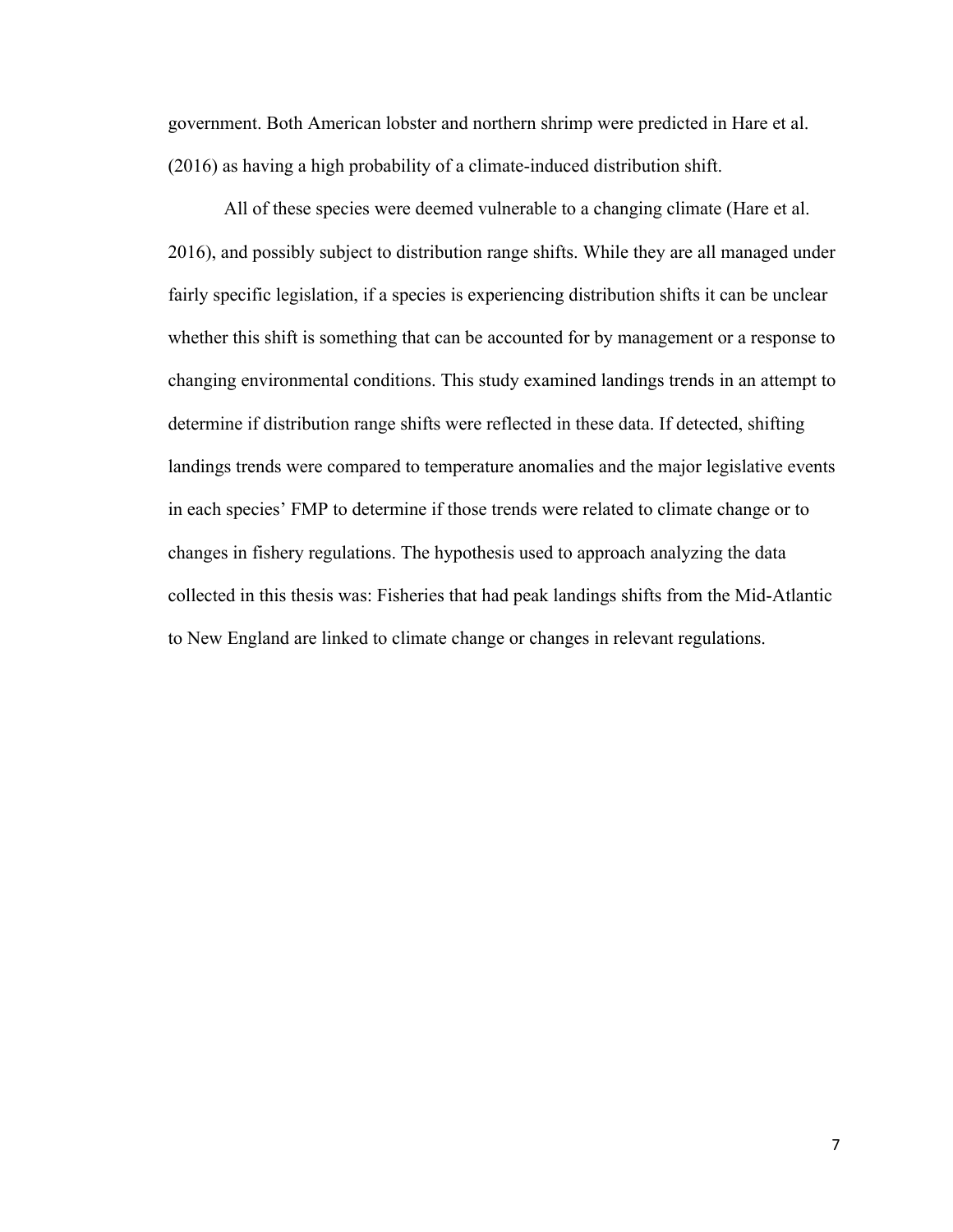#### **METHODS**

#### Species Prioritization

The number of fisheries in New England and the Mid-Atlantic Bight are as varied as the natural biodiversity of the region, but not all these species are as necessarily sensitive to climate change. A recent comprehensive survey reported the vulnerability of various species to climate change on a case-by-case basis (Hare et al. 2016). This paper served as a template for determining the species of interest examined in this study. Each species was ranked in Hare et al. (2016) on their vulnerability to a potential climateinduced distribution shift, as well as whether such a distribution shift would be predicted to be positive or negative for each species. For this study, it was necessary to develop criteria narrowing the focus to species that are both commercially important and potentially impacted by climate change. A list of fish species was created using 1) the descriptions of all the New England Fisheries Management Council's list of FMPs and 2) species from the Atlantic Mackerel, Squid, and Butterfish fishery management plan and the Surfclam and Ocean Quahogs fishery management plan, which are managed by the Mid-Atlantic Fisheries Management Council. The MAFMC species were chosen primarily for their universal vulnerability to a species distribution change in Hare et al. (2016). The literature included descriptions of various facets of these fishing industries and their responses to climate change. This information, combined with the information from Hare et al. (2016), provided a more condensed list of species to focus this analysis (Table 1).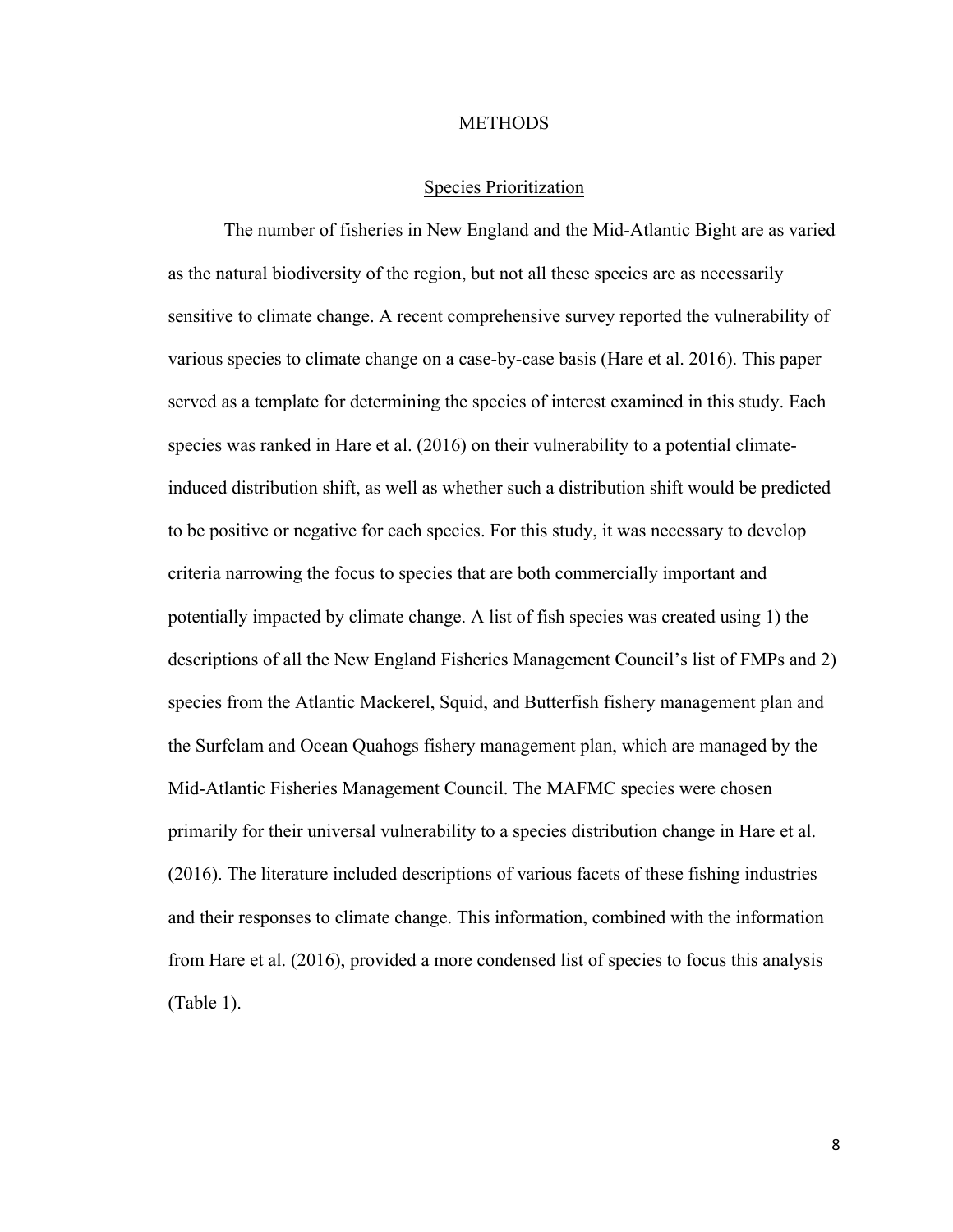| Table 1: List of species studied and their corresponding fishery management plans. Left column lists |
|------------------------------------------------------------------------------------------------------|
| fishery management plans and right column lists species scientific names as well as common names,    |
| except in the cases where the fishery management plan states the common name.                        |

| <b>Fishery Management Plan</b>                        | <b>Species Name</b>                                   |
|-------------------------------------------------------|-------------------------------------------------------|
| Northeast Multispecies                                | Atlantic Cod (Gadus morhua)                           |
|                                                       | Haddock (Melanogrammus aeglefinus)                    |
|                                                       | Yellowtail Flounder (Limanda ferruginea)              |
|                                                       | Pollock (Pollachius pollachius)                       |
|                                                       | Windowpane Flounder (Scophthalmus<br><i>aquosus</i> ) |
|                                                       | Atlantic Halibut ( <i>Hippoglossus</i>                |
|                                                       | hippoglossus)                                         |
|                                                       | Ocean Pout (Zoarces americanus)                       |
| Atlantic Sea Scallop                                  | Placopecten magellanicus                              |
| <b>Atlantic Herring</b>                               | Clupea harengus                                       |
| <b>Small Mesh Multispecies</b>                        | Silver Hake (Merluccius bilinearis)                   |
|                                                       | Red Hake ( <i>Urophycis chuss</i> )                   |
| Spiny Dogfish                                         | Squalus acanthias                                     |
| <b>Atlantic Salmon</b>                                | Salmo salar                                           |
| <b>Surfclams and Ocean Quahogs</b>                    | Ocean Quahogs (Arctica islandica)                     |
| Mackerel, Squid, and Butterfish                       | Atlantic Mackerel (Scomber scombrus)                  |
|                                                       | Longfin Squid (Doryteuthis pealeii)                   |
|                                                       | Illex Squid (Illex illecebrosus)                      |
|                                                       | Butterfish (Peprilus triacanthus)                     |
| <b>Atlantic States Marine Fisheries</b><br>Commission | Northern Shrimp (Pandalus borealis)                   |
|                                                       | American Lobster (Homarus americanus)                 |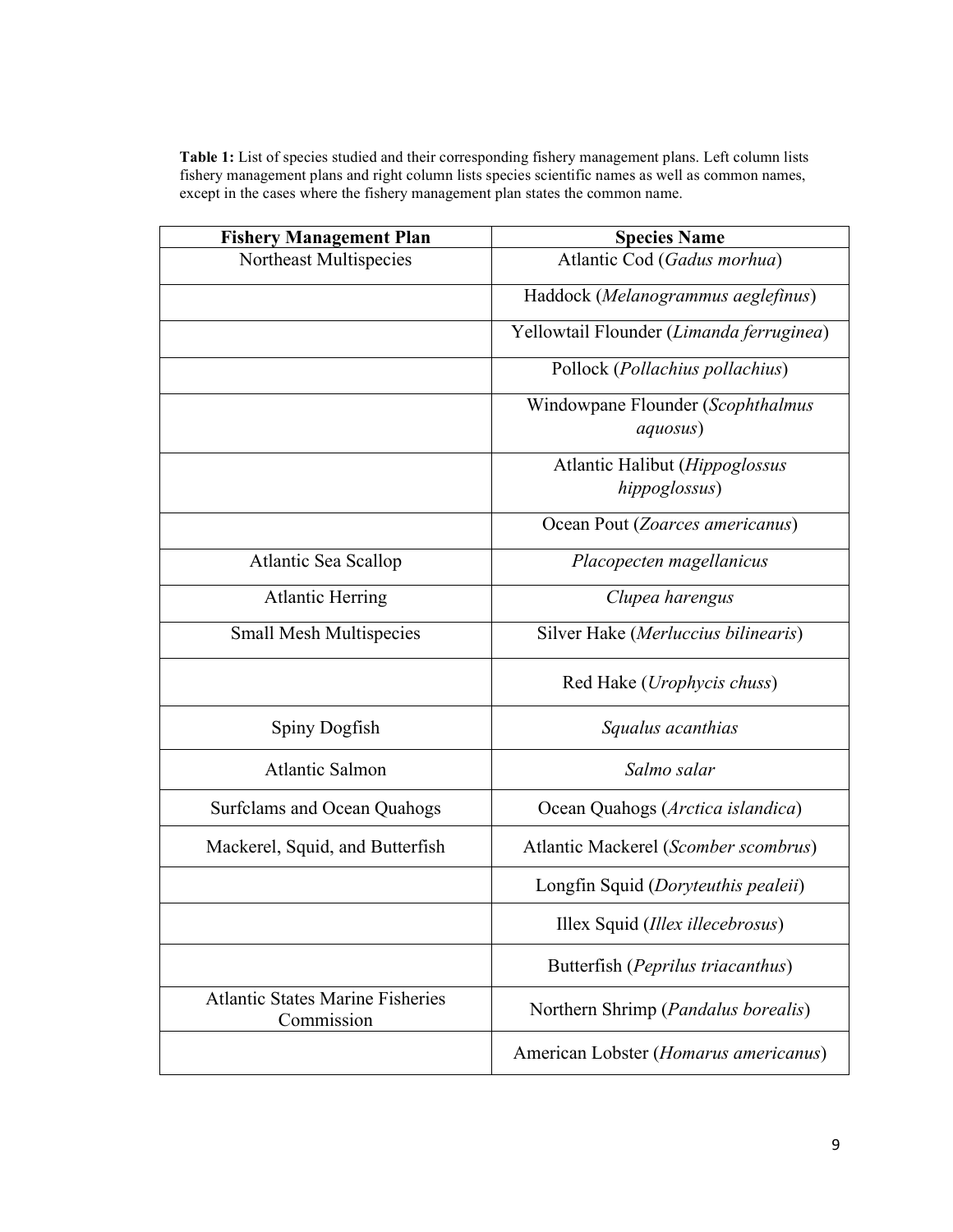#### Distribution Data

Federal landings data from the NOAA Commercial Fisheries Statistics website were used to examine species distributions in the Mid-Atlantic and Gulf of Maine (New England) regions. Landings data were obtained for each species from 1976 – 2015 (https://www.st.nmfs.noaa.gov/commercial-fisheries/). Landings data were all in metric tonnes per year. The starting point was 1976 because that is when the Magnuson-Stevens Fishery Conservation and Management Act was enacted. The most recent year landings data was available from the NOAA Commercial Fisheries Statistics was 2015. Data was graphed as a time series as total landings grouped per year and compared for each species between the southern Mid-Atlantic region and the more northern New England region.

#### Temperature Data

Temperature data was retrieved from the Optimally Interpolated Satellite Sea Surface Temperature data (OISST) produced by the NOAA National Centers for Environmental Information, with a 0.25 degree spatial resolution. Originally, each data point was represented as SST anomalies over a region ("region" being the New England or the Mid-Atlantic Bight), averaged over a month. The first year satellite SST data was available was 1982. The data covered a time span of January 1982 – October 2016. For the purposes of comparing annual landings data to temperature trends, all the monthly values were averaged for each year, yielding an annual time series of average SST anomalies over each region, the Mid-Atlantic and New England. For this study, sea surface temperature is assumed to be representative of the full water column temperature trend since both regions extend out over the relatively shallow continental shelf.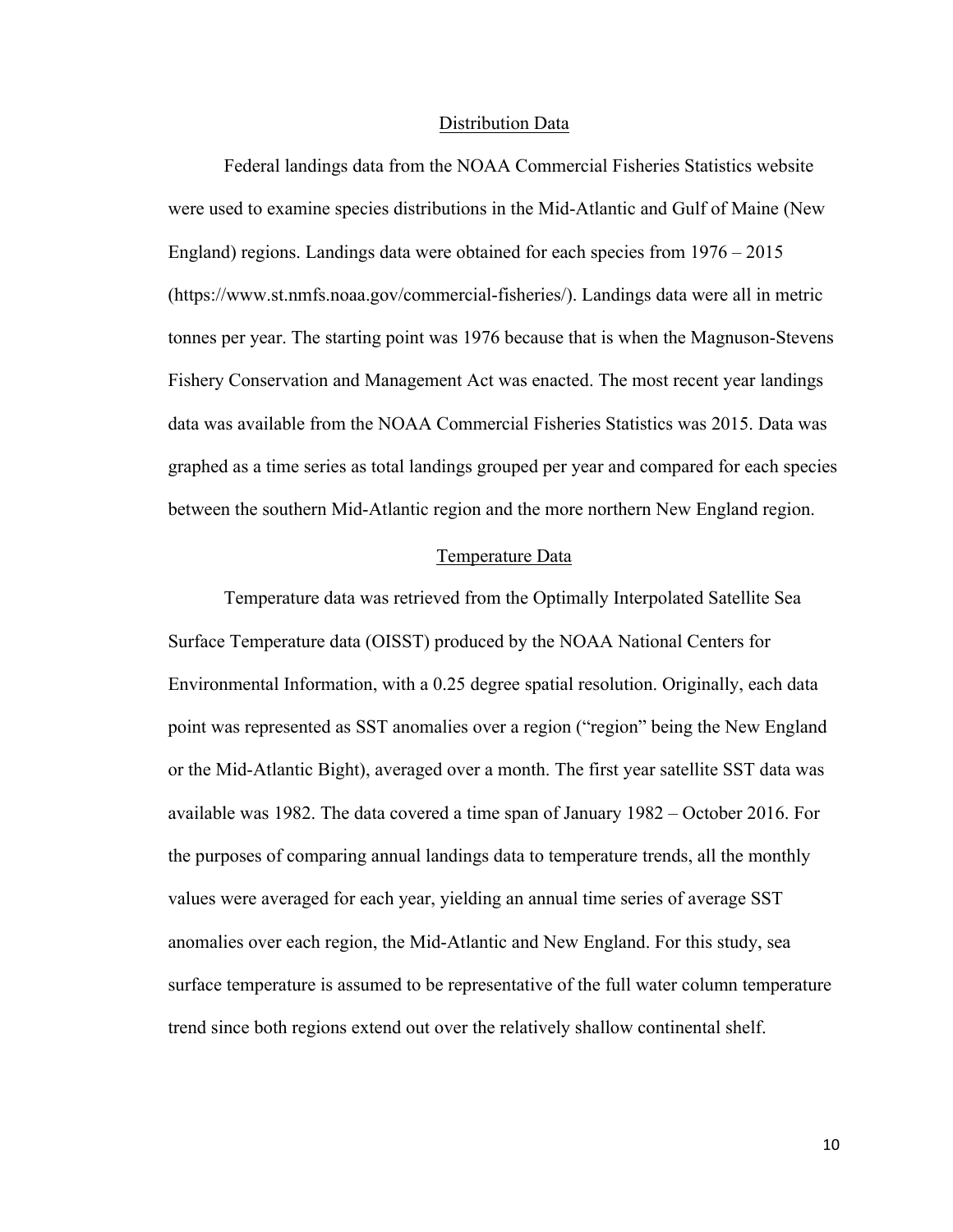#### Fishery Regulations

Information on the fishery regulations that may have influenced landings data was obtained from the species' FMPs. For the Northeast Multispecies, Sea Scallop, Atlantic Herring, Small Mesh Multispecies, Spiny Dogfish, and Atlantic Salmon fisheries, the New England Fishery Management Council's website (http://www.nefmc.org/) was used. For the Surfclams and Ocean Quahogs fishery and the Mackerel, Squid and Butterfish fishery, the Mid-Atlantic Fishery Management Council's website (http://www.mafmc.org/) was used. The Northern Shrimp and American Lobster regulations were obtained from the Atlantic States Marine Fisheries Commission's website (http://www.asmfc.org/). Each FMP's series of amendments and frameworks had a final rule that was used, and the most significant legislative events (such as closures and limits on fishing effort) were recorded.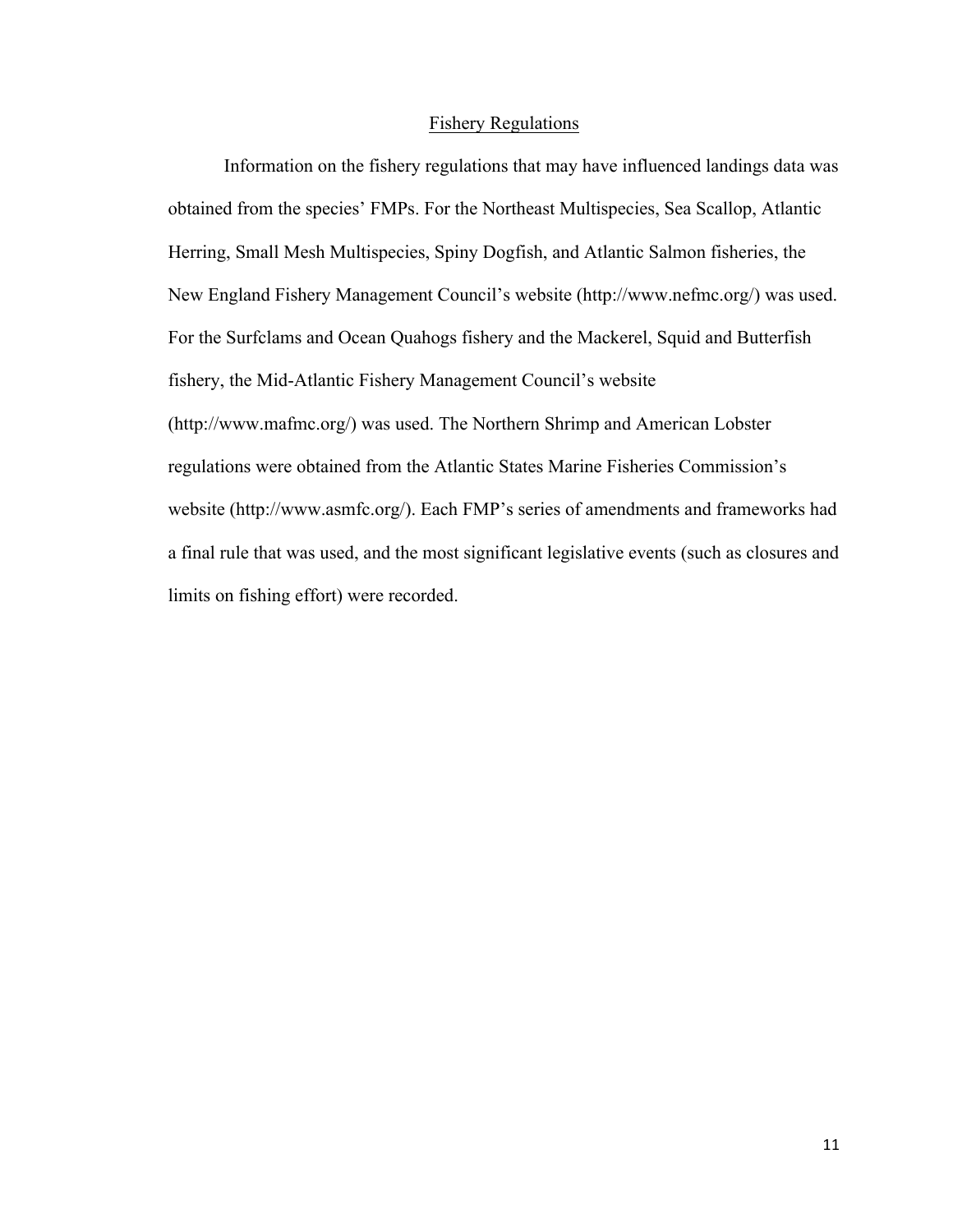#### RESULTS

#### Temperature Data

Throughout the 1982 to 2015 time period, Mid-Atlantic temperature anomalies remain fairly similar to New England temperature anomalies, with the main difference being a difference in magnitude for any given year. Prior to 1998, temperature anomalies for each year tend to stay between 0 and -1 (Figure 1). After 1998, temperature anomalies tend to stay between 0 and 1 with the exception of 2003 to 2005 where anomalies drop from 0 to -1 and then rise to 0 again. After 2005, temperature anomalies are almost exclusively above 0. The year 2012 stands out as a temperature anomaly with a magnitude of 2, greater than any other anomaly within the 1982 to 2015 time period. After 2012, temperature anomalies continue to stay above 0 at similar magnitudes to the years immediately preceding 2012.

#### Landings Data & Regulations

#### Northeast Multispecies Landings & Regulations

None of the chosen species managed by the Northeast Multispecies FMP show a change in the dominance between the New England region's landings and the Mid-Atlantic region's landings (Figures 2-8). In all cases landings for the Mid-Atlantic region were significantly lower (usually more than an order of magnitude, with the exception of Atlantic halibut, Figure 5) than landings for the New England region. In all cases, each species shows various peaks throughout the late 1970s and 1980s, before all entering a decline in the early 1990s. The only exception is an increase in 2015 for Atlantic halibut (Figure 5).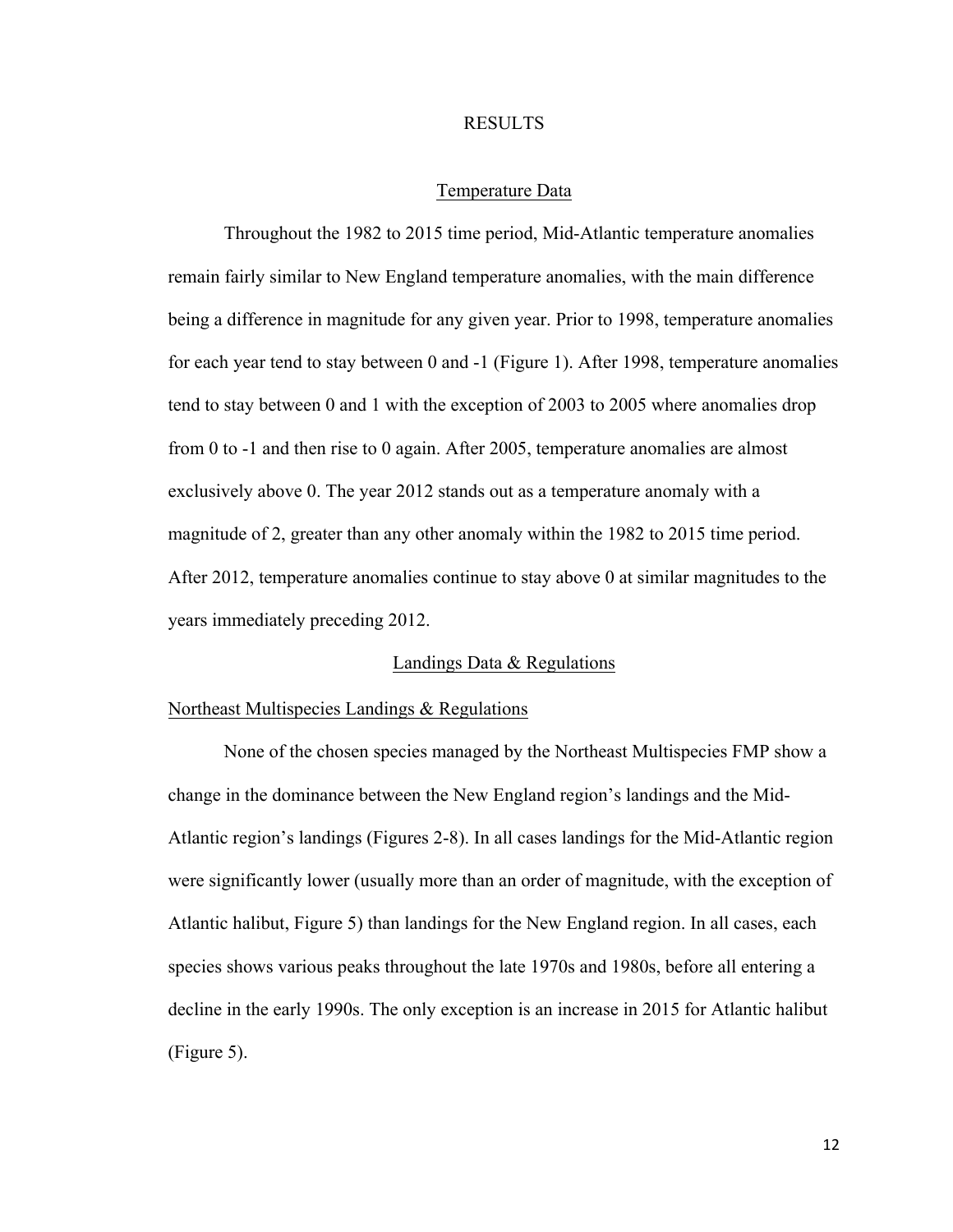The legislation managing the Northeast Multispecies FMP is one of the most complex of all the FMPs (Table 2). There are over 50 framework adjustments and 16 amendments, and often multiple framework adjustments and amendments are established in a single year. Many of these focus on conserving groundfish populations, while some aim to conserve species not managed under the FMP (like harbor porpoises).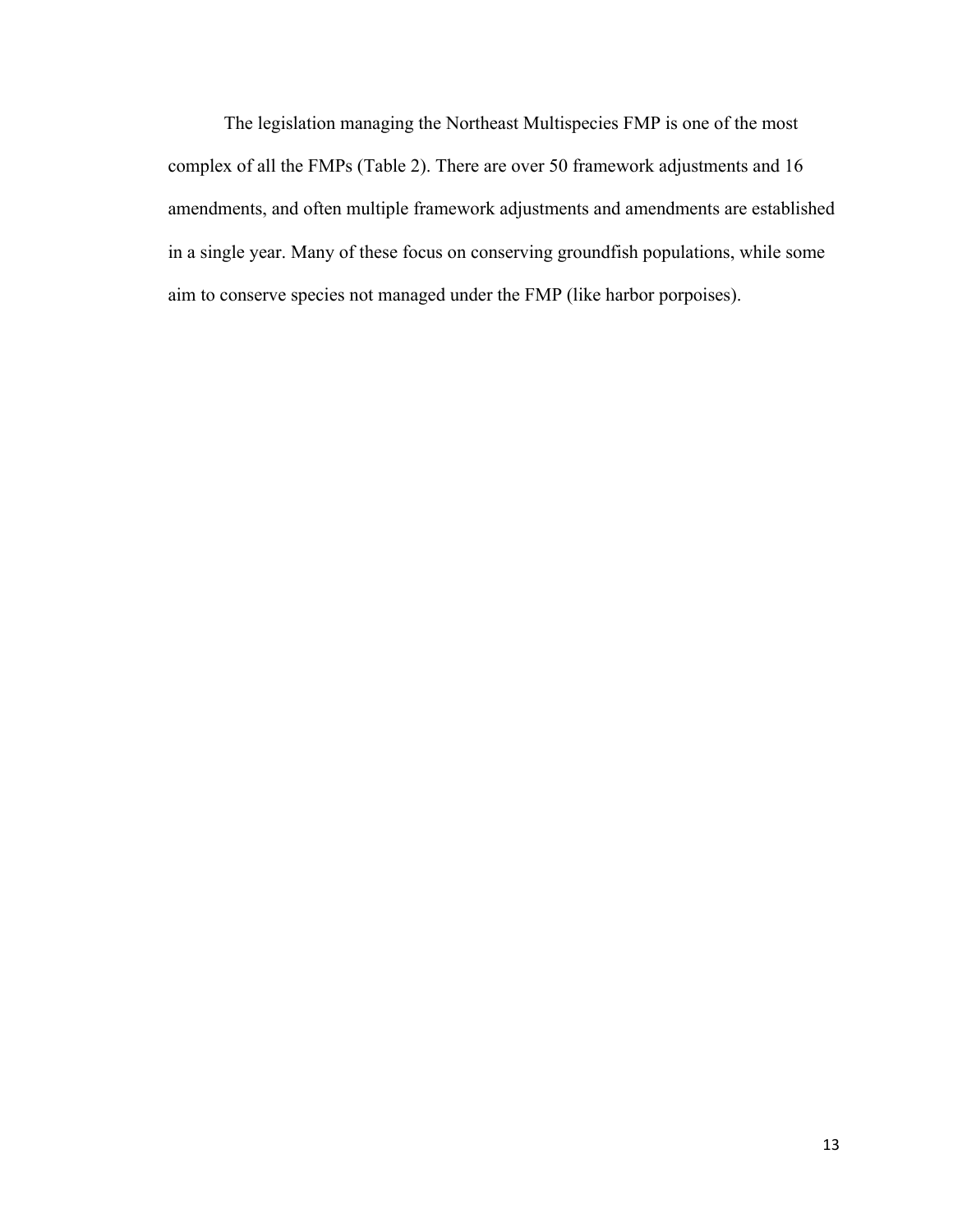**Table 2:** Northeast Multispecies FMP regulations. Left column indicates date and title of each Amendment and Framework Adjustment to the FMP. Right column indicates regulations implemented by each corresponding Amendment or Framework Adjustment. Information obtained from www.nefmc.org/management-plans/

| $1987 -$ Amendment #1           | Southern New England closed area applies to dredge gear used<br>$\bullet$                                              |
|---------------------------------|------------------------------------------------------------------------------------------------------------------------|
|                                 | for scallops to protect yellowtail flounder                                                                            |
|                                 | Stricter gear requirements<br>$\bullet$                                                                                |
| 1988 - Amendment #2             | Increase minimum size of yellowtail flounder and plaice<br>$\bullet$                                                   |
| 1990 - Amendment #4             | Stricter requirements on codend mesh sizes<br>$\bullet$                                                                |
| $1993$ – Amendment #5           | Moratorium on issuing vessel permits during periods stock is<br>$\bullet$<br>rebuilding                                |
| 1994 - Framework Adjustment #4  | 30-day closures for gillnets throughout GoM preventing harbor<br>$\bullet$<br>porpoise bycatch                         |
| 1995 - Framework Adjustment #12 | Expand Mid-Coast porpoise closure area for gillnets, increase<br>$\bullet$<br>timing from 30 to 60 days                |
| 1996 - Amendment #7             | Establishes annual total allowable catch<br>$\bullet$                                                                  |
|                                 | Accelerates effort reduction in days at sea program<br>٠                                                               |
|                                 | Adds new closed areas<br>$\bullet$                                                                                     |
| 1996 - Framework Adjustment #14 | Closure from end of March to early April for Mid-Coast                                                                 |
|                                 | porpoise closure area                                                                                                  |
|                                 | Southern New England porpoise closure are added south of Cape<br>$\bullet$<br>cod for March                            |
| 1996 - Framework Adjustment #15 | Mid-coast porpoise closure extended to September through<br>$\bullet$                                                  |
|                                 | December                                                                                                               |
| 1997 - Framework Adjustment #18 | Allow trawling for herring and mackerel in Multispecies Closed<br>$\bullet$                                            |
|                                 | Areas if certain provisions met                                                                                        |
| 1997 - Framework Adjustment #20 | cod and Haddock trip limits instituted<br>$\bullet$                                                                    |
| 1997 - Framework Adjustment #23 | Closed right whale habitats to seasonally fixed gear<br>$\bullet$                                                      |
| 1997 - Framework Adjustment #24 | Adjusted cod trip limits<br>$\bullet$                                                                                  |
| 1998 - Framework Adjustment #25 | Established closed areas and trip limits for cod<br>$\bullet$                                                          |
| 1998 – Framework Adjustment #26 | Additional cod closures<br>$\bullet$                                                                                   |
| 1999 - Amendment 11             | Establishes essential fish habitats for regulated species<br>$\bullet$                                                 |
| 1999 - Framework Adjustment #27 | More closed areas, trip limits, gear restrictions imposed to<br>$\bullet$<br>reduce/maintain fishing                   |
| 1999 - Framework Adjustment #28 | Again adjusted porpoise bycatch closures<br>$\bullet$                                                                  |
| 2000 - Framework Adjustment #30 | Declared intent to reduce fishing mortality for Georges Bank cod<br>$\bullet$<br>by 22% from 1997/1998 levels          |
| 2000 - Framework Adjustment #31 | More strict management measures for GoM and Georges Bank<br>$\bullet$<br>cod                                           |
| $2003$ – Amendment #13          | Stricter requirements to enter days-at-sea program<br>$\bullet$                                                        |
|                                 | Stricter minimum fish sizes<br>$\bullet$                                                                               |
| 2006 - Framework Adjustment #42 | Created rebuilding program for Georges Bank yellowtail<br>$\bullet$                                                    |
|                                 | flounder                                                                                                               |
|                                 | Measures to reduce fishing mortality rates on 6 groundfish<br>٠                                                        |
|                                 | stocks                                                                                                                 |
| $2009$ – Amendment #16          | Establishes acceptable biological catch<br>٠<br>٠                                                                      |
| 2010 - Framework Adjustment #44 | Creates accountability measures for each fish stock in the FMP<br>Changed GoM cod and pollock trip limits<br>$\bullet$ |
|                                 | Delayed opening for trawling in Eastern US/Canada area<br>$\bullet$                                                    |
|                                 | Trip limits for Georges Bank yellowtail flounder<br>$\bullet$                                                          |
| 2011 - Framework Adjustment #45 | GoM cod Spawning Protection Area established<br>$\bullet$                                                              |
|                                 | Adjusted rebuilding program for yellowtail flounder<br>٠                                                               |
| 2014 - Framework Adjustment #51 | Catch limits for groundfish stocks<br>$\bullet$                                                                        |
|                                 | Adjusts rebuilding programs for cod and Plaice<br>$\bullet$                                                            |
| 2014 – Framework Adjustment #53 | Catch limits for groundfish stocks<br>$\bullet$                                                                        |
|                                 | Management intended to prevent overfishing, rebuild stocks,<br>$\bullet$                                               |
|                                 | obtain optimum yield                                                                                                   |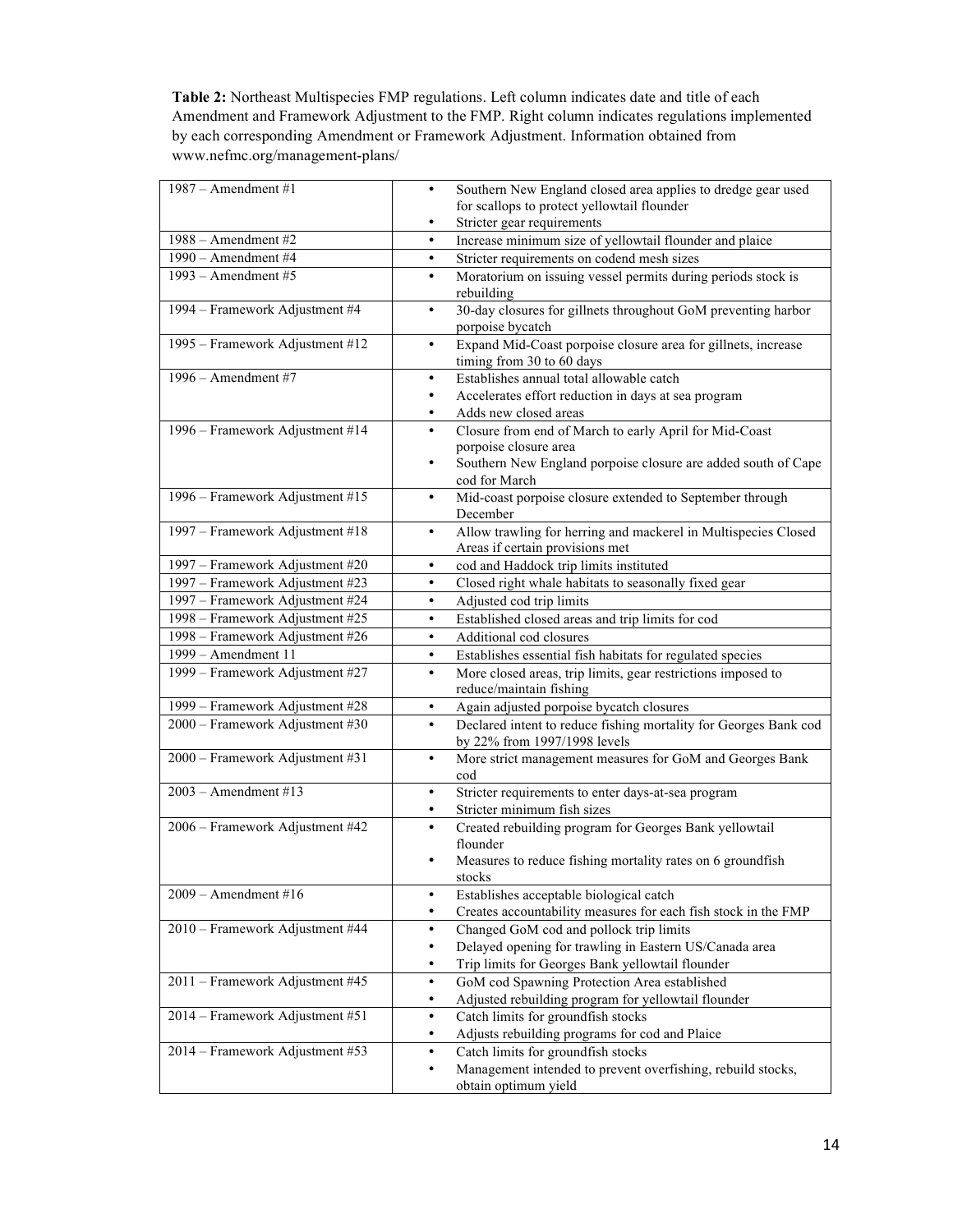#### Sea Scallop Landings & Regulations

Atlantic sea scallops (Figure 9) have two initial peaks during 1981 and 1990 for New England landings. The Mid Atlantic landings show similar trends. This was

| $1988$ – Amendment #2 | Increase to the meat count standard |
|-----------------------|-------------------------------------|
|-----------------------|-------------------------------------|

followed by two higher peaks in 2006 and 2012 for New England landings and 2004 and 2011 for Mid Atlantic landings. Generally landings increased since 1976 for both New England and the Mid Atlantic. Landings for the Mid Atlantic never exceed landings for New England.

The NEFMC regulates the Sea Scallop FMP relatively heavily (Table 3), similar to the Northeast Multispecies FMP. Every few years there is an amendment or framework adjustment, and most concern changes in standards for vessels or the implementation of major management measures, such as the creation of the area rotation management program in 2003. All of the legislation is aimed at regulating Atlantic sea scallops specifically, and sometimes manages other species at risk from sea scallop fishing activities (like sea turtles).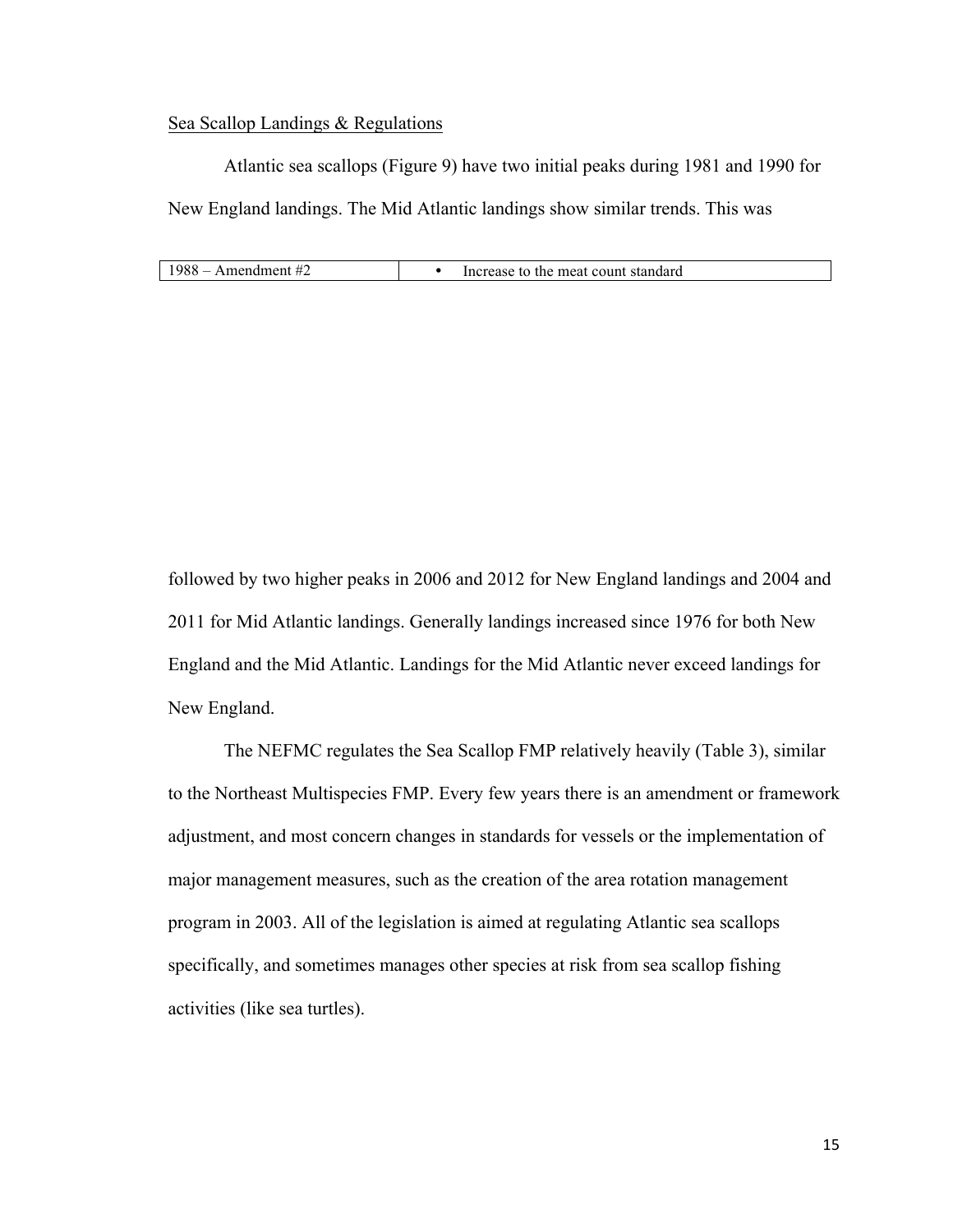| 1994 - Amendment #4             | Switch from the meat count standard to an effort<br>$\bullet$<br>controlled fishery                                                                             |
|---------------------------------|-----------------------------------------------------------------------------------------------------------------------------------------------------------------|
| 1994 – Framework Adjustment #1  | Crews on limited access vessels restricted to 7 members<br>٠                                                                                                    |
| 1995 - Framework Adjustment #4  | Continuation of 7-member limit in limited access fishery<br>$\bullet$                                                                                           |
| 1995 – Framework Adjustment #5  | Restrictions on gear types for limited access vessels in<br>$\bullet$<br>days-at-sea program                                                                    |
| 1996 - Framework Adjustment #7  | Continuation of 7-member limit in limited access fishery<br>$\bullet$                                                                                           |
| 1997 – Amendment #5             | Creates 9-mile <sup>2</sup> closure to support aquaculture research<br>$\bullet$                                                                                |
| $1998 -$ Amendment#7            | Reduces fishing effort substantially for the time period<br>$\bullet$<br>2000 to 2008                                                                           |
| 1998 – Framework Adjustment #10 | 18-month extension of experimental use area (closure) in<br>$\bullet$<br>Amendment #5                                                                           |
| 1999 - Amendment #9             | Defines essential fish habitat<br>$\bullet$                                                                                                                     |
| 1999 – Framework Adjustment #11 | Creates Seasonal Georges Bank Sea Scallop Exemption<br>$\bullet$<br>Area (allows scallop vessels into groundfish Closed Area<br>$\rm{II}$                       |
| 2000 - Framework Adjustment #13 | Creates 2000 Sea Scallop Exemption Program<br>$\bullet$<br>Allows scallop vessels into groundfish closed areas if<br>$\bullet$<br>specific requirements are met |
| $2003$ – Amendment #10          | Creates an area rotation management program (closing<br>$\bullet$<br>and opening areas in specific seasons based on scallop<br>stocks)                          |
| $2004 -$ Amendment#11           | Creates limited access fishery with individual fishing<br>$\bullet$<br>quotas                                                                                   |
| 2004 - Framework Adjustment #16 | Establishes Scallop Access Areas in groundfish closed<br>٠<br>areas for specific seasons                                                                        |
| 2006 - Framework Adjustment #18 | Seasonal closure created to prevent harm to sea turtles<br>٠                                                                                                    |
| $2007 -$ Amendment #13          | Defines strict requirements for a fishery observer<br>$\bullet$<br>program                                                                                      |
| 2010 - Framework Adjustment #21 | Adjustment to days at sea allocations<br>$\bullet$                                                                                                              |
|                                 | Adjustments to Scallop Access Area trip allocations<br>٠                                                                                                        |
| $2011 -$ Amendment #15          | Defines annual catch limits<br>$\bullet$                                                                                                                        |
|                                 | Defines accountability measures<br>$\bullet$                                                                                                                    |
|                                 | Redefines overfishing<br>٠                                                                                                                                      |
|                                 | Redefines essential fish habitat closed areas<br>$\bullet$                                                                                                      |
| 2011 – Framework Adjustment #22 | Creates annual catch limits<br>$\bullet$                                                                                                                        |
|                                 | Creates accountability measures                                                                                                                                 |
| 2012 – Framework Adjustment #23 | Modifies gear by requiring a sea turtle deflector<br>٠                                                                                                          |
| 2013 – Framework Adjustment #24 | $\bullet$<br>Adjusts seasonal closures on Georges Bank                                                                                                          |
| 2014 – Framework Adjustment #25 | Establishes windowpane flounder accountability<br>٠<br>measures                                                                                                 |
| 2015 – Framework Adjustment #26 | Aligns sea turtle gear requirements with the Endangered<br>$\bullet$<br>Species Act                                                                             |

**Table 3:** Sea Scallop FMP regulations. Left column indicates date and title of each Amendment and Framework Adjustment to the FMP. Right column indicates regulations implemented by each corresponding Amendment or Framework Adjustment. Information obtained from www.nefmc.org/management-plans/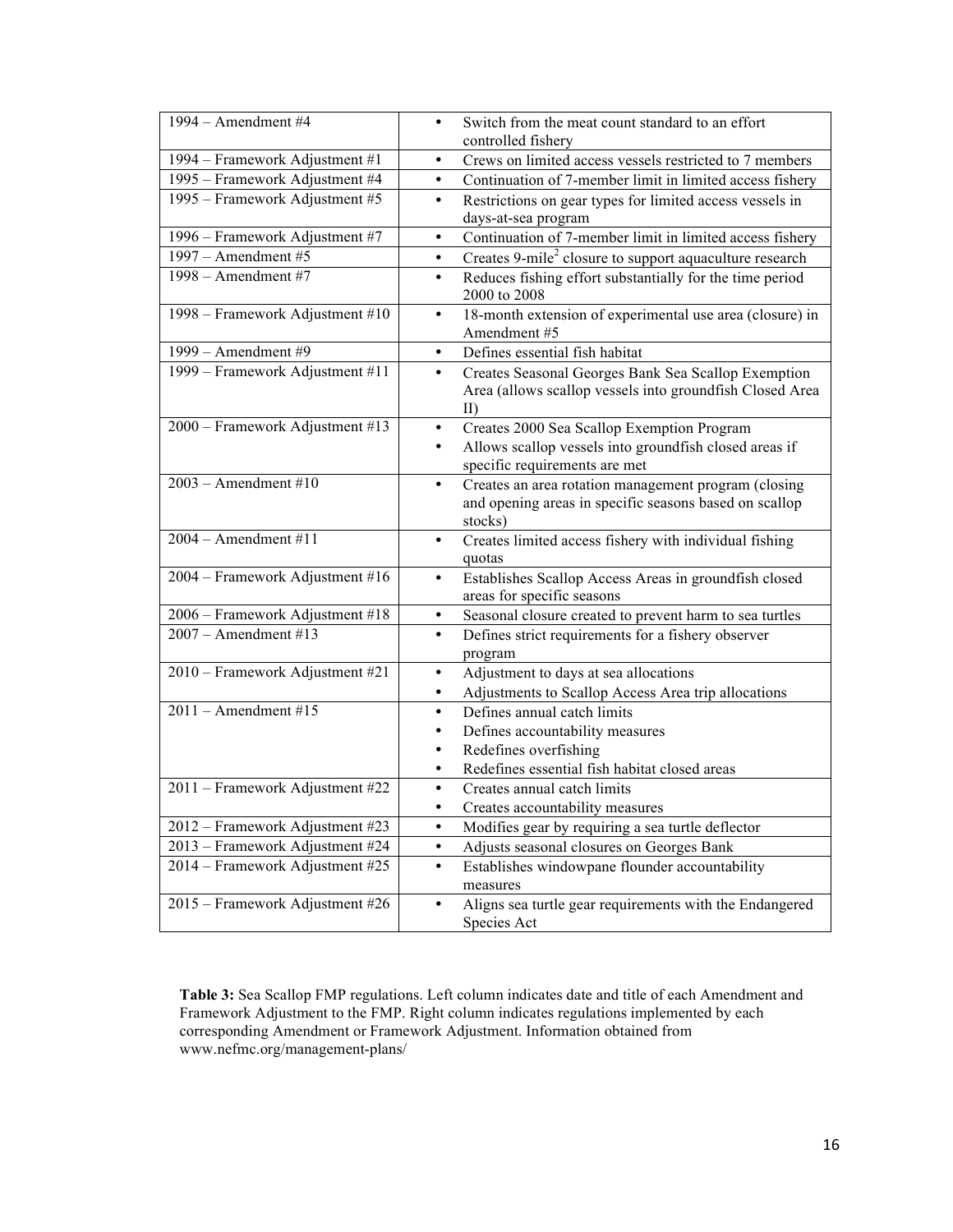#### Atlantic Herring Landings & Regulations

Landings for Atlantic herring (Figure 10) are practically non-existent for the Mid-Atlantic from 1976 to 2015, with a few small peaks as exceptions. Landings for New England initially peak in 1980, followed by a sharp decline that ends in 1983. After 1983 landings follow a generally increasing trend with alternating and consistent variability year to year from 2000 to 2015. The notable exception is the years of 2004 and 2005, where landings in New England are almost entirely absent. Landings for the Mid Atlantic do not exceed landings for New England.

Atlantic herring has less regulations than the Northeast Multispecies FMP and the Sea Scallop FMP. This is due to a stock that is not overfished and a fishery where overfishing is not occurring. Most of the amendments and framework adjustments deal with defining requirements the fishery has to meet and defining the consequences for individuals who do not meet those requirements (Table 4).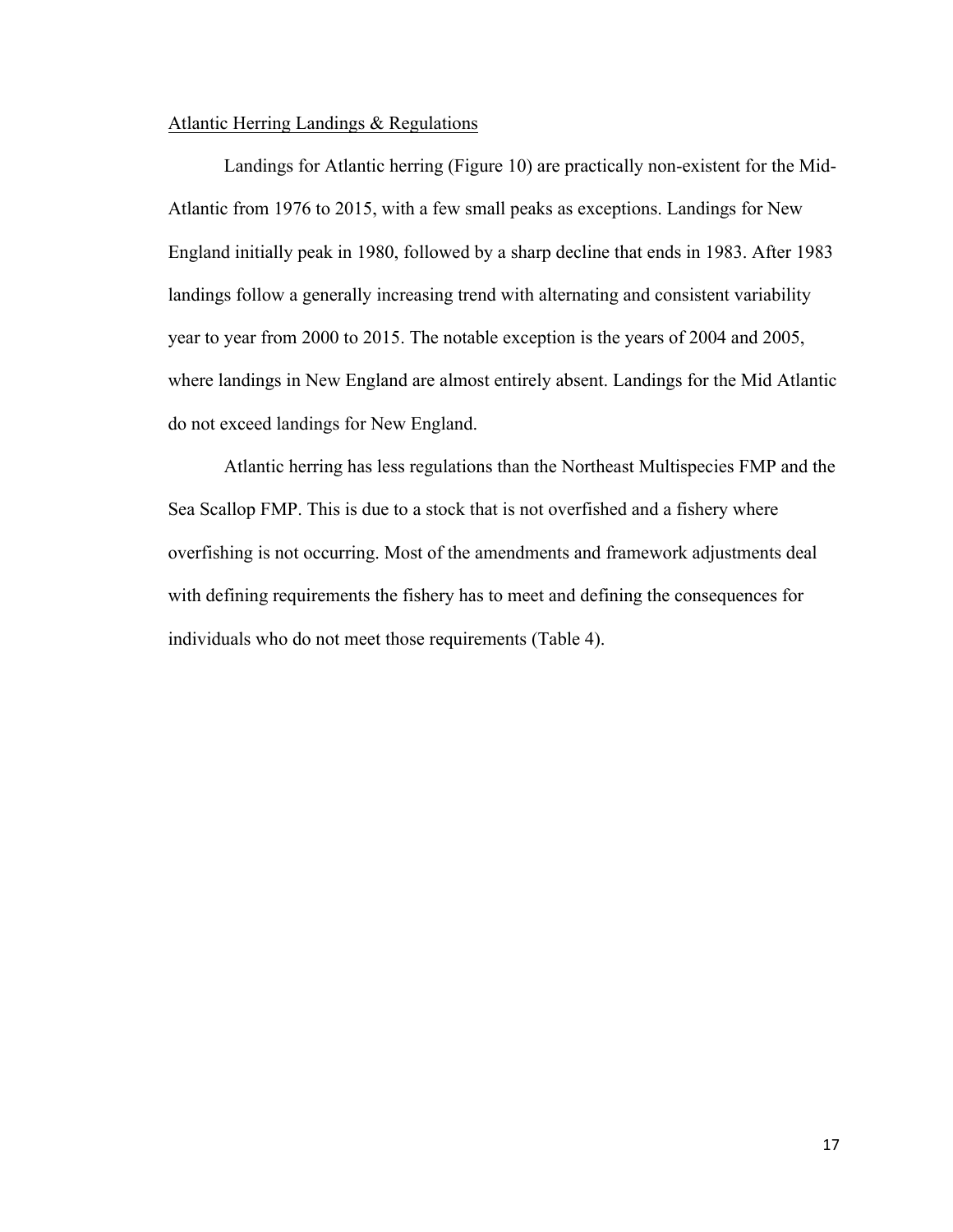**Table 4:** Atlantic Herring FMP regulations. Left column indicates date and title of each Amendment and Framework Adjustment to the FMP. Right column indicates regulations implemented by each corresponding Amendment or Framework Adjustment. Information obtained from www.nefmc.org/management-plans/

| 2002 – Framework Adjustment #1 | Caps landings during winter/spring<br>for Management Area 1A                                                                      |
|--------------------------------|-----------------------------------------------------------------------------------------------------------------------------------|
| $2007 -$ Amendment #1          | Establishes limited access program<br>Creates an area for only purse<br>seine/fixed gear fishing                                  |
| $2010 -$ Amendment#4           | Defines fishery closure thresholds<br>Defines accountability measures                                                             |
| $2013$ – Amendment #5          | Stricter requirements for vessels to<br>٠<br>comply with observers sampling<br>catch                                              |
| 2013 – Framework Adjustment #2 | NEFMC can split annual catch<br>$\bullet$<br>limits seasonally between the 4<br>management areas                                  |
| 2014 – Framework Adjustment #3 | Creates a process for setting caps<br>on river herring and shad catch                                                             |
| 2015 – Framework Adjustment #4 | Stricter reporting requirements of<br>slippage (discarding catch before<br>an observer samples)<br>Stricter slippage consequences |

## Hake Landings & Regulations

Silver hake landings (Figure 11) and red hake landings (Figure 12) show an overall decrease in landings as time progresses after the initial peaks in 1976 for New England and 1979 for the Mid-Atlantic. While there are peaks within that decreasing trend, they are always followed by a trough of similar (if not greater) magnitude. There is only one instance in 1979 when Mid-Atlantic landings were greater than New England landings for silver hake. The Small Mesh Multispecies FMP has amendments and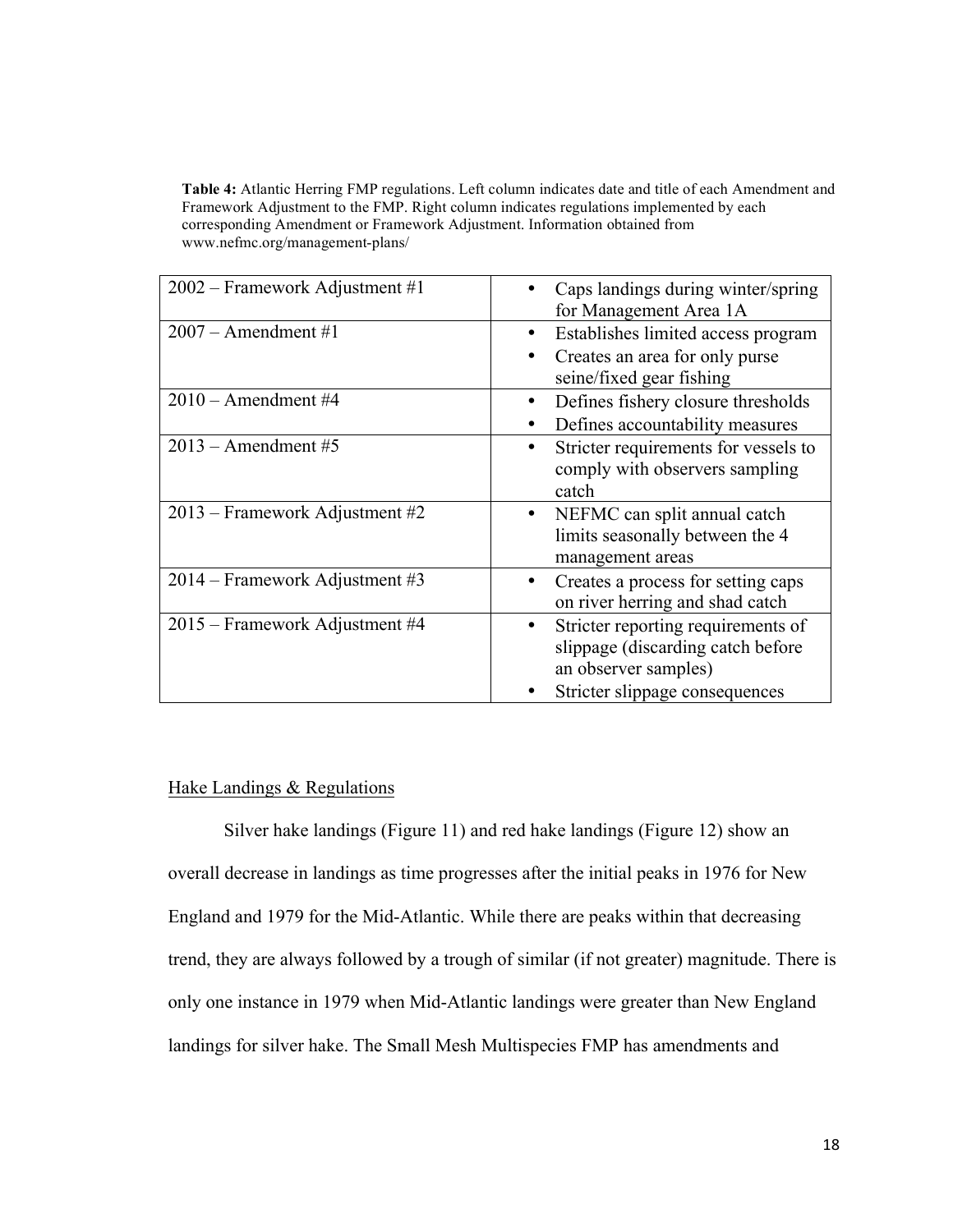framework adjustments that mostly concern gear types, fishing area definitions, and

effort adjustments (Table 5).

Amendment and Framework Adjustment to the FMP. Right column indicates regulations implemented by each corresponding Amendment or Framework Adjustment. Information obtained from **Table 5:** Small Mesh Multispecies FMP regulations. Left column indicates date and title of each www.nefmc.org/management-plans/

> groundfish fishery  $\mathbf{L}$  and  $\mathbf{L}$

 $\overline{\phantom{a}}$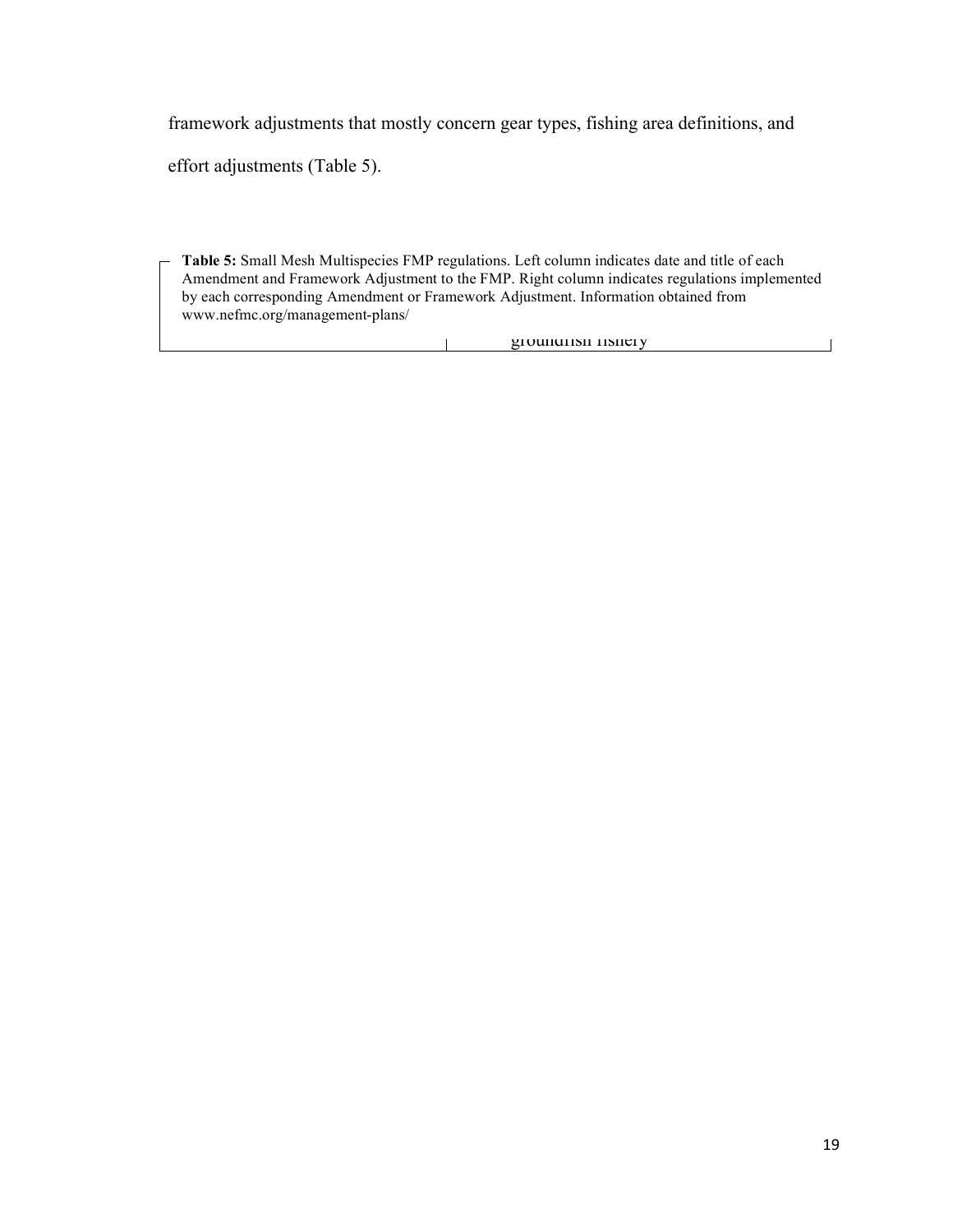| $1997 -$ Amendment#1            | Limits winter whiting (hake) fishery to<br>specific area<br>Acceptable by-catch of groundfish<br>determined based on vessel's landings of<br>shrimp and whiting |
|---------------------------------|-----------------------------------------------------------------------------------------------------------------------------------------------------------------|
| $2000 -$ Amendment#12           | Establishes different silver hake and red<br>٠<br>hake possession limits based on the mesh<br>size used to fish                                                 |
| 2000 – Framework Adjustment #32 | Adjusts Northeast Multispecies FMP to<br>٠<br>manage hake species separately                                                                                    |
| 2000 – Framework Adjustment #35 | Creates small mesh whiting (hake)<br>$\bullet$<br>fishery in the Gulf of Maine independent<br>of groundfish fishery                                             |
| 2003 – Framework Adjustment #37 | Increased fishing effort due to rebuilt<br>٠<br>northern stock and no longer overfished<br>southern stock                                                       |
| 2003 – Framework Adjustment #38 | Created a small mesh silver hake fishery<br>$\bullet$<br>in inshore Gulf of Maine with specific<br>gear requirements                                            |
| $2013$ – Amendment #19          | Redefines overfishing for small mesh<br>multispecies<br>Increases trip limits                                                                                   |
|                                 | Increases incidental possession limits                                                                                                                          |

### Spiny Dogfish Landings & Regulations

The spiny dogfish fishery (Figure 13) is characterized by relatively low landings, with the notable exception between 1990 to 1993 when there was a sharp increase in New England, immediately preceded and followed by exceedingly low landings. Before the 1990 to 1993 peak, there is a small uptick in New England landings in 1979. The Mid-Atlantic experienced a similarly small increase in landings in 1996. The only years that Mid-Atlantic landings are greater than New England landings were from 1994-1998. The majority of the legislation managing spiny dogfish is focused on how the legislation can be written for the fishery (as it is managed jointly between the NEFMC and the MAFMC) and defining effort controls like catch limits and quotas (Table 6).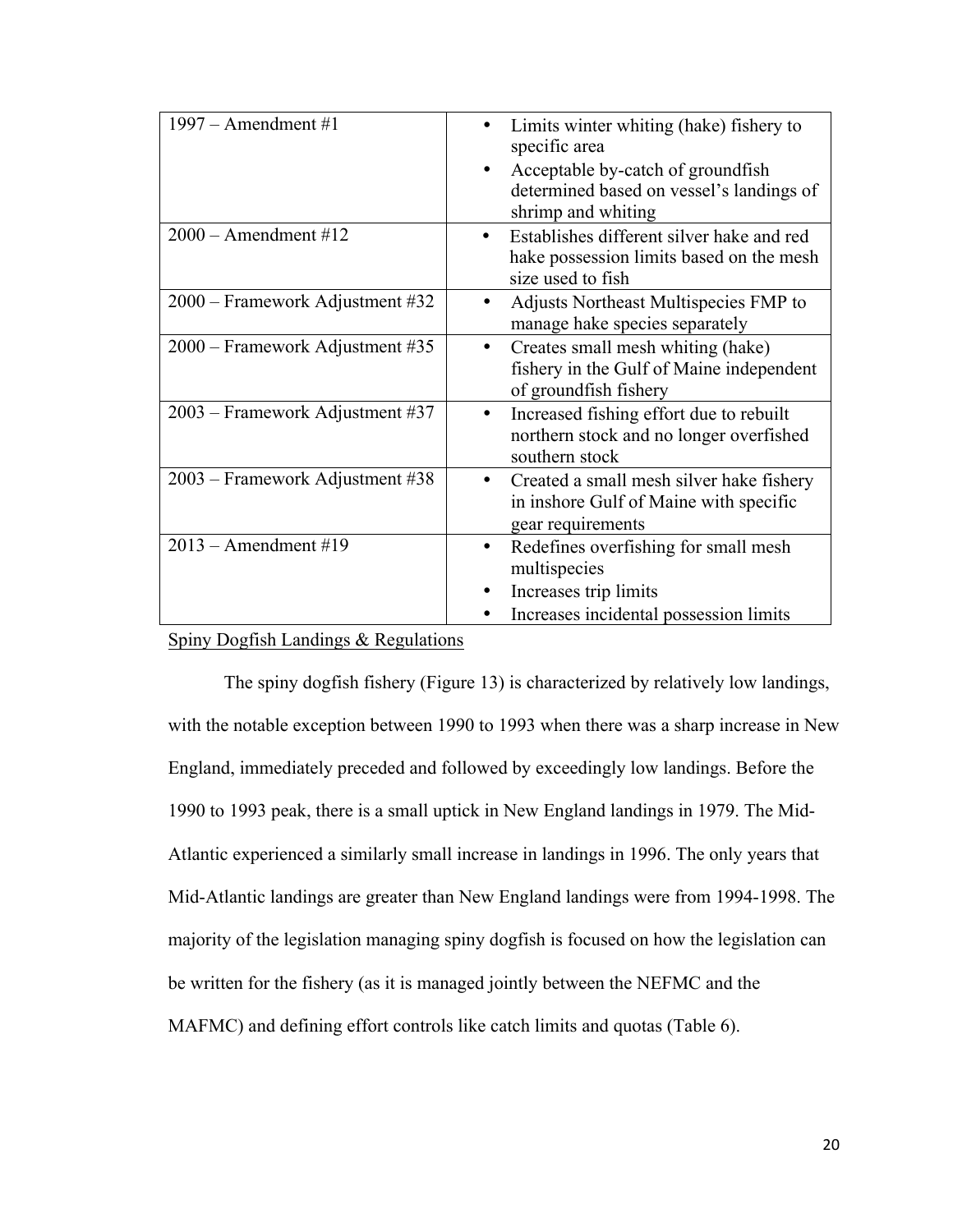**Table 6:** Spiny Dogfish FMP regulations. Left column indicates date and title of each Amendment and Framework Adjustment to the FMP. Right column indicates regulations implemented by each corresponding Amendment or Framework Adjustment. Information obtained from http://www.mafmc.org/dogfish/

Atlantic Salmon Landings & Regulations

Atlantic salmon landings (Figure 14) show that the fishery is for all intents and purposes a closed fishery, with a peak in 1978 of only 0.2 metric tonnes in New England landings.

There are no regulations for the Atlantic Salmon FMP that could affect landings

other than the mandate stated in the original FMP that bans the possession of Atlantic

salmon.

# Ocean Quahog Landings & Regulations

Ocean quahog landings (Figure 15) show a trend where the Mid-Atlantic has greater landings initially and after 1991 New England usually had more landings, except for the specific years 2000, 2001, 2004, and 2011. The landings in New England during

| $2006$ – Framework #1 | Allows the NEFMC and MAFMC to create<br>commercial quotas for up to five years without<br>having to review them annually              |
|-----------------------|---------------------------------------------------------------------------------------------------------------------------------------|
| $2009$ – Framework #2 | Creates a method for more flexible determination of<br>٠<br>stock status<br>Maintains method for determining if stock is<br>$\bullet$ |
|                       | overfished                                                                                                                            |
|                       | Allows peer-review to influence stock status<br>$\bullet$                                                                             |
|                       | determination if specific requirements are met                                                                                        |
| $2011 -$ Amendment #2 | Defines annual catch limits<br>٠                                                                                                      |
|                       | Defines accountability measures<br>٠                                                                                                  |
| $2014 -$ Amendment#3  | Allows a portion of commercial quotas to be<br>٠<br>allocated to research                                                             |
|                       |                                                                                                                                       |
|                       | Redefines essential fish habitats<br>٠                                                                                                |
|                       | Changes allocation of federal commercial quotas to                                                                                    |
|                       | line up with allocation of state quotas                                                                                               |

these specific years are a sharp contrast to the landings in the same region during the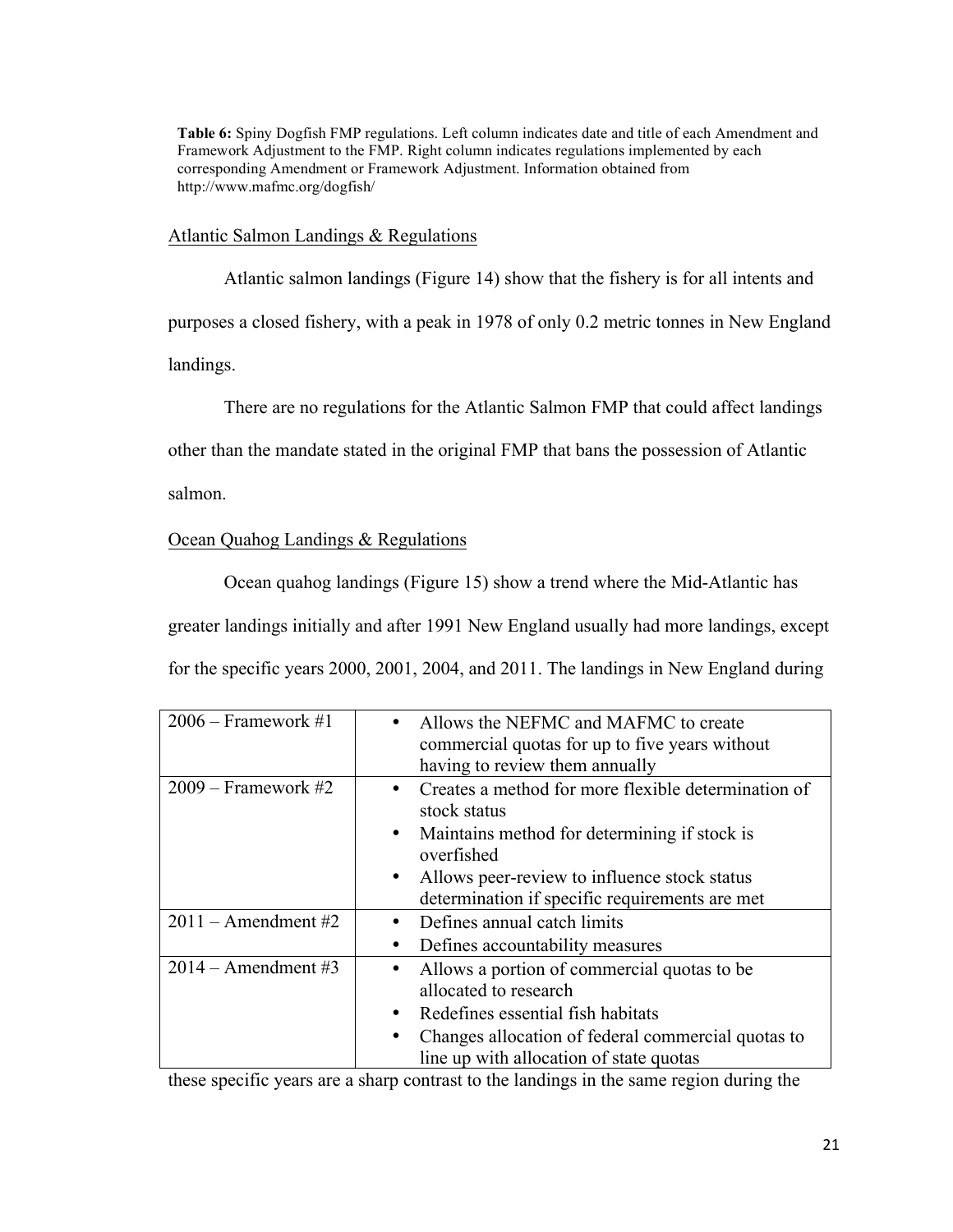years immediately before and after them. In these years, landings in New England are almost at the lowest levels for the entire time period data was obtained for. After 1993, landings in New England increase by about 3000 metric tonnes, and the years thereafter (except for those mentioned above) are around the same number.

There are numerous regulations for the Surfclam and Ocean Quahog FMP, most of which concern the Atlantic surfclam specifically (Table 7). Many of these regulations include management measures such as size limits and fishing area definitions, effort controls like trip limits and closures, and maintaining a fishing fleet size by using a moratorium.

**Table 7:** Surfclam and Ocean Quahog FMP regulations. Left column indicates date and title of each Amendment and Framework Adjustment to the FMP. Right column indicates regulations implemented by each corresponding Amendment or Framework Adjustment. Information obtained from http://www.mafmc.org/surfclams-quahogs/

| $1979$ – Amendment #1 | Continues measures like quarterly quota allocations defined in<br>original FMP through 1979<br>Continues moratorium on entry to the surfclam fishery from the<br>$\bullet$ |
|-----------------------|----------------------------------------------------------------------------------------------------------------------------------------------------------------------------|
|                       | original FMP through 1979                                                                                                                                                  |
| $1979$ – Amendment #2 | Continues original FMP measures through end of 1981                                                                                                                        |
|                       | Establishes two distinct areas for the surfclam fishery – New<br>$\bullet$                                                                                                 |
|                       | England and Mid-Atlantic                                                                                                                                                   |
|                       | Continues moratorium in Mid-Atlantic area from vessels entering<br>$\bullet$                                                                                               |
|                       | surfclam fishery, but moratorium lifted in New England area                                                                                                                |
|                       | Surf clam minimum size established<br>٠                                                                                                                                    |
| $1981 -$ Amendment#3  | Continues measures stated in original FMP indefinitely                                                                                                                     |
|                       | Increased minimum surfolam size in both NE and MA areas<br>٠                                                                                                               |
|                       | Increased the surfclam fishing week in MA by one day<br>٠                                                                                                                  |
| $1984 -$ Amendment#4  | Sets trip limits based on vessel class                                                                                                                                     |
|                       | Unharvested portion of bimonthly quotas carry over to next<br>$\bullet$                                                                                                    |
|                       | bimonthly period                                                                                                                                                           |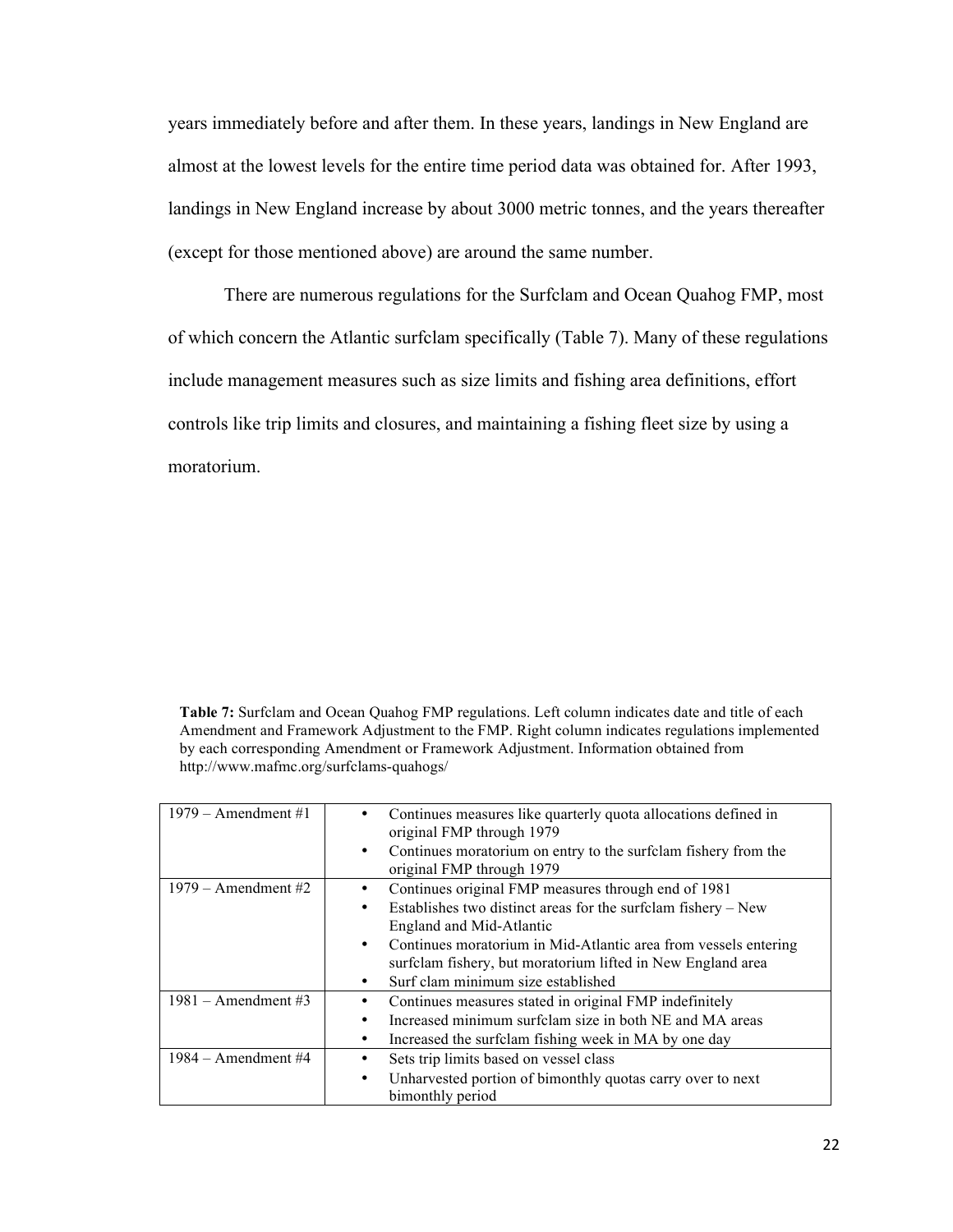| $1985$ – Amendment #5     | Size limit for surfclams in Mid-Atlantic also imposed on New<br>England                                                                                                              |
|---------------------------|--------------------------------------------------------------------------------------------------------------------------------------------------------------------------------------|
|                           | Creates process that size limit on surfclams can be reviewed<br>٠                                                                                                                    |
| $1986$ – Amendment #6     | New England area split into Nantucket Shoals and Georges Bank<br>٠<br>Areas<br>Bimonthly quotas instead become quarterly quotas<br>٠<br>Ends landing limits on Nantucket Shoals<br>٠ |
|                           | Vessels cannot fish in more than one area on each specific day                                                                                                                       |
| $1987 -$ Amendment #7     | Georges Bank now has equal quarterly quotas<br>Adjusts the amount of quota that can "roll over" into the next quarter<br>if too much or too little is fished in a specific quarter   |
| $1988 -$ Amendment#8      | Replaced fishing weeks with individual transferrable quotas for<br>٠<br>surfclams and ocean quahogs                                                                                  |
| $1996$ – Amendment #9     | Redefined overfishing definitions for surfclams and ocean quahogs<br>$\bullet$                                                                                                       |
| 1998 – Amendment<br>#12   | Implements a framework adjustment process<br>٠                                                                                                                                       |
| $2003 -$ Amendment<br>#13 | Establishes multi-year quotas<br>٠                                                                                                                                                   |
| $2007$ – Framework #1     | Allowed for electronic reporting of vessel locations (vessel<br>٠<br>monitoring systems)                                                                                             |
| $2011 -$ Amendment        | Created annual catch limits<br>$\bullet$                                                                                                                                             |
| #16                       | Created accountability measures<br>٠                                                                                                                                                 |
| $2015 -$ Amendment<br>#18 | Removed certain restrictions on upgrading vessels<br>٠                                                                                                                               |

#### Atlantic Mackerel, Squid, Butterfish Landings & Regulations

Atlantic mackerel landings (Figure 16) for the Mid-Atlantic and New England are extremely similar from 1976 up until 1998. After one of the lowest landing counts since 1976 occurred in New England in 2001, landings increased drastically until 2006, with the exception of 2005 where there was a drastic decline followed the next year by an equally dramatic increase. From 2006 to 2005, New England experienced a steady decline in Atlantic mackerel landings. The Mid-Atlantic experienced mostly the same trend as New England, but the increases in landings were much less steep after 2001, and the smaller peak had a similar decline to the New England landings. There is a brief period of time between 1998 and 2001 where landings in the Mid-Atlantic are greater than in New England.

Longfin squid landings (Figure 17) are initially greater in the Mid-Atlantic than New England landings, and starting in 1995 that begins to reverse. After 1995, New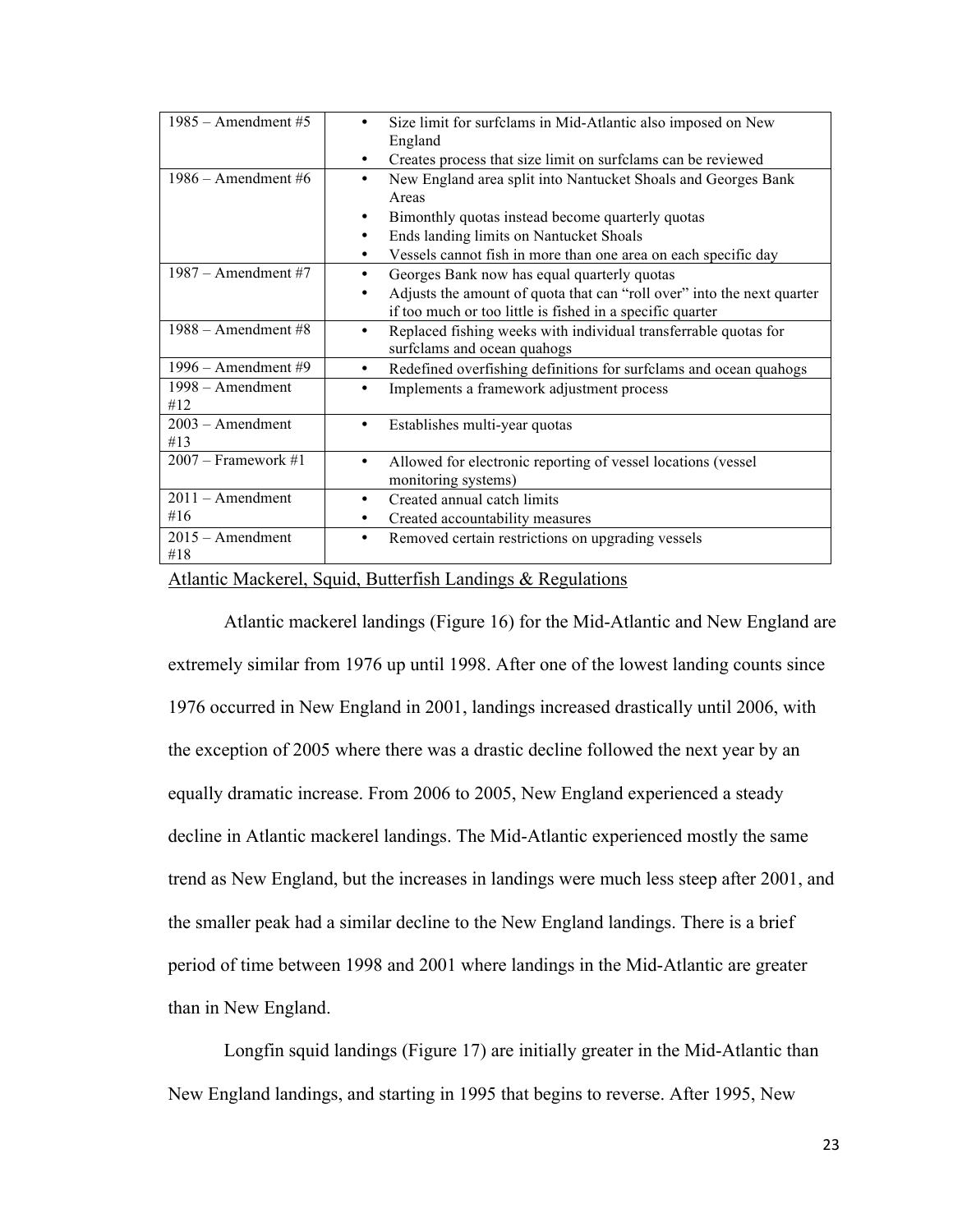England landings tend to be greater than Mid-Atlantic landings. This change corresponds to the beginnings of a shift in temperature anomalies from a majority of cold years in both regions to a majority of warm years in both regions (Figure 1). Prior to 1995, landings in New England for longfin squid were very minimal (with two exceptions in 1982 and 1988). Between 2012 and 2015, landings increased in New England and decreased in the Mid-Atlantic.

Northern shortfin squid landings (Figure 18) in the Mid-Atlantic are initially greater than New England landings. After 1995, both regions' landings follow a similar trend, but Mid-Atlantic peaks are greater in 1997, 2003, and 2009. In 2006, landings in New England experienced a peak but landings in the Mid-Atlantic were very low.

Butterfish landings in New England are significantly higher than Mid-Atlantic landings (Figure 19). Following progressively larger peaks that culminate in the largest during 1984, there is a sharp decrease in New England landings and landings do not increase again.

The Mackerel, Squid, Butterfish FMP has almost as many regulations as the Northeast Multispecies FMP and the Sea Scallop FMP (Table 8). After all the species were merged into one FMP, it became necessary to frequently update the FMP with amendments and framework adjustments to account for the four different species being managed under the same plan together. Many of the amendments mention some or all of the managed species, while most of the framework adjustments pertain only to one species. Most of the management measures are meant to prevent overfishing, for example by limiting the size of the shortfin squid fishery.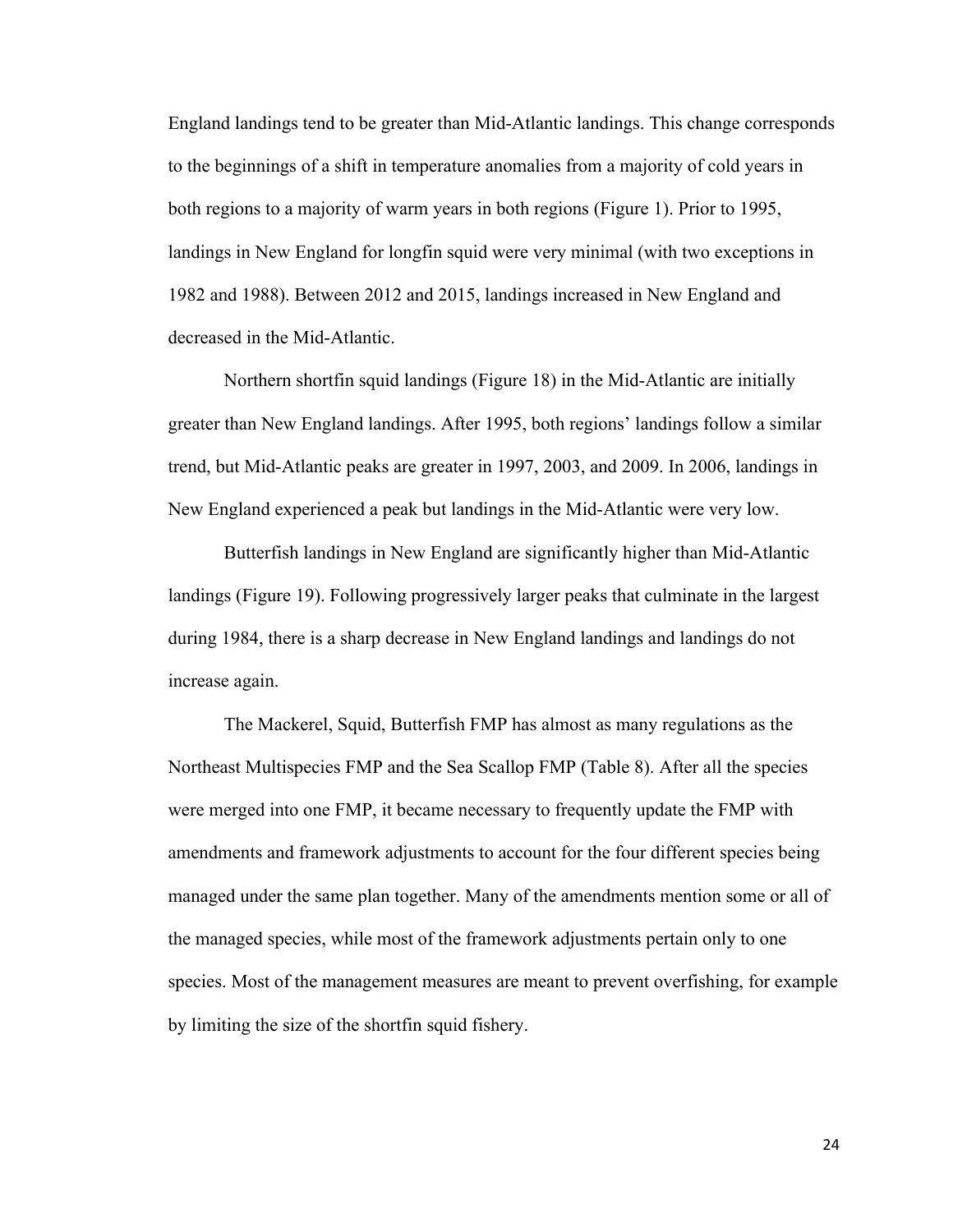**Table 8:** Mackerel, Squid, Butterfish FMP regulations. Left column indicates date and title of each Amendment and Framework Adjustment to the FMP. Right column indicates regulations implemented by each corresponding Amendment or Framework Adjustment. Information obtained from http://www.mafmc.org/msb/

| 1983 – Merged FMP     | Atlantic Mackerel FMP, Atlantic Butterfish FMP, and Squid FMP<br>merged into one FMP |  |
|-----------------------|--------------------------------------------------------------------------------------|--|
| $1984 -$ Amendment#1  | Created method for Northeast Regional Director and MAFMC to<br>٠                     |  |
|                       | adjust optimal yield for squid                                                       |  |
|                       | Mackerel mortality rate re-evaluated<br>٠                                            |  |
| $1986 -$ Amendment #2 | Created process for framework adjustments<br>٠                                       |  |
|                       | Fishing permits expire annually rather than indefinitely<br>٠                        |  |
| $1991 -$ Amendment#3  | Defined overfishing for each species<br>٠                                            |  |
| $1991 -$ Amendment#4  | Allows optimal yield for mackerel to be defined for 3 years or less<br>$\bullet$     |  |
| $1996 -$ Amendment#5  | Longfin squid maximum sustainable yield changed<br>٠                                 |  |
|                       | Ended targeted foreign fishing of squids and butterfish<br>٠                         |  |
|                       | Created limited access program for squids and butterfish<br>٠                        |  |
|                       | MAFMC expanded jurisdiction of FMP to all populations of the<br>٠                    |  |
|                       | regulated species in the EEZ (not just the ones directly near the                    |  |
|                       | Mid-Atlantic)                                                                        |  |
| $1998$ – Amendment #8 | Redefined overfishing for each species                                               |  |
|                       | Changed framework adjustment procedure                                               |  |
| $2001$ – Framework #1 | A portion of annual quota is set aside for scientific research                       |  |
| $2002$ – Framework #2 | Continued a moratorium on entering the shortfin squid fishery                        |  |
|                       | Management measures for longfin squid can be set for 3 years or                      |  |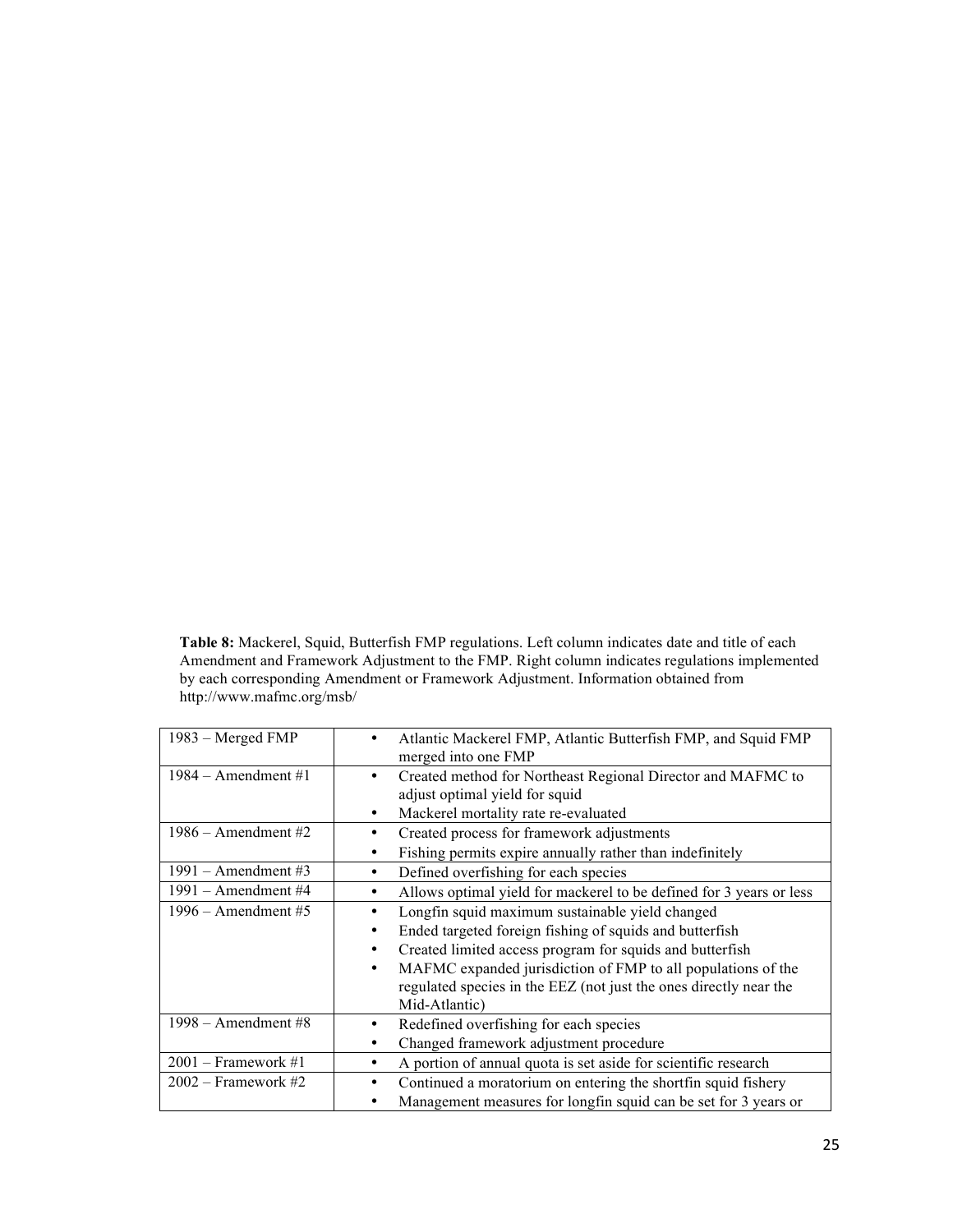|                        | <i>less</i>                                                         |
|------------------------|---------------------------------------------------------------------|
| $2003$ – Framework #3  | Continued moratorium on entering shortfin squid fishery             |
| $2004$ – Framework #4  | Continued moratorium on entering shortfin squid fishery for         |
|                        | additional 5 years                                                  |
| $2008$ – Amendment #9  | Allows all managed species to have specifications set for up to 3   |
|                        | years                                                               |
|                        | Continued moratorium on entering shortfin squid fishery<br>٠        |
|                        | Eggs of longfin squid have their essential fish habitat defined     |
|                        | Bottom trawls not allowed in Lydonia and Oceanographer Canyons<br>٠ |
|                        | to protect essential fish habitat                                   |
| $2008 -$ Amendment#10  | Creates butterfish rebuilding program                               |
|                        | Increases minimum mesh size for longfin squid<br>٠                  |
| $2010$ – Amendment #13 | Creates annual catch limits                                         |
|                        | Creates accountability measures                                     |
| $2011 -$ Amendment#11  | Establishes limited access fishery in mackerel fishery              |
|                        | Redefined all essential fish habitats                               |

# Northern Shrimp Landings & Regulations

Northern shrimp landings in the Mid-Atlantic were all reported as zero. New

England landings increase from 1976 until a peak in 1987, then a large peak in 1996,

followed by a decreasing trend. In 2009 and 2010 that decrease was reversed, but after

the 2010 peak landings decrease steadily for three years.

Most of the regulations managing northern shrimp are relatively recent (Table 9).

Many of the regulations are focused on learning more about the stock and determining

the best measures to effectively regulate the species.

**Table 9:** Northern shrimp ASMFC regulations. Left column indicates date and title of each Amendment and Amendment Addendum to the original FMP. Right column indicates regulations implemented by each corresponding Amendment or Amendment Addendum. Information obtained from http://www.asmfc.org/species/northern-shrimp

| $2004 -$ Amendment#1 | • Implemented measures to improve  |
|----------------------|------------------------------------|
|                      | knowledge of the shrimp stock      |
|                      | populations dynamics, life stages, |
|                      | distributions and biology          |
|                      | Created two options for managing   |
|                      | shrimp: season lengths and gear    |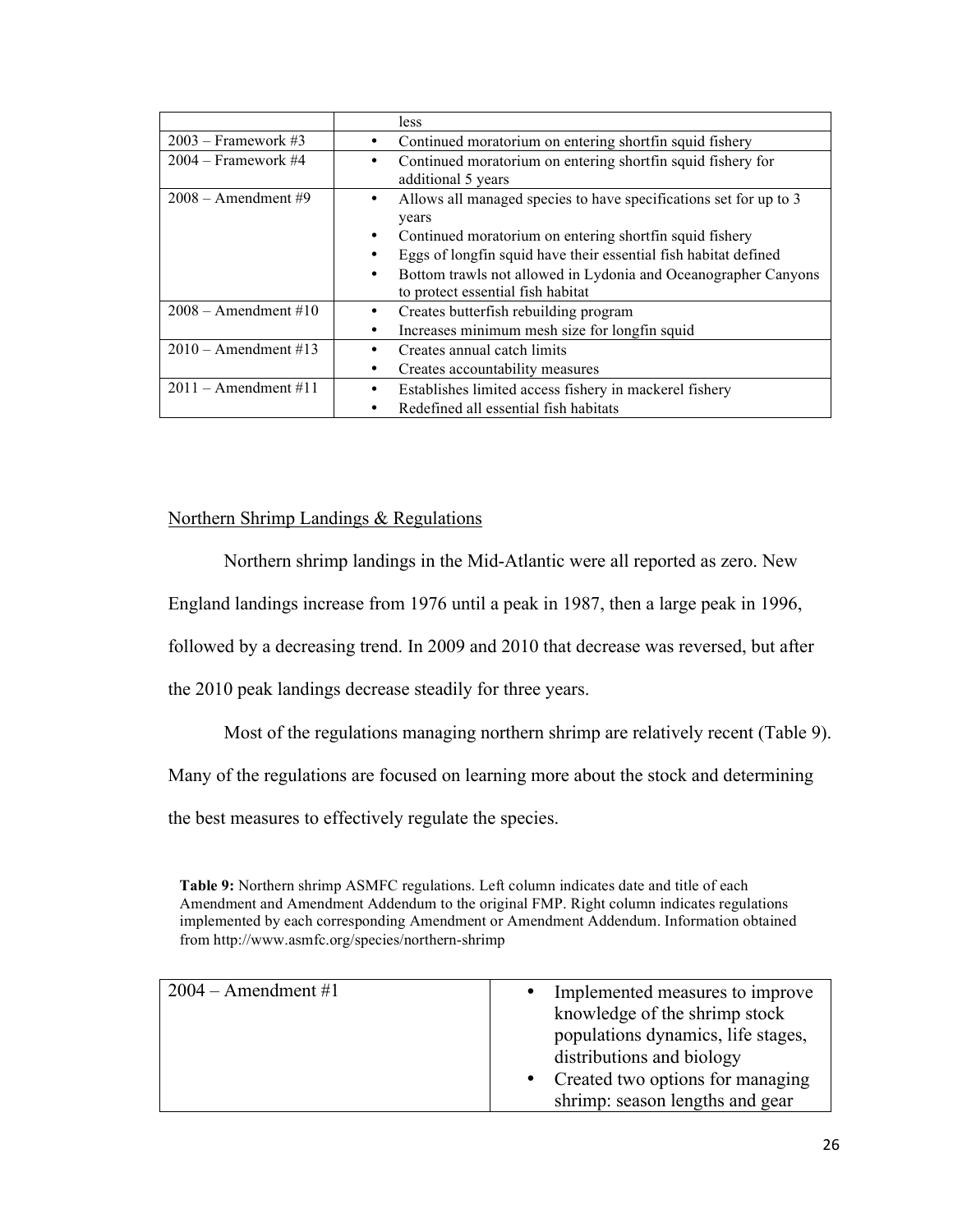|                                     | limitations                                                                                                                                                                                                                                                  |
|-------------------------------------|--------------------------------------------------------------------------------------------------------------------------------------------------------------------------------------------------------------------------------------------------------------|
| $2011 -$ Amendment #2               | Clarifies fishing mortality reference<br>points<br>Creates a more efficient reporting<br>$\bullet$<br>system<br>Adds options for managing shrimp:<br>allows for implementation of trip<br>limits, trap limits, and days on the<br>water spent fishing shrimp |
| $2012 -$ Addendum I to Amendment #2 | Clarifies annual specification<br>process<br>Allows a portion of catch to be set<br>aside for scientific research<br>Allocates total allowable catch<br>$\bullet$<br>based on historical landings by gear<br>type                                            |

## American Lobster Landings & Regulations

American lobster has experienced a steady increase in landings in New England since 1976 (Figure 21). Unlike all other species studied, lobster does not have significant decreases in landings, only increases every year since 1976. Some years alternate between a peak and a trough briefly between 2000 and 2007, but the increasing landings is one of the strongest trends in the 20 species studied. In the Mid-Atlantic, lobster landings are relatively low, with a fairly insignificant peak from about 1995 to 2000.

The American lobster fishery is regulated mainly by measures such as size limits and management areas (Table 10). It also makes use of some unique management techniques like v-notching egg-bearing females.

**Table 10:** American lobster ASMFC regulations. Left column indicates date and title of each Amendment and Amendment Addendum to the original FMP. Right column indicates regulations implemented by each corresponding Amendment or Amendment Addendum. Information obtained from http://www.asmfc.org/species/american-lobster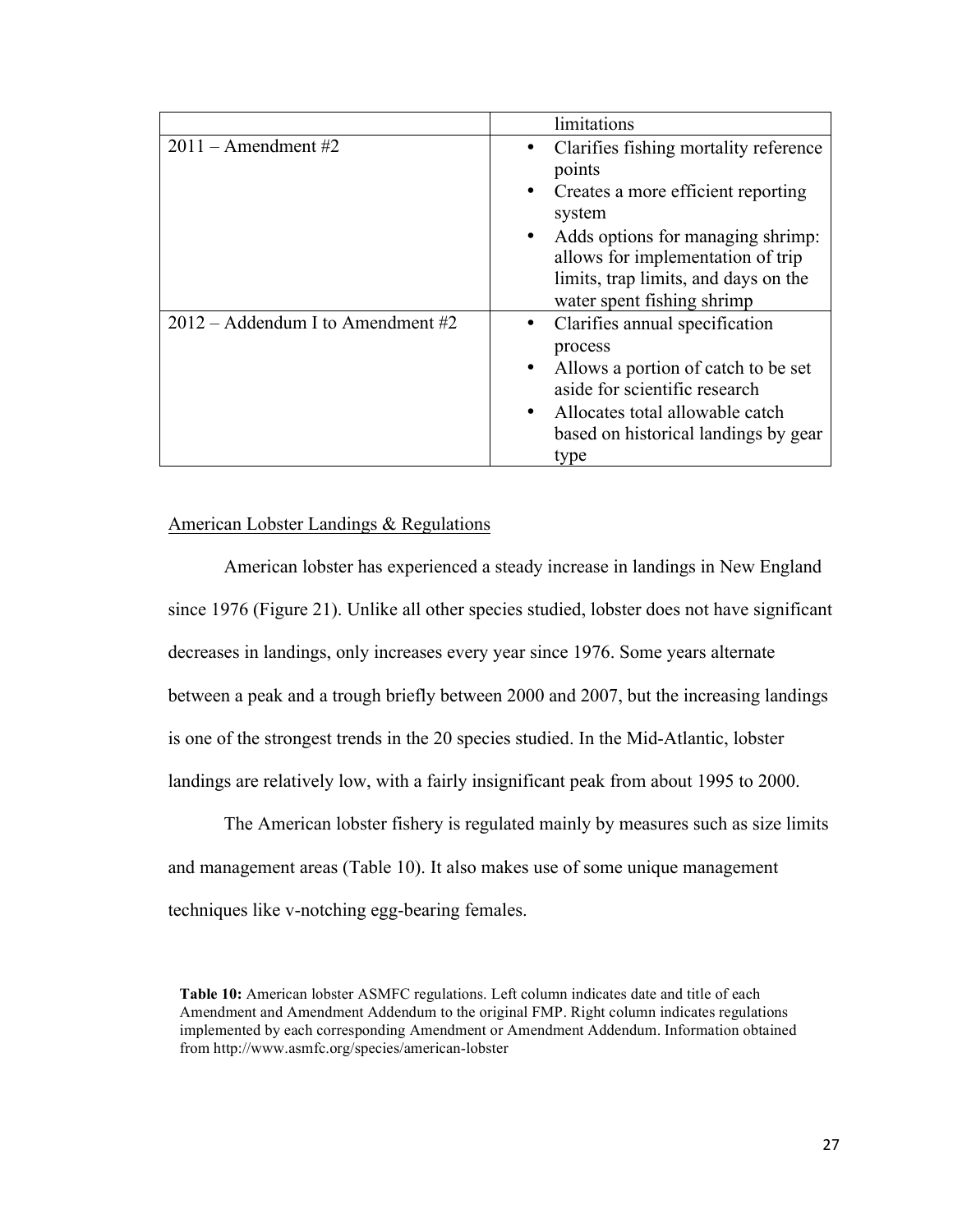| 1997 to $2009$ – Amendment #3 and<br>Addenda I-XXIV | • Creates 7 lobster conservation and<br>management areas<br>• Each area has a management team<br>• Fishery managed with<br>minimum/maximum size limits, trap<br>limits, and v-notching of egg-<br>bearing females |
|-----------------------------------------------------|-------------------------------------------------------------------------------------------------------------------------------------------------------------------------------------------------------------------|
| 2009 to 2013 - Addenda XVII-XXII to<br>Amendment #3 | • Added to v-notching program<br>• Reduced trap numbers<br>• Added closed seasons for specific<br>areas                                                                                                           |

# DISCUSSION

While most of the species examined did not display trends in landings data indicative of a northward distribution shift it was still remarkable to find evidence for two that did and could be related to climate change or legislative changes. The Northeast Multispecies FMP species (Figures 2 through 8) show peaks in landings in the mid-1970s and 1980s that decline rapidly in the following decades. While some species like Atlantic halibut (Figure 5) have landings increases in recent years, most of the species within the Northeast Multispecies FMP do not experience recent landings increases. This FMP is quite complex because it attempts to manage so many species together under one plan (Table 2). The decreasing landings trends characteristic of the groundfish species is most likely due to the increasingly strict regulations imposed on these species to try and save the stocks from depletion. As a result, these downward trends likely mask any indications that these species might be shifting their distributions northward.

While the Northeast Multispecies FMP is an example of a FMP that struggles to balance conservation and the economic viability of the fishery, the Sea Scallop FMP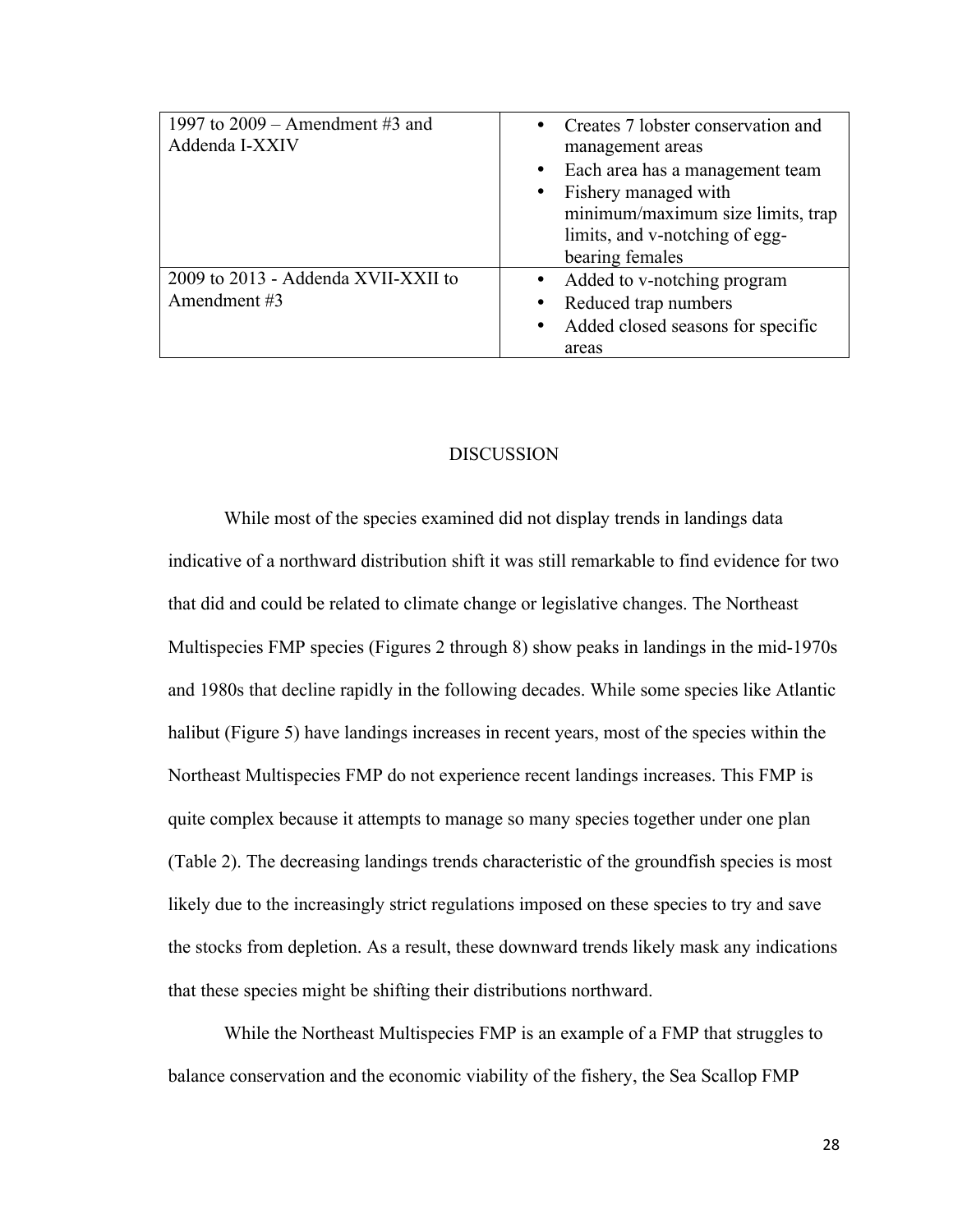(Figure 9) is an example of a FMP that has managed to properly balance these two influences. Landings decreased to their lowest levels in the 1990s, but within the last decade landings have reached their highest peaks. Innovations in management (Table 3) like the rotating seasonal closures instituted in 2003 most likely contributed to the health of the scallop stocks while allowing fishermen to still profit from them as a natural resource. Despite these indications that the FMP is well-managed, it is still unclear from the landings data if Atlantic sea scallop are experiencing any kind of distribution shift. Atlantic sea scallops were characterized as having a moderate probability that they will change their distribution due to climate (Hare et al. 2016), but these results do not provide information that can verify or discredit that prediction. Like the Northeast Multispecies FMP, the trends in landings data for the Sea Scallop FMP appear to be responses to regulations and not to climate-induced distribution range shifts.

Longfin squid (Figure 17) is the species that most clearly shows a trend in landings that may be related to a climate-induced distribution range shift from southern Mid-Atlantic waters to northern New England waters. From 1983 to 1995, longfin squid landings are greater in the Mid-Atlantic than in New England, and after 1995 that trend reverses. Temperature anomalies in both regions experienced a colder than normal year in 1995. However, the Mid-Atlantic had a less drastic cold year than New England during 1995. Following 1995, temperature anomalies that indicate a warmer than normal year become much more common than previous to the 1990s. This is the same time period that longfin squid shows landings that are greater in New England than in the Mid-Atlantic. This is possible evidence of a northern distribution shift. Longfin squid is a species that is seasonally migratory, and it migrates based on changes in water temperature (Jacobson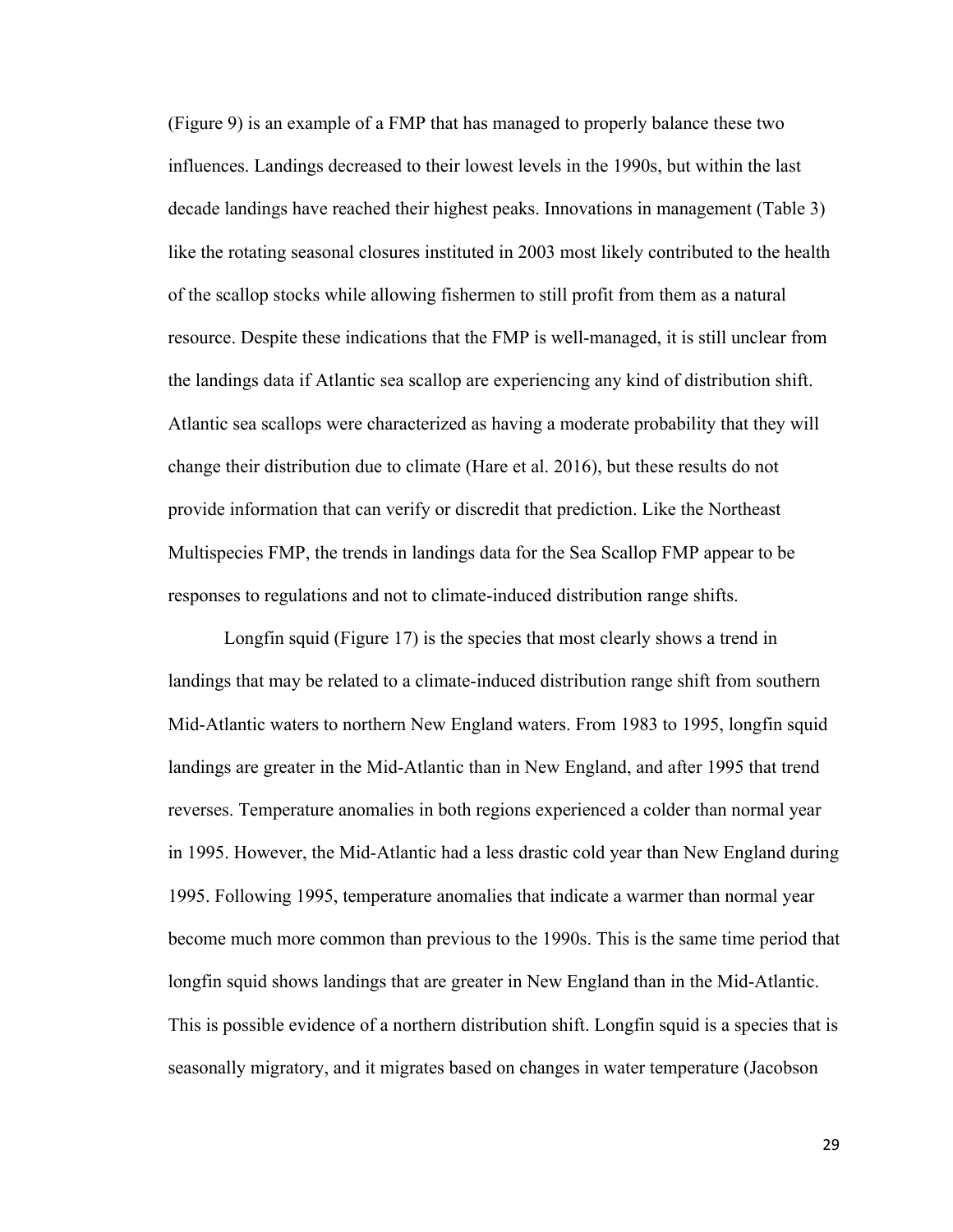2005). If water temperatures continue a warming trend, it stands to reason that longfin squid will continually migrate north until their southern distribution range is no longer within the Mid-Atlantic. These landings data suggest that this might already be happening. If so, this has enormous significance for management. If longfin squid are shifting their distributions out of Mid-Atlantic waters and into New England waters, the MAFMC may eventually no longer be effective in managing a species that moves further and further north.

Another species that displays a landings trend that might indicate a climateinduced shift is ocean quahog (Figure 15). While at first this trend appears to suggest a climate-induced distribution shift, it is more likely due to more indirect effects of other fisheries and the biology of their species. Prior to 1991, ocean quahog landings were relatively low (when compared to more recent landings), and landings were higher in the Mid-Atlantic than New England. After 1991, New England landings for ocean quahog begin to increase rapidly while Mid-Atlantic landings remain at relatively similar levels. From 1994 to 2014, landings remain at this elevated level with the exception of specific years (2000, 2001, 2004, and 2011). The landings appear at first glance as if related to specific events such as closures, but it is unclear after reviewing Amendments and Frameworks modifying the Surfclams and Ocean Quahog FMP why those specific years had landings lower than the surrounding years. The Amendments and Frameworks for the years prior to and during these events do not specifically mention events like closures. When comparing Figure 15 to Figure 1, it can be seen that when New England landings become greater than Mid-Atlantic landings in 1993, shortly after a trend of increasing temperature anomalies is apparent. While these factors might suggest that a distribution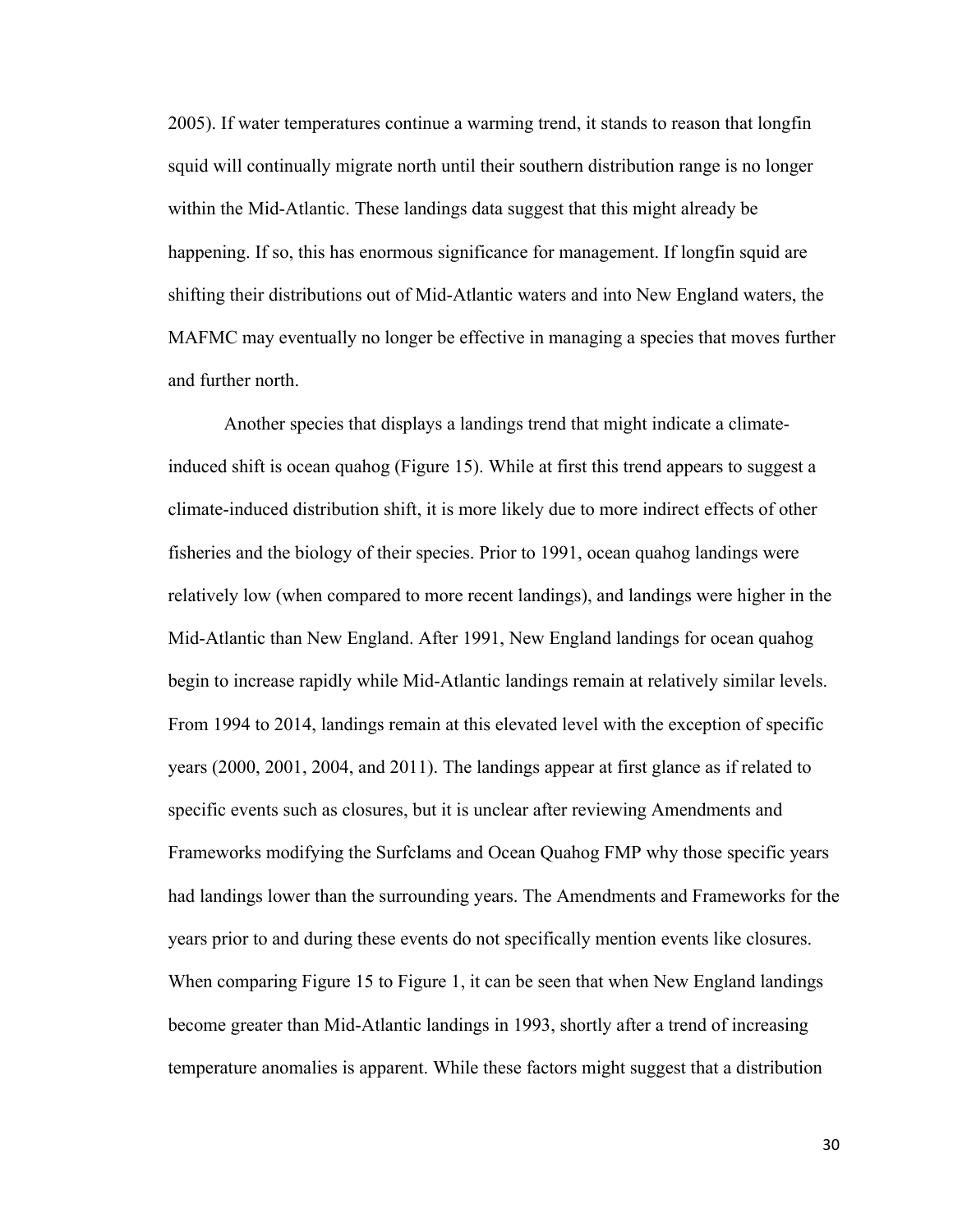shift occurred that can be linked to climate change, it is likely this is not the case. Landings of ocean quahog have historically been related to the success of the surfclam fishery.

In years when the surfclam fishery declined, ocean quahog landings increased allowing fishermen to supplement their earnings. It is likely that the rapid increase in landings after 1991 may have been due to a closure or reduction in effort within the surfclam fishery or Atlantic sea scallop fishery, and the subsequent decreases in landings of ocean quahog in 2000, 2001, 2004, and 2011 were all due to increased success in the surfclam or Atlantic sea scallop fishery. Additionally, ocean quahog is a sedentary species that does not have the capacity to migrate within an individual's life cycle, which can last for hundreds of years (Ridgway and Richardson 2011). Its distribution would change over longer periods of time due to settlement patterns of their larvae. Therefore, due to legislative actions and the life cycle of the organism, it is unlikely that this landings trend represents a rapid distribution shift in ocean quahog due to climate.

The ocean quahog fishery is an example of the relative value of fishery dependent data and fishery independent data when trying to evaluate climate related changes in distribution, rather than relying solely on one type of data, such as bottom trawl surveys (Lucey and Nye 2010). As with the example of the ocean quahog, it is difficult to predict how a closure or reduction of effort in one fishery might affect the landings of another. It is therefore clear that the findings of the current study are best described as preliminary, as a result of relying solely on fishery dependent data. With that being said, fisheries dependent data does have advantages other data sets might not. Landings data reflects what species are valued more commercially, as well as providing links between the ways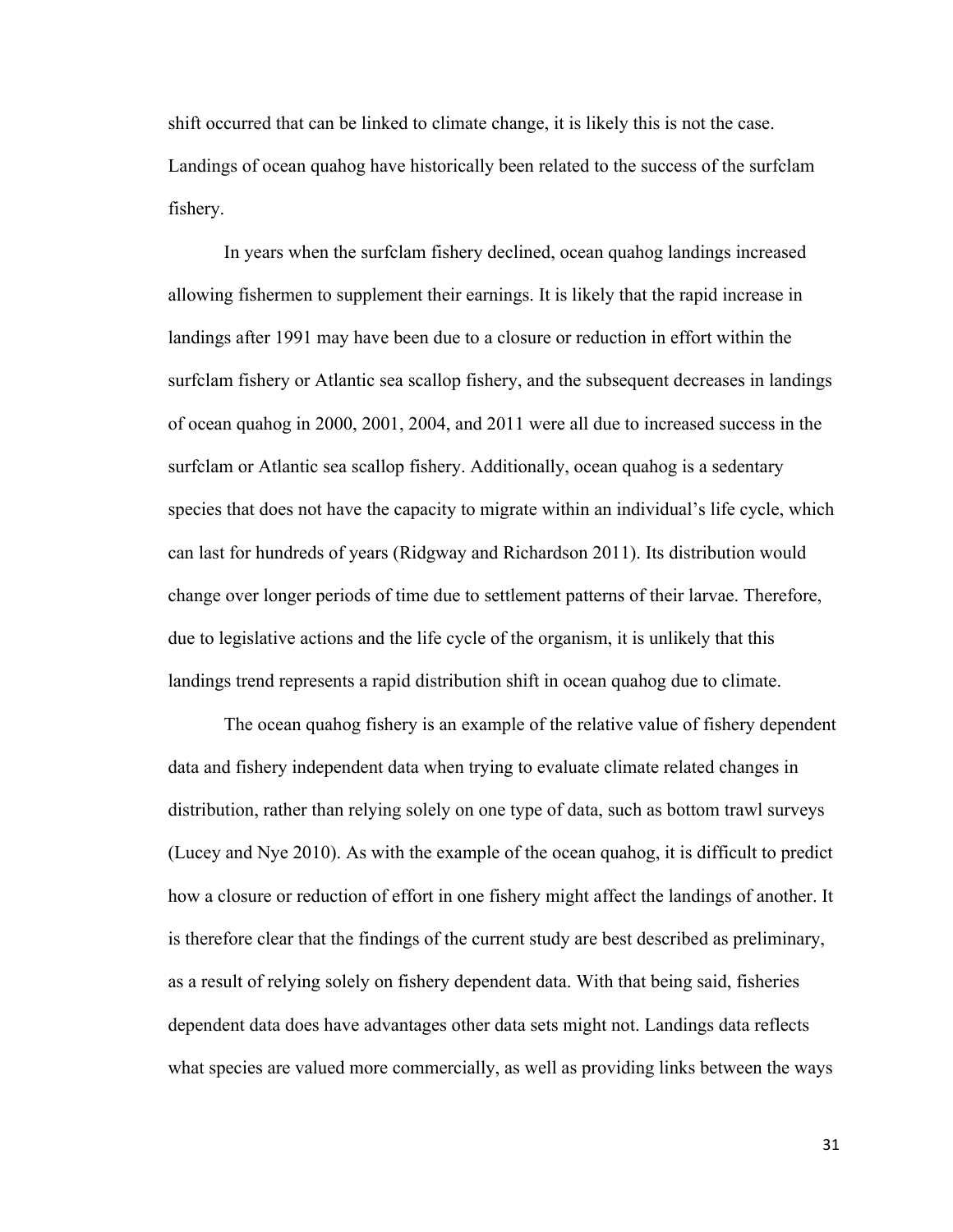human behavior affects species. Traditional techniques for collecting fisheries independent data include methods like bottom trawl surveys, which cover very large geographic areas to evaluate populations and determine their overall distributions, but they do not necessarily reflect the temporal and spatial scales of a species targeted for harvest. Fisheries dependent data may better represent species concentrations that more rapidly reflect trends in distribution, which could be the result of accelerating climate change.

The longfin squid could be an example of how a species' landings data may be representative of a climate driven distributional shift. Using fishery dependent data, a trend was apparent that correlates with changing water temperatures. Fishermen go where the fish are, so utilizing fishery dependent data gives a reasonable look at the current state of species' distributions. To confirm that such a trend is real however, it is important to also consider relevant fishery independent data like stock assessments and population abundance surveys as part of a more quantitative examination of how these species are reacting to climate change. In the past for example, longfin squid has been studied with the intent of identifying links between climate variability, oceanography and changing distributions (Dawe et al. 2007) near the northern end of its geographic range in Newfoundland. Longfin squid, off the US east coast, is characterized by Hare et al. (2016) as having a high probability of a distribution shift due to climate change, and this current study corroborates that finding.

This study describes a link between fisheries dependent data (landings) and climate for longfin squid as an example of how its distribution may be changing. Other species, like the ocean quahog, did not have similarly obvious links. Fisheries dependent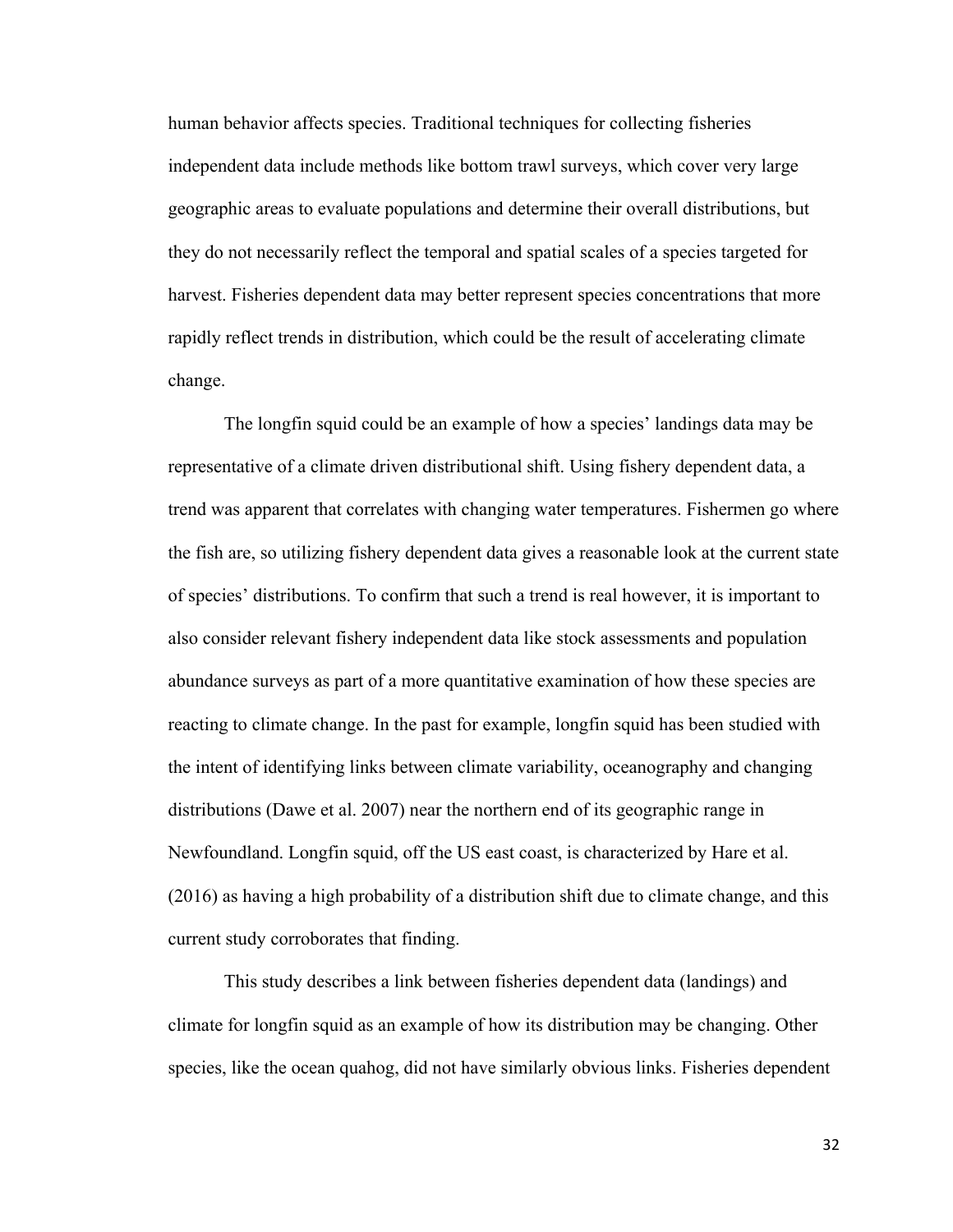data may describe a possible distribution shift for longfin squid that has a relatively short, varied and mobile life cycle, but may be insufficient for species like the ocean quahog with a long and sedentary life cycle. A species like ocean quahog would most likely require supplemental information (like fisheries independent data) to form similar conclusions.

The longfin squid example may be an indicator of climate driven change, or the proverbial canary in the coal mine, suggesting that many more (if not all) of these species are experiencing distributional range shifts as suggested by Hare et al. 2016. Additionally, ocean quahog is also characterized as having a high probability of a climate-induced distribution shift, but as discussed it is sometimes difficult to link changes in fisheries dependent data to climate without supplementing those findings with other information sources. These climate-induced shifts are simply not revealed in a careful examination of the landings data alone. The inherent value of this study is the compilation of information describing fishery management practices and relating these to landings data, and observing major shifts in these data compared to the known temperature anomalies. This has resulted in a preliminary summary and examination of the relationships between landings data, temperature trends, and fishery management measures within New England fisheries, which is relevant to a world experiencing rapid climate change.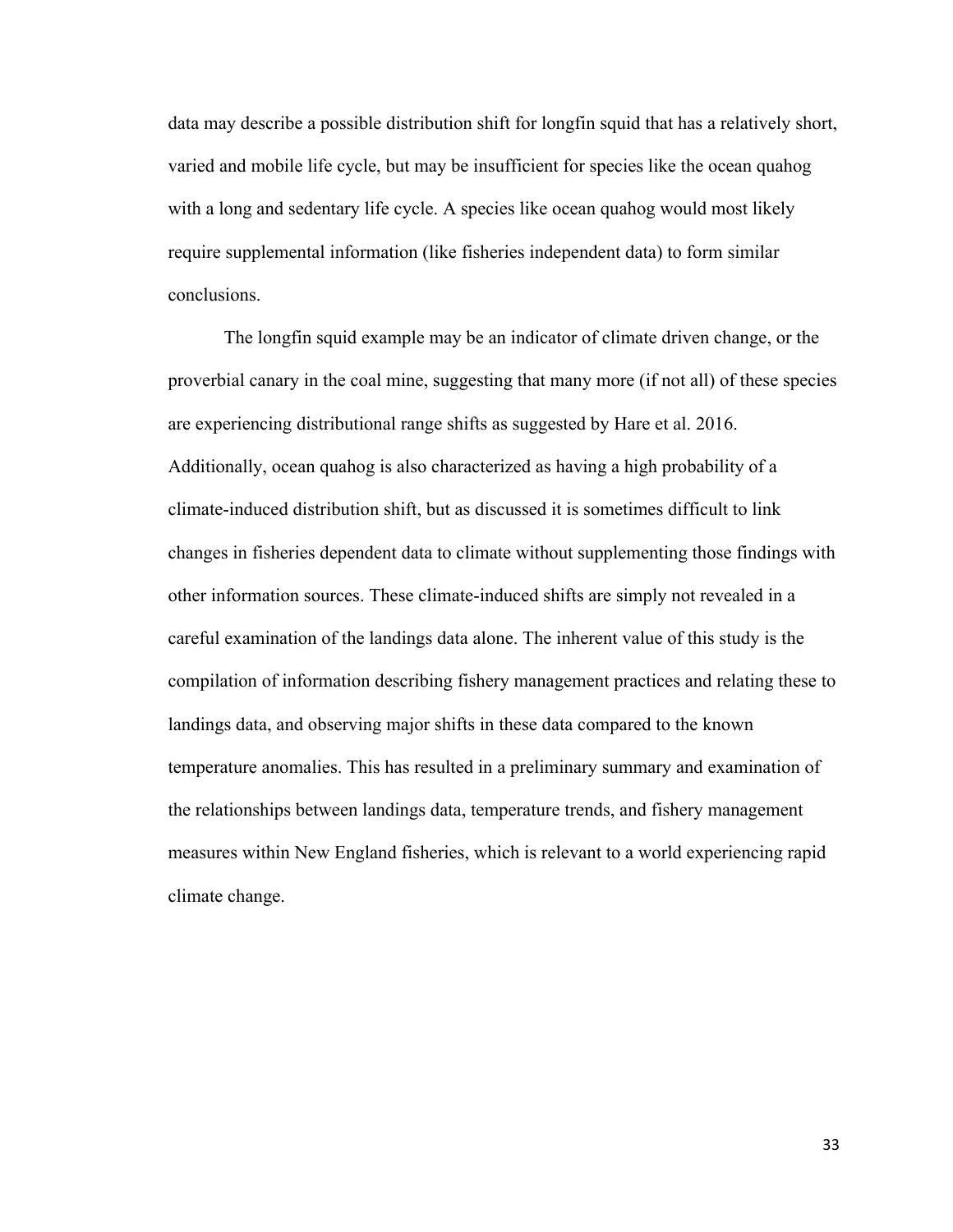#### LIST OF REFERENCES

- Atlantic States Marine Fisheries Commission. 2017. *Fisheries Management*. Retrieved from http://www.asmfc.org/ fisheries-management/program-overview
- Cheung, W.W.L., Watson, R., Pauly, D. (2013). Signature of ocean warming in global fisheries catch. *Nature*, *497*, pp. 365-369.
- Dawe, E.G., Hendrickson, L.C., Colbourne, E.B., Drinkwater, K.F., Showell, M.A. 2007. Ocean climate effects on the relative abundance of short-finned (*Illex illecebrosus*), and long-finned (*Loligo pealeii*) squid in the northwest Atlantic Ocean. *Fisheries Oceanography*, *16*(4), pp. 303-316.
- Hare JA, Able KW. 2007. Mechanistic links between climate and fisheries along the east coast of the United States: explaining population outbursts of Atlantic croaker (Micropogonias undulatus). *Fish Oceanogr*., *16*(1): 31–45. doi: 10.1111/j.1365- 2419.2006.00407.x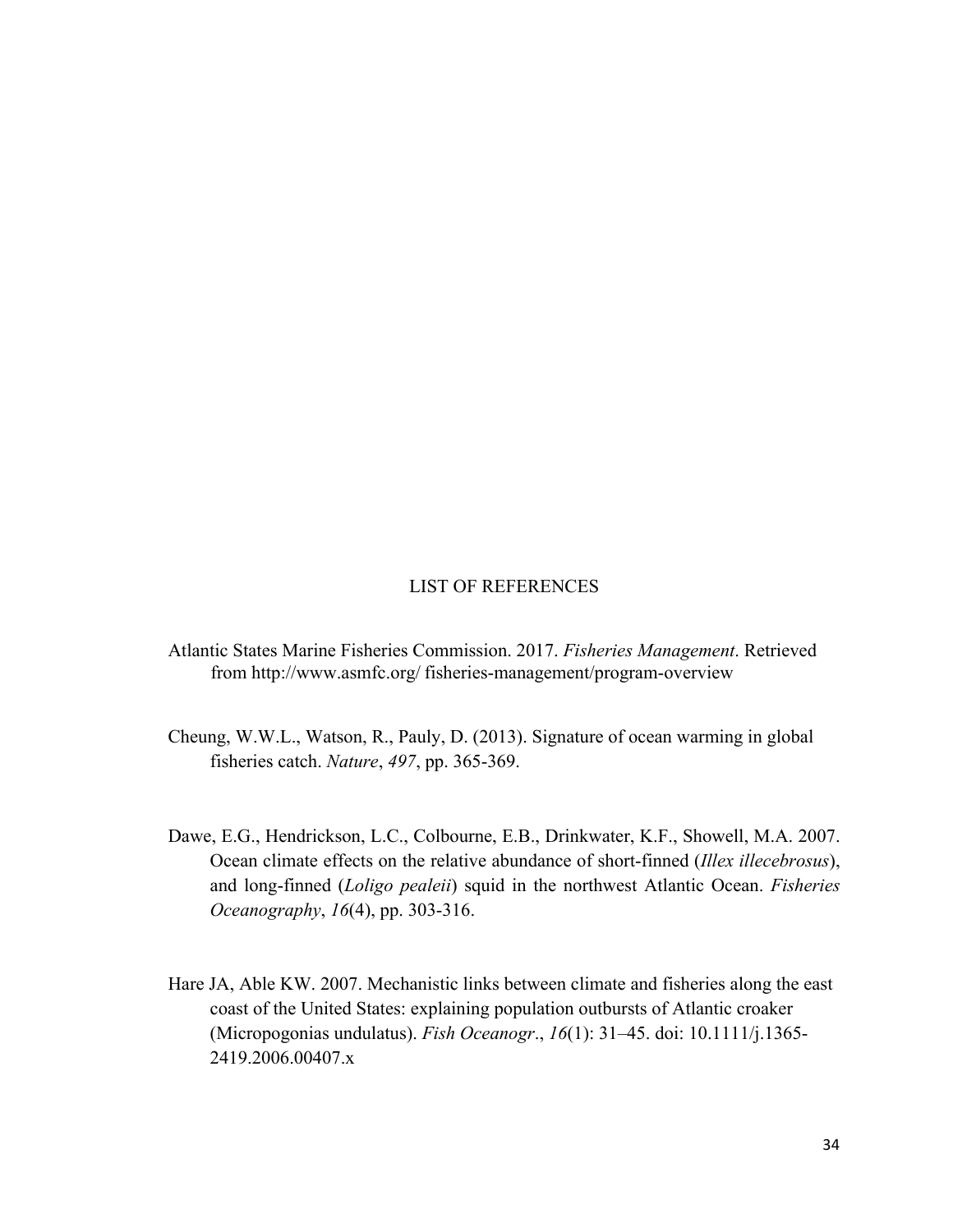- Hare JA, Morrison WE, Nelson MW, Stachura MM, Teeters EJ, Griffis RB, et al. (2016) A Vulnerability Assessment of Fish and Invertebrates to Climate Change on the Northeast U.S. Continental Shelf. *PLoS ONE 11*(2): e0146756. doi:10.1371/journal.pone.0146756 Mahon, R., McConney, P., Roy, R.N. (2008). Governing fisheries as complex adaptive systems. *Marine Policy*, 32(1), pp. 104- 112.
- Jacobson, L.D. 2005. Longfin inshore squid, *Loligo pealeii*, life history and habitat characteristics (second edition). *NOAA Technical Memorandum NMFS-NE-193*, pp. 1-42
- Kleisner, K.M., Fogarty, M.J., McGee, S., Hare, J.A., Moret, S., Perretti, C.T., Saba, V.S. 2017. Marine species distribution shifts on the U.S. Northeast Continental Shelf under continued ocean warming. *Progress in Oceanography*, *153*, pp. 24-36.
- Lucey, S.M., Nye, J.A. 2010. Shifting species assemblages in the Northeast US Continental Shelf Large Marine Ecosystem. *Marine Ecology Progress Series*, *415*, pp. 23-33.
- MacKenzie, B.R. 1988. Assessment of temperature effects on interrelationships between stage durations, morality, and growth in laboratory-reared *Homarus americanus* Milne Edwards larvae. *Journal of Experimental Marine Biology and Ecology*, *116*(1), pp. 87-98.
- Mid-Atlantic Fishery Management Council. 2017. *Mid-Atlantic Fishery Management Council*. Retrieved from http://www.mafmc.org/
- Mills, K.E., A.J. Pershing, C.J. Brown, Y. Chen, F.-S. Chiang, D.S. Holland, S. Lehuta, J.A. Nye, J.C. Sun, A.C. Thomas, and R.A. Wahle. 2013. Fisheries management in a changing climate: Lessons from the 2012 ocean heat wave in the Northwest Atlantic. *Oceanography*, *26*(2):191–195, http://dx.doi.org/10.5670/oceanog.2013.27
- New England Fishery Management Council. 2017. *Management Plans.* Retrieved from http://www.nefmc.org/management-plans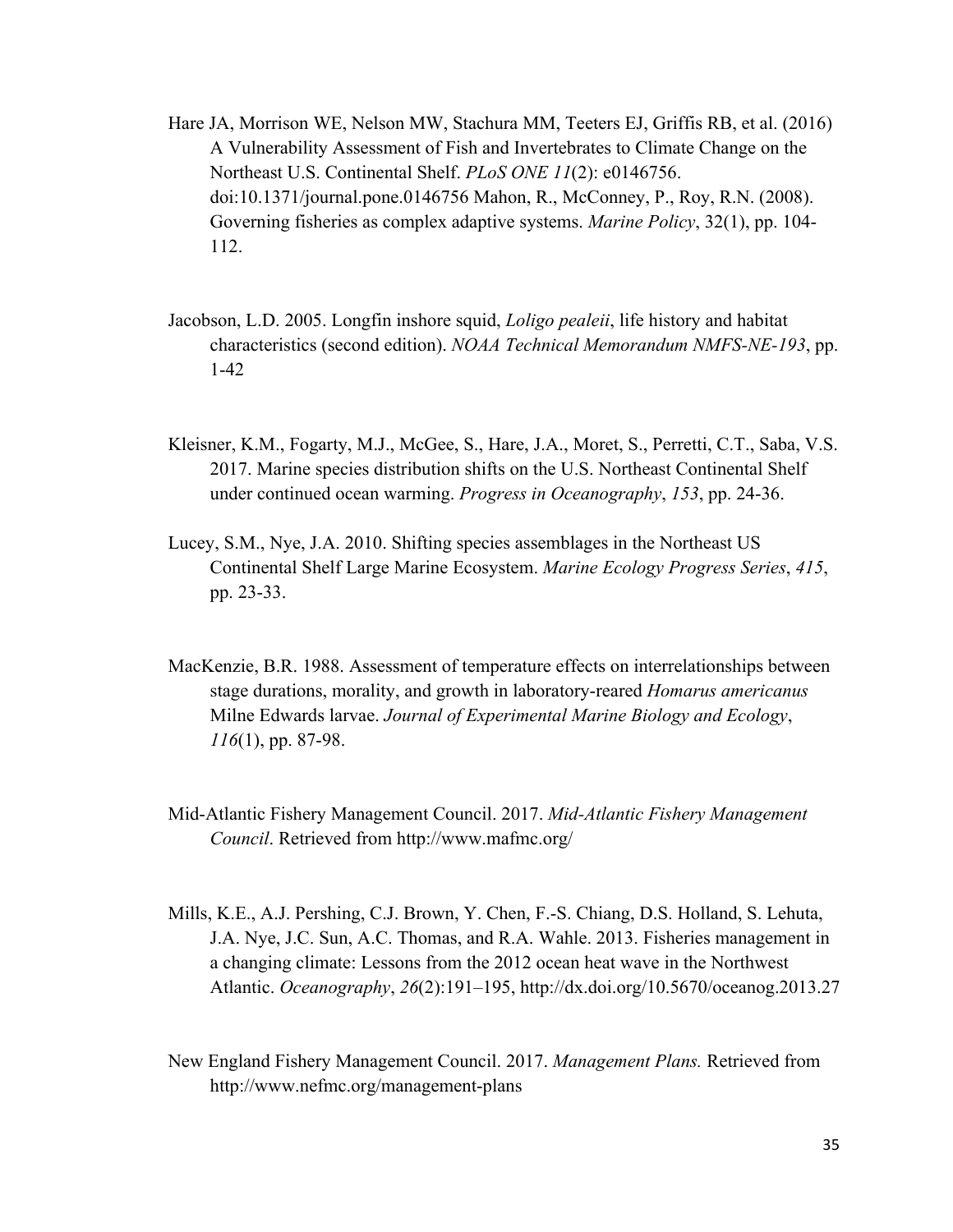- NOAA Commercial Fishery Statistics. N.d. *Annual Commercial Landing Statistics.* Retrieved from https://www.st.nmfs.noaa.gov/commercial-fisheries/commerciallandings/annual-landings/index
- Nye, J.A., J.S. Link, J.A. Hare, and W.J. Overholtz. 2009. Changing spatial distribution of fish stocks in relation to climate and population size on the Northeast United States continental shelf. *Marine Ecology Progress Series*, *393*:111–129, http://dx.doi.org/10.3354/ meps08220
- Ocean Biogeographic Information System. 2017. *Ocean Biogeographic Information System*. Retrieved from www.iobis.org
- O'Connor, M.I., Bruno, J.F., Gaines, S.D., Halpern, B.S., Lester, S.E., Kinlan, B.P., Weiss, J.M. (2006). Temperature control of larval dispersal and the implications for marine ecology, evolution, and conservation. *PNAS*, *104*, pp. 1266-1271.
- Overholtz, W.J., Hare, J.A., Keith, C.M. (2011) Impacts of interannual environmental forcing and climate change on the distribution of Atlantic mackerel on the northeast continental shelf. *Marine and Coastal Fisheries: Dynamics, Management, and Ecosystem Science*, *3*, pp. 219-232.
- Perry AL, Low PJ, Ellis JR, Reynolds JD. 2005. Climate change and distribution shifts in marine fishes. *Science*, *308*(5730): 1912–1915. doi: 10.1126/science.1111322 PMID: 15890845
- Pershing, A.J., Alexander, M.A., Hernandez, C.M., Kerr, L.A., Bris, A.L., Mills, K.E., Nye, J.A., Record, N.R., Seannell, H.A., Scott, J.D., Sherwood, G.D., Thomas, A.C. 2015. Slow adaptation in the face of rapid warming leads to collapse of the Gulf of Maine cod fishery. *Science*, *350*(6262), pp. 809-812.
- Pershing, Andrew, J. John H. Annala, Steve Eayrs, Lisa A. Kerr, Jonathan Labaree, Jennifer Levin, Katherine E. Mills, Jeffrey A. Runge, Graham D. Sherwood, Jenny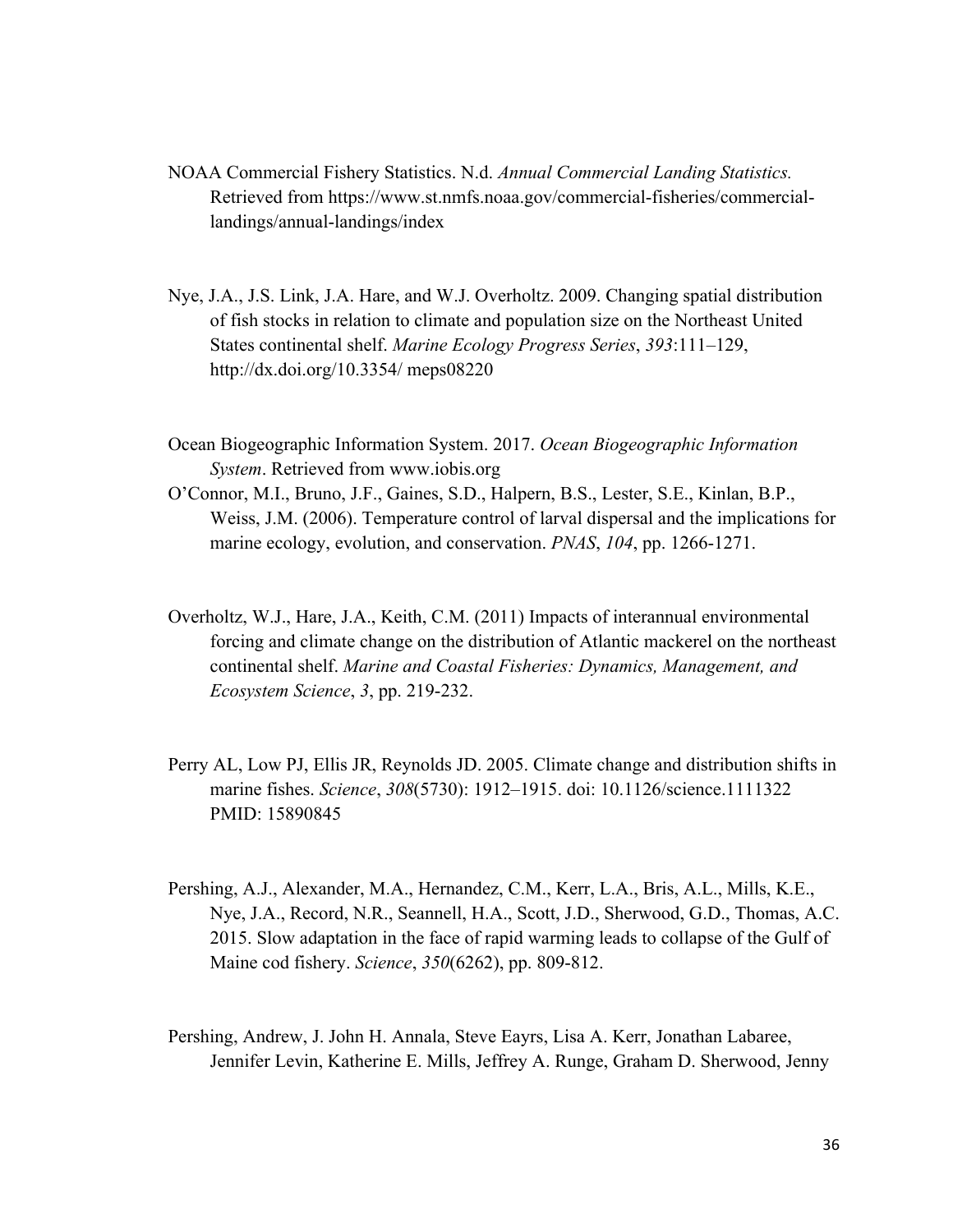C. Sun, and Shelly Tallack Caporossi. 2013. The Future of Cod in the Gulf of Maine, Gulf of Maine Research Institute, Portland, ME USA

- Pepin, P. 1991. Effect of temperature and size on development, mortality, and survival rates of the pelagic early life history stages of marine fish. *Can. 1. Fish. Aquat. Sci. 48*: 583-51 8
- Ridgway, I.D., Richardson, C.A. 2011. *Arctica islandica*: the longest lived non colonial animal known to science. *Reviews in Fish Biology and Fisheries*, *21*(3), pp. 297- 310.
- Townsend, D.W., Thomas, A.C., Mayer, L.M., Thomas, M.A., and Quinlan, J.A. 2006. Chapter 5. Oceanography of the northwest Atlantic continental shelf  $(1,W)^1$ . *The Sea*, 14A, pp. 119-168.
- Townsend, D.W., Pettigrew, N.R., Thomas, M.A., Neary, M.G., McGillicuddy Jr., D.J, O'Donnell, J. 2015. Water masses and nutrient sources to the Gulf of Maine. *Journal of Marine Research,* 73, pp. 93-122.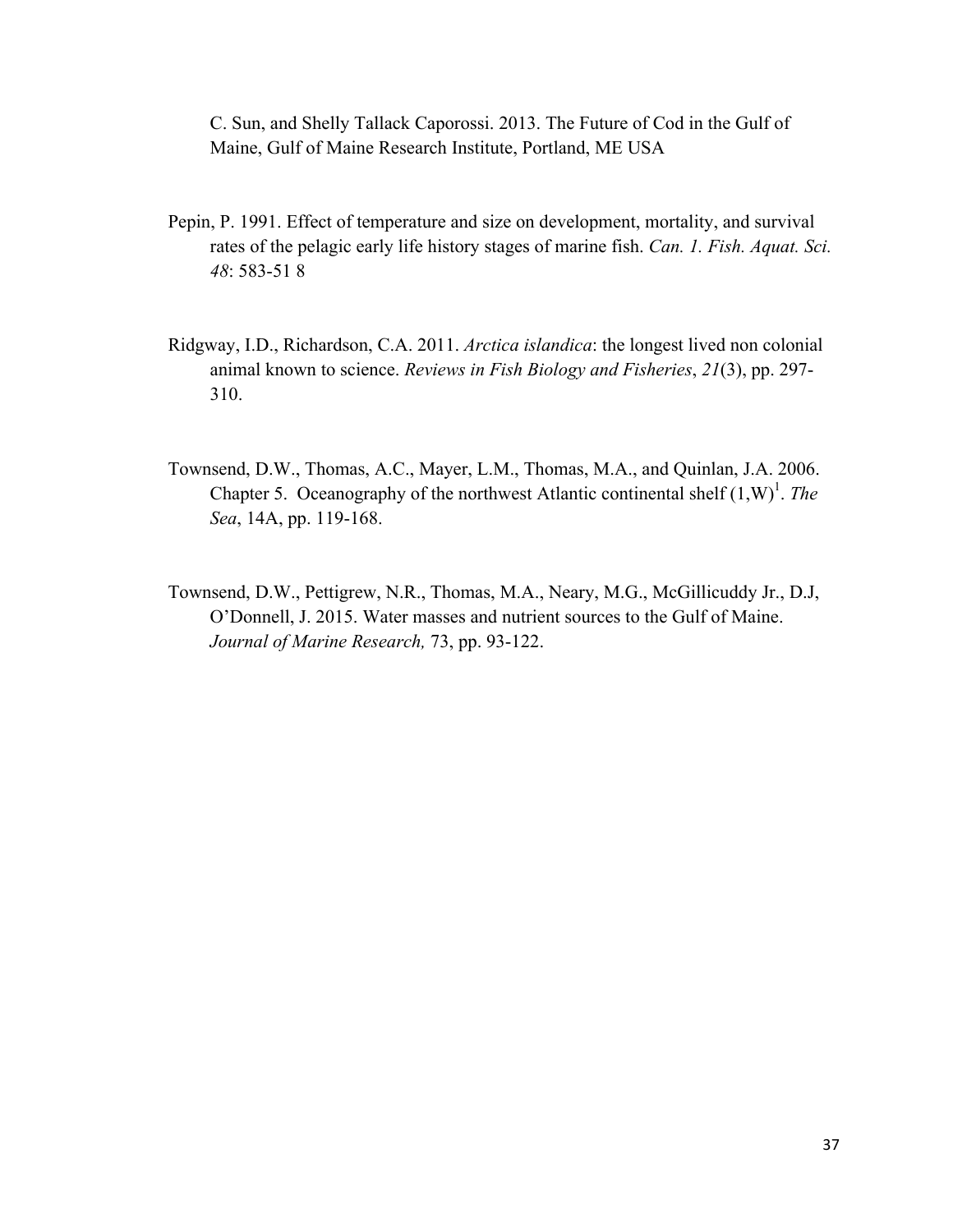APPENDIX: FIGURES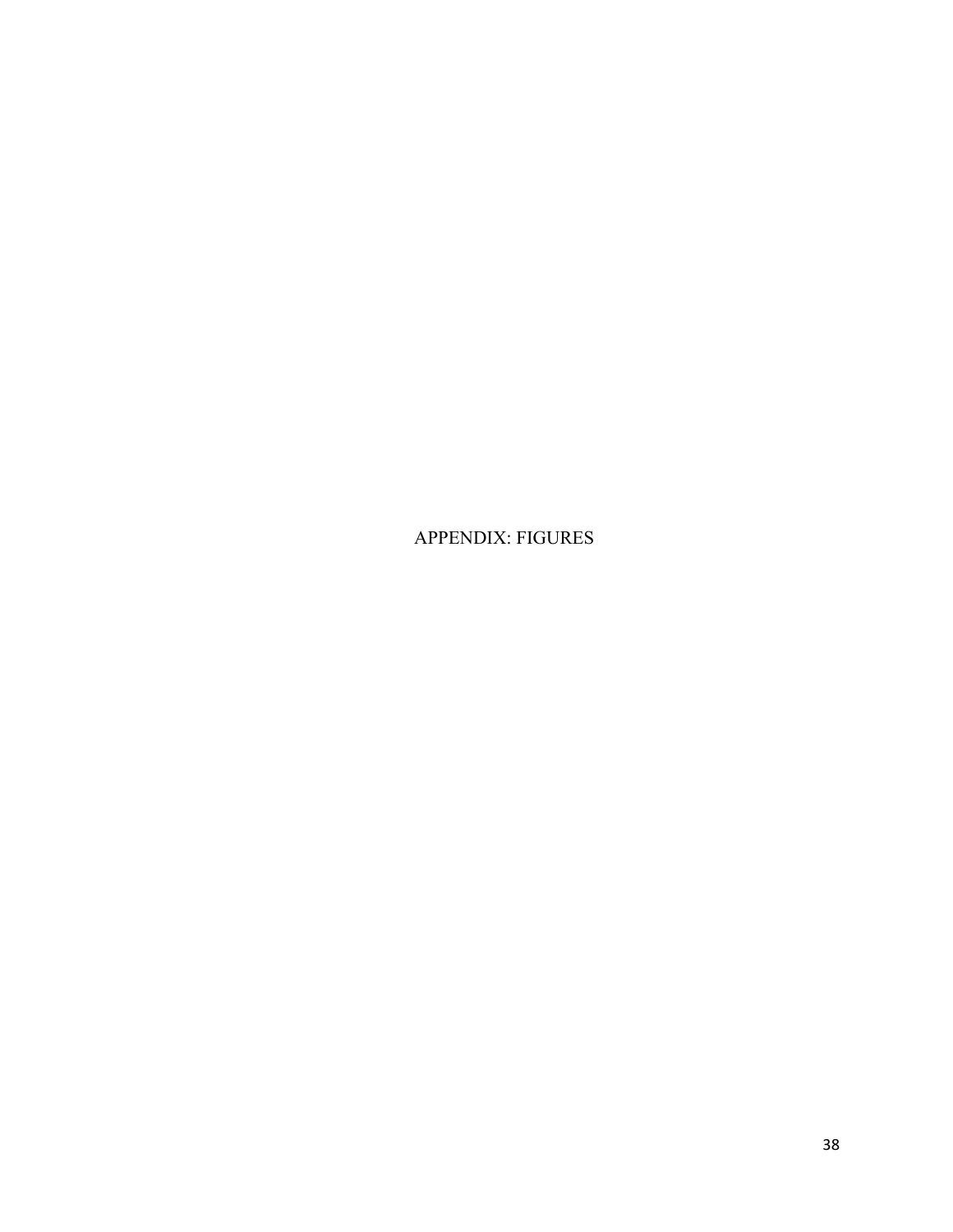

**Figure 1:** Annual average temperature anomalies from 1982 to 2015. Temperatures are a spatial average of sea surface temperature (SST) anomalies over the regions of New England and the Mid Atlantic. Data obtained from Dr. Andrew Thomas of the University of Maine School of Marine Sciences as Optimally Interpolated Satellite Sea Surface Temperature (OISST), originally produced by NOAA NCEI at 0.25 degree spatial resolution.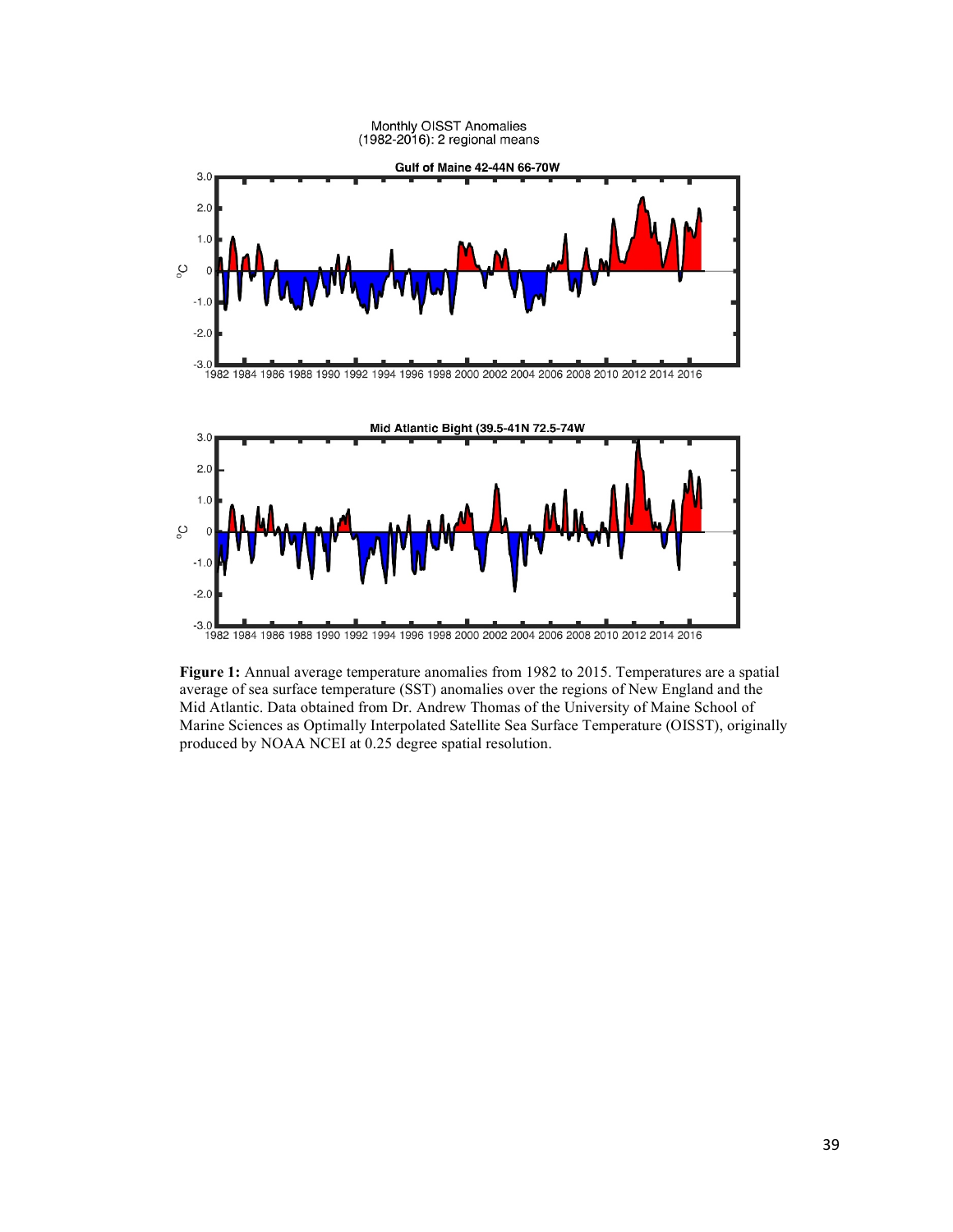

**Figure 2:** Annual landings data for Atlantic cod (*Gadhus morha*) from 1976 to 2015. Landings displayed in metric tonnes. The blue line denotes landings from New England and the orange line denotes landings from the Mid Atlantic. The left y-axis corresponds to New England landings and the right y-axis corresponds to Mid Atlantic landings. Landings data obtained from NOAA Commercial Fishery Statistics.



**Figure 3:** Annual landings data for pollock (*Pollachius pollachius*) from 1976 to 2015. Landings displayed in metric tonnes. The blue line denotes landings from New England and the orange line denotes landings from the Mid Atlantic. The left y-axis corresponds to New England landings and the right y-axis corresponds to Mid Atlantic landings. Landings data obtained from NOAA Commercial Fisheries Statistics.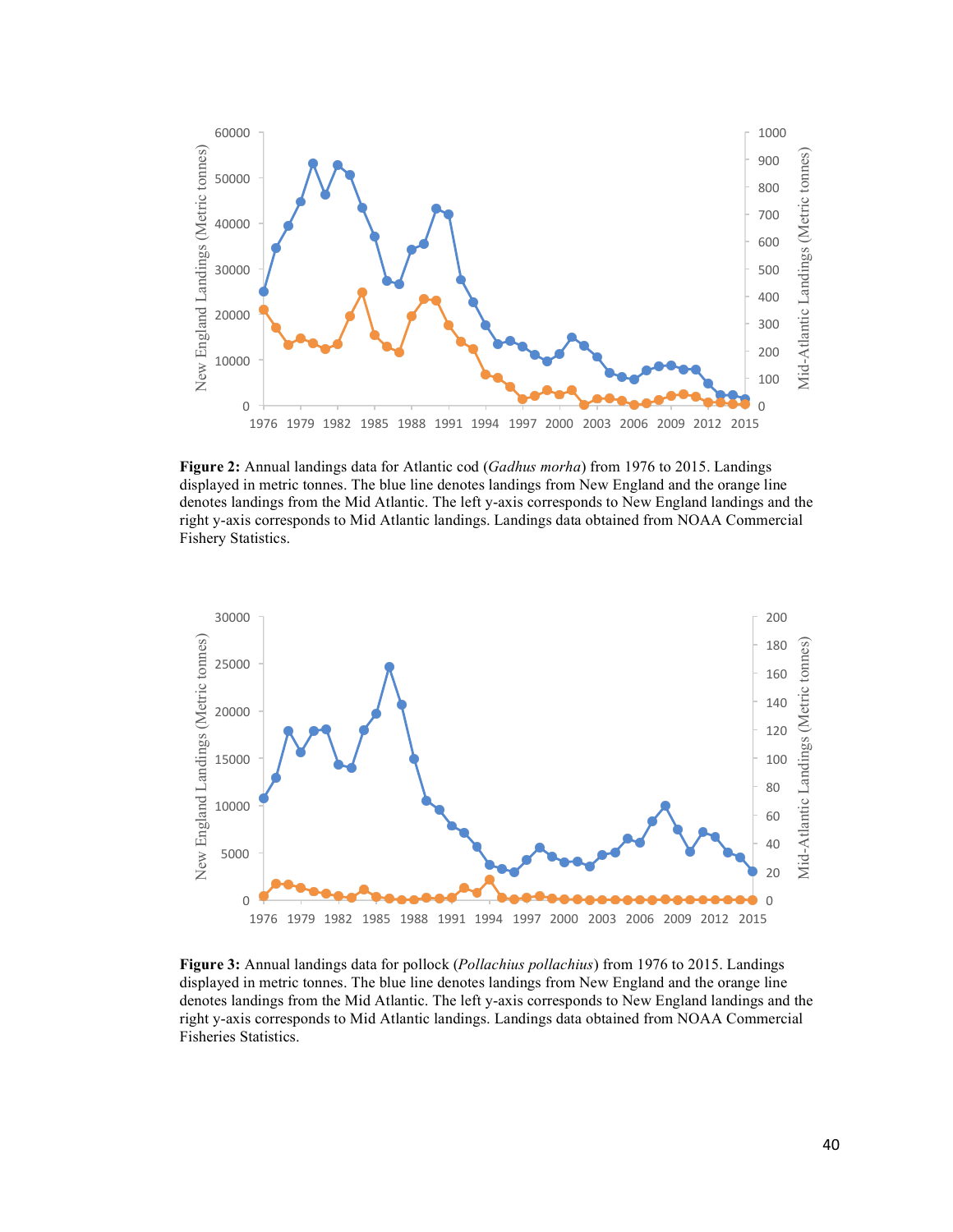

**Figure 4:** Annual landings data for haddock (*Melanogrammus aeglefinus*) from 1976 to 2015. Landings displayed in metric tonnes. The blue line denotes landings from New England and the orange line denotes landings from the Mid Atlantic. The left y-axis corresponds to New England landings and the right y-axis corresponds to Mid Atlantic landings. Landings data obtained from NOAA Commercial Fishery Statistics.



**Figure 5:** Annual landings data for Atlantic halibut (*Hippoglossus hippoglossus*) from 1976 to 2015. Landings displayed in metric tonnes. The blue line denotes landings from New England and the orange line denotes landings from the Mid Atlantic. The single y-axis corresponds to both New England and Mid Atlantic landings. Landings data obtained from NOAA Commercial Fishery Statistics.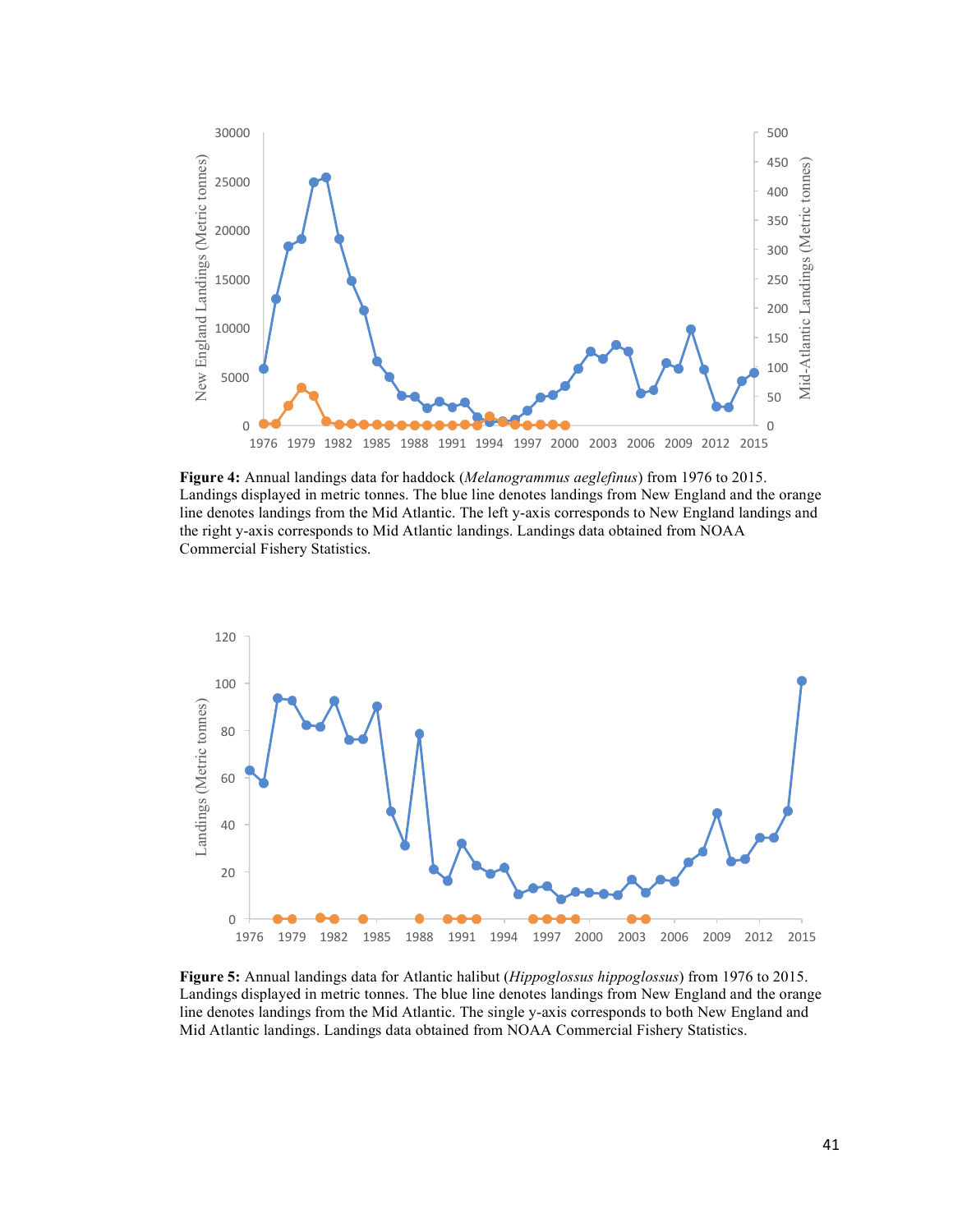

**Figure 6:** Annual landings data for ocean pout (*Zoarces americanus*) from 1976 to 2015. Landings displayed in metric tonnes. The blue line denotes landings from New England and the orange line denotes landings from the Mid Atlantic. The left y-axis corresponds to New England landings and the right y-axis corresponds to Mid Atlantic landings. Landings data obtained from NOAA Commercial Fishery Statistics.



**Figure 7:** Annual landings data for yellowtail flounder (*Limanda ferruginea*) from 1976 to 2015. Landings displayed in metric tonnes. The blue line denotes landings from New England and the orange line denotes landings from the Mid Atlantic. The left y-axis corresponds to New England landings and the right y-axis corresponds to Mid Atlantic landings. Landings data obtained from NOAA Commercial Fishery Statistics.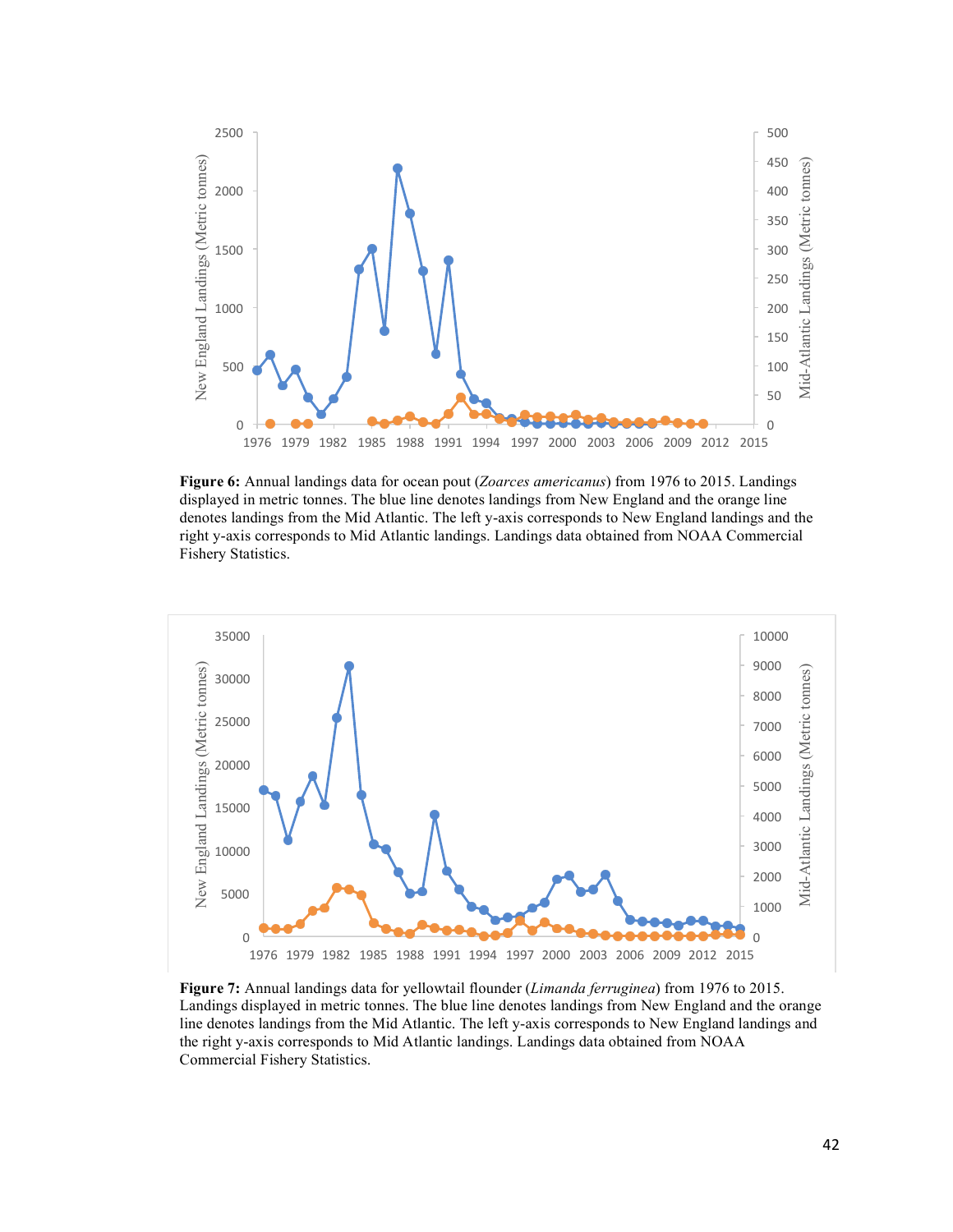

**Figure 8:** Annual landings data for windowpane flounder (*Scophthalmus aquosus*) from 1976 to 2015. Landings data displayed in metric tonnes. The blue line denotes landings from New England and the orange line denotes landings from the Mid Atlantic. The left y-axis corresponds to New England landings and the right y-axis corresponds to Mid Atlantic landings. Landings data obtained from NOAA Commercial Fishery Statistics.



**Figure 9:** Annual landings data for Atlantic sea scallop (*Placopecten magellanicus*) from 1976 to 2015. Landings data displayed in metric tonnes. The blue line denotes landings from New England and the orange line denotes landings from the Mid Atlantic. The single y-axis corresponds to both New England and Mid Atlantic landings. Landings data obtained from NOAA Commercial Fishery Statistics.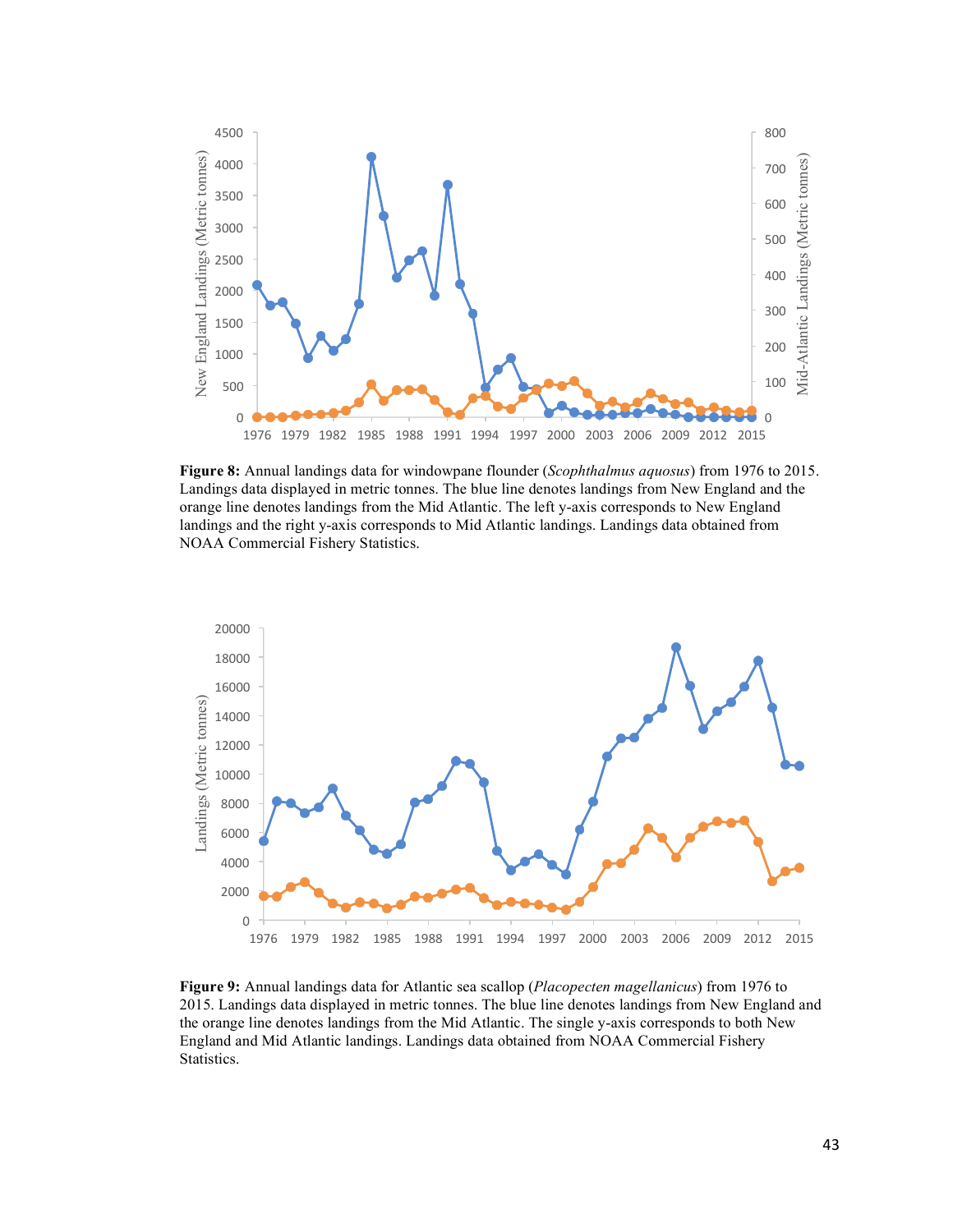

**Figure 10:** Annual landings data for Atlantic herring (*Clupea harengus*) from 1976 to 2015. Landings data displayed in metric tonnes. The blue line denotes landings from New England and the orange line denotes landings from the Mid Atlantic. The single y-axis corresponds to both New England and Mid-Atlantic landings. Landings data obtained from NOAA Commercial Fishery Statistics.



**Figure 11:** Annual landings data for silver hake (*Merluccius bilinearis*) from 1976 to 2015. Landings data displayed in metric tonnes. The blue line denotes landings from New England and the orange line denotes landings from the Mid Atlantic. The single y-axis corresponds to both New England and Mid Atlantic landings. Landings data obtained from NOAA Commercial Fishery Statistics.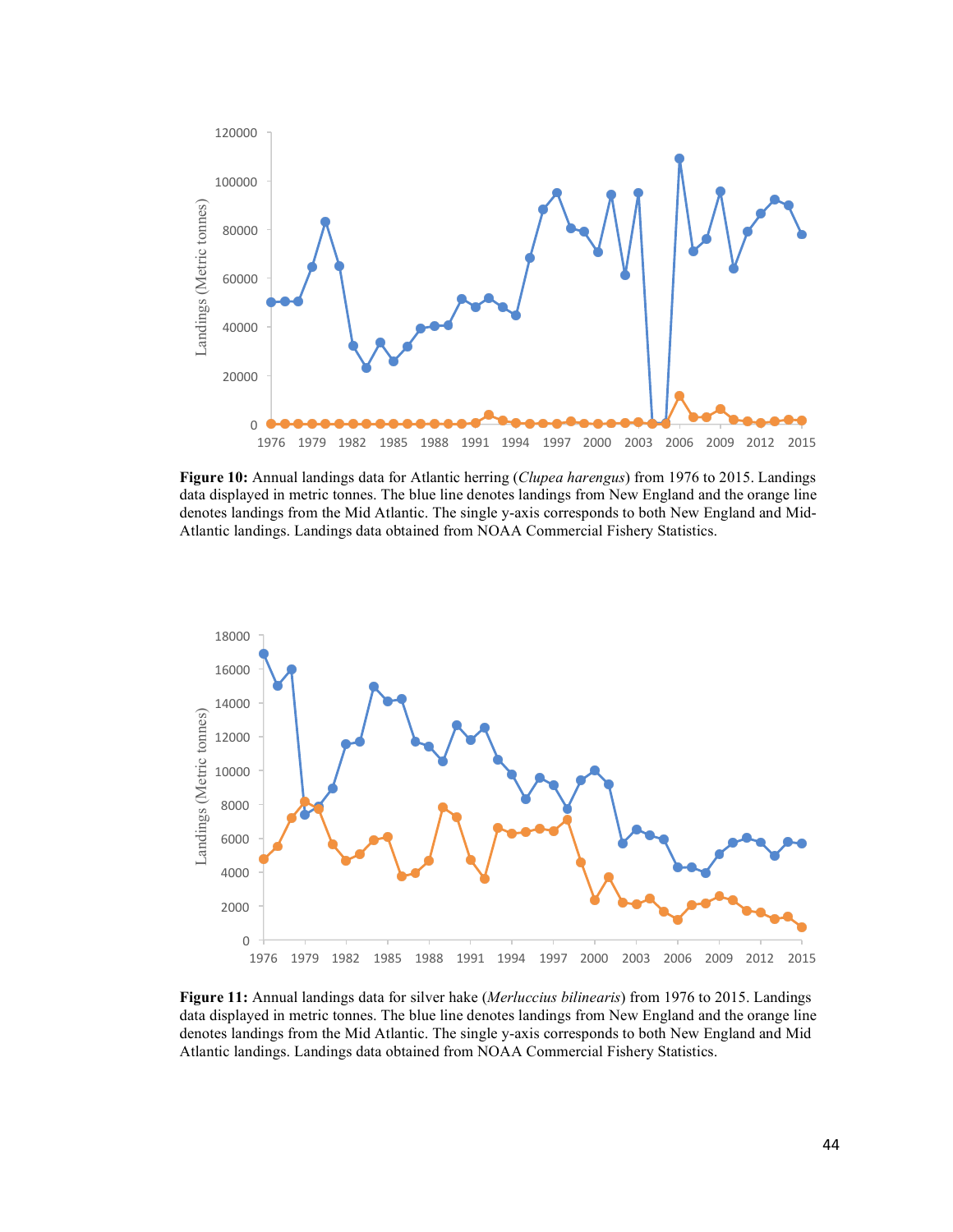

**Figure 12:** Annual landings data for red hake (*Urophycis chuss*) from 1976 to 2015. Landings data displayed in metric tonnes. The blue line denotes landings from New England and the orange line denotes landings from the Mid Atlantic. The single y-axis corresponds to both New England and Mid Atlantic landings. Landings data obtained from NOAA Commercial Fishery Statistics.



**Figure 13:** Annual landings data for spiny dogfish (*Squalus acanthias*) from 1976 to 2015. Landings data displayed in metric tonnes. The blue line denotes landings from New England and the orange line denotes landings from the Mid Atlantic. The single y-axis corresponds to both New England and Mid Atlantic landings. Landings data obtained from NOAA Commercial Fisheries Statistics.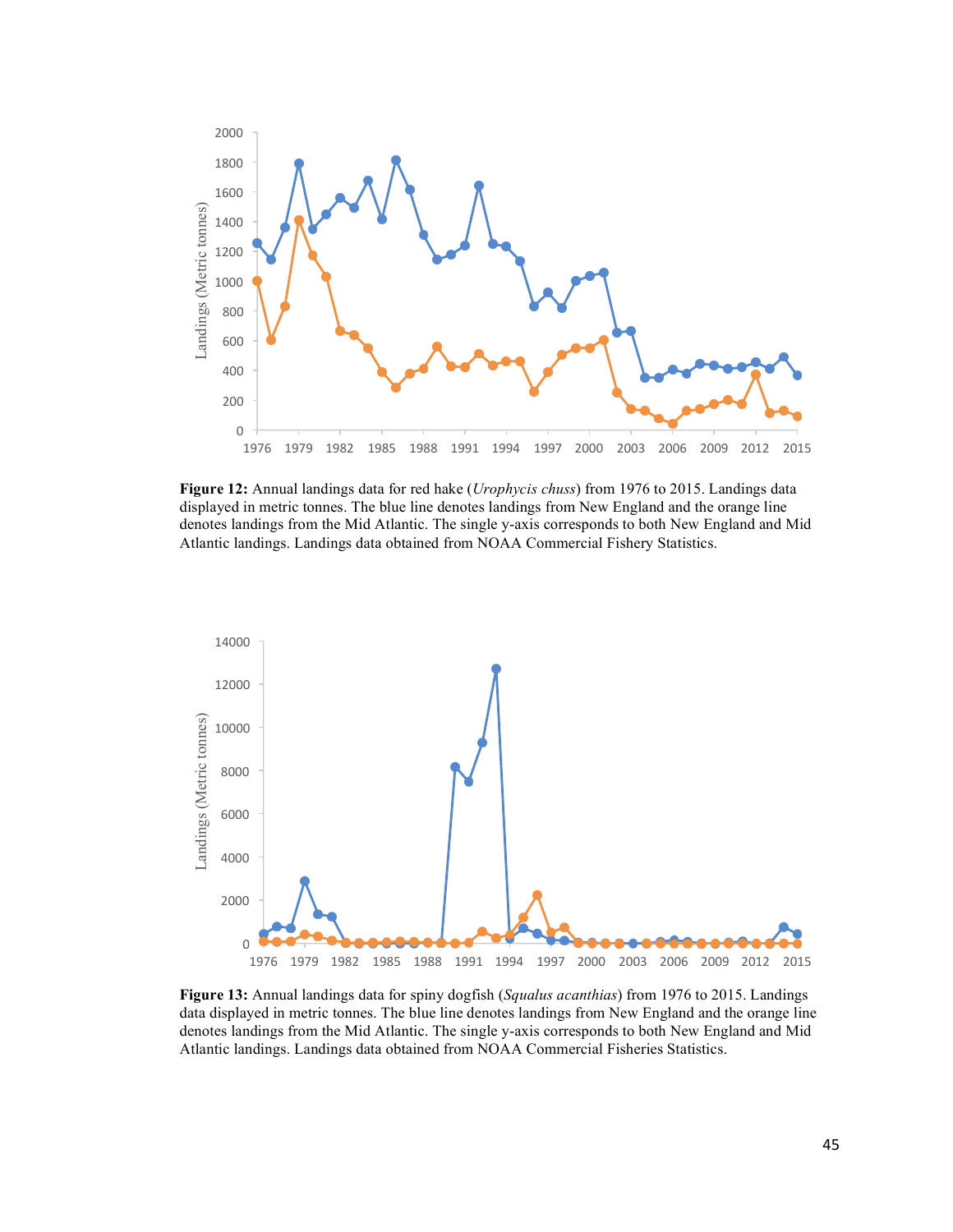

**Figure 14:** Annual landings data for Atlantic salmon (*Salmo salar*) from 1976 to 2015. Landings data displayed in metric tonnes. The blue line denotes landings from New England and the orange line denotes landings from the Mid Atlantic. The single y-axis corresponds to both New England and Mid Atlantic landings. Landings data obtained from NOAA Commercial Fisheries Statistics.



**Figure 15:** Annual landings data for ocean quahog (*Arctica islandica*) from 1976 to 2015. Landings data displayed in metric tonnes. The blue line denotes landings from New England and the orange line denotes landings from the Mid Atlantic. The single y-axis corresponds to both New England and Mid Atlantic landings. Landings data obtained from NOAA Commercial Fisheries Statistics.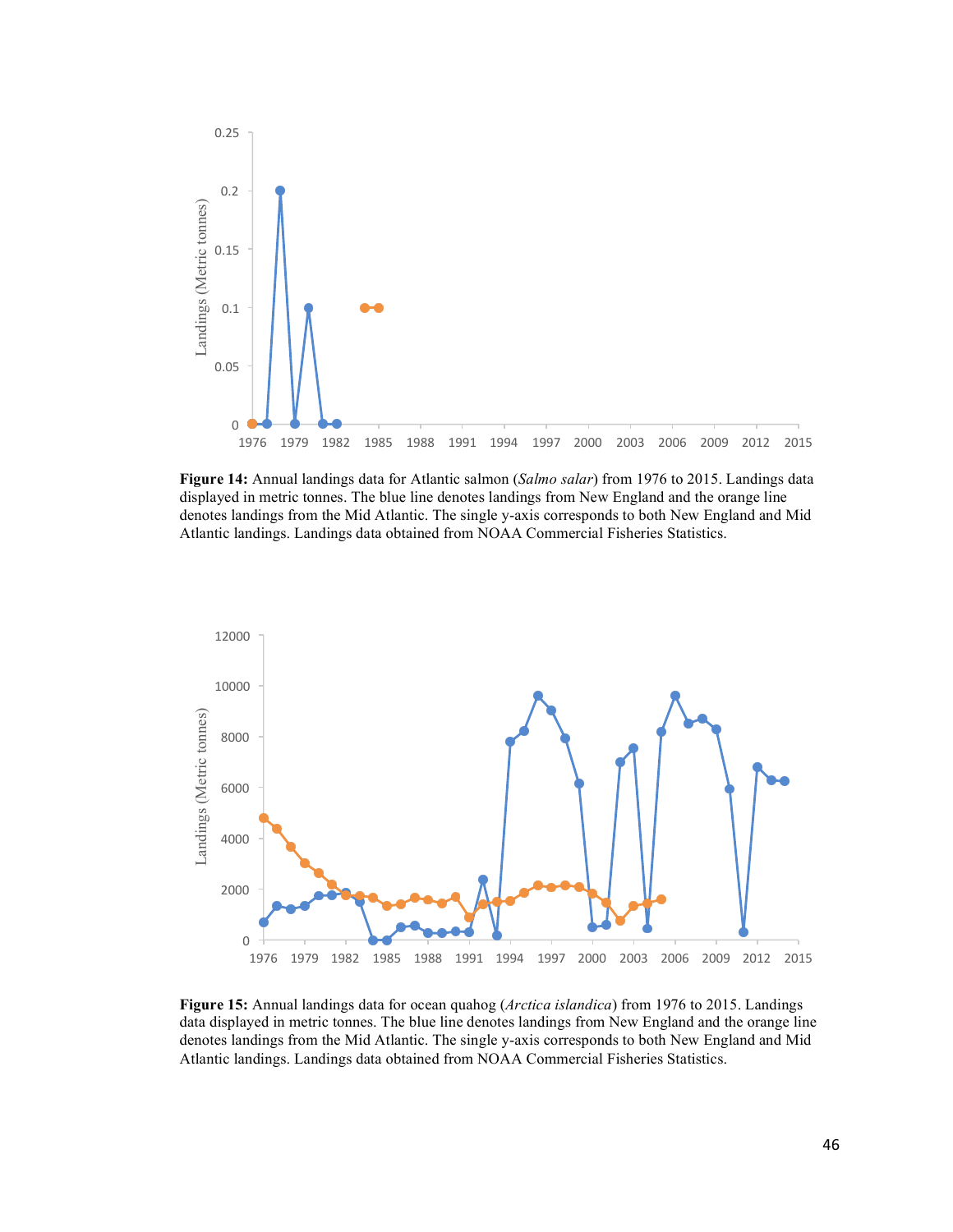

**Figure 16:** Annual landings data for Atlantic mackerel (*Scomber scombrus*) from 1976 to 2015. Landings data displayed in metric tonnes. The blue line denotes landings from New England and the orange line denotes landings from the Mid Atlantic. The single y-axis corresponds to both New England and Mid Atlantic landings. Landings data obtained from NOAA Commercial Fisheries Statistics.



**Figure 17:** Annual landings data for longfin squid (*Doryteuthis pealeii*) from 1976 to 2015. Landings data displayed in metric tonnes. The blue line denotes landings from New England and the orange line denotes landings from the Mid Atlantic. The single y-axis corresponds to both New England and the Mid Atlantic landings. Landings data obtained from NOAA Commercial Fisheries Statistics.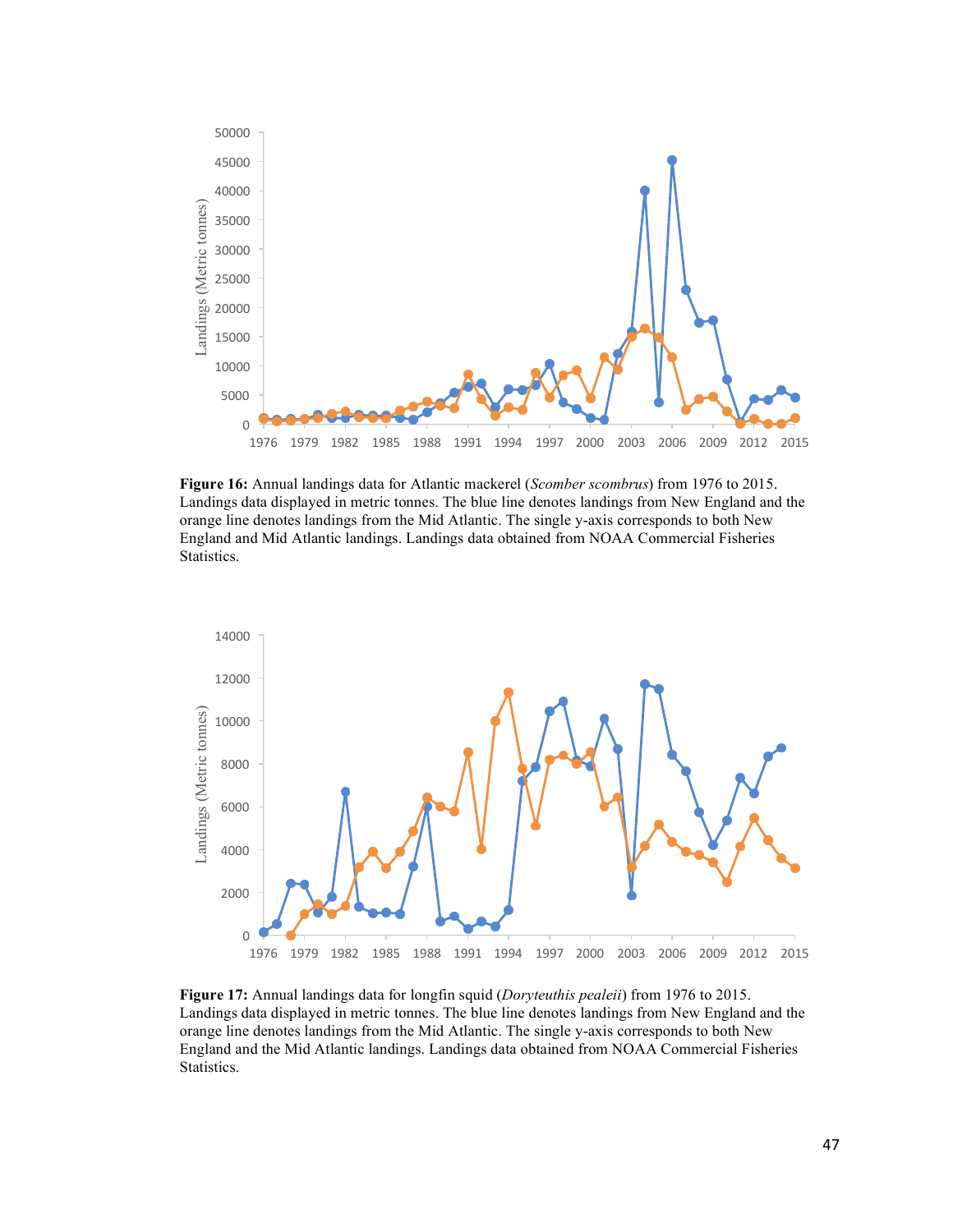

**Figure 18:** Annual landings data for northern shortfin squid (*Illex illecebrosus*) from 1976 to 2015. Landings data displayed in metric tonnes. The blue line denotes landings from New England and the orange line denotes landings from the Mid Atlantic. The single y-axis corresponds to both New England and Mid Atlantic landings. Landings data obtained from NOAA Commercial Fisheries Statistics.



**Figure 19:** Annual landings data for butterfish (*Peprilus triacanthus*) from 1976 to 2015. Landings data displayed in metric tonnes. The blue line denotes landings from New England and the orange line denotes landings from the Mid Atlantic. The single y-axis corresponds to both New England and Mid Atlantic landings. Landings data obtained from NOAA Commercial Fisheries Statistics.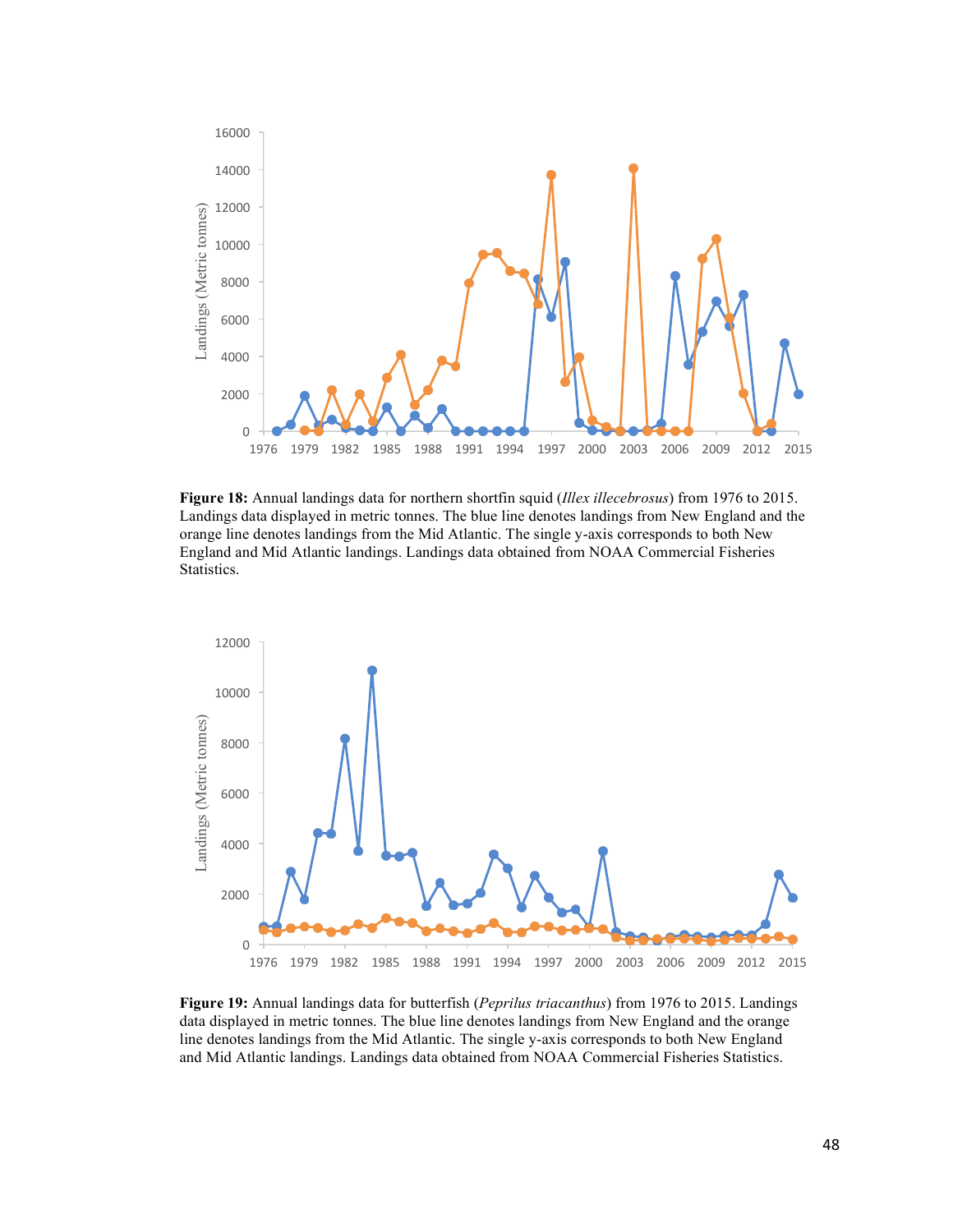

**Figure 20:** Annual landings data for northern shrimp (*Pandalus borealis*) from 1976 to 2015. Landings data displayed in metric tonnes. The blue line denotes landings from New England and the orange line denotes landings from the Mid Atlantic. The single y-axis corresponds to both New England and Mid Atlantic landings. Landings data obtained from NOAA Commercial Fishery Statistics.



**Figure 21:** Annual landings data for American lobster (*Homarus americanus*) from 1976 to 2015. Landings data displayed in metric tonnes. The blue line denotes landings from New England and the orange line denotes landings from the Mid Atlantic. The single y-axis corresponds to both New England and Mid Atlantic landings. Landings data obtained from NOAA Commercial Fishery Statistics.